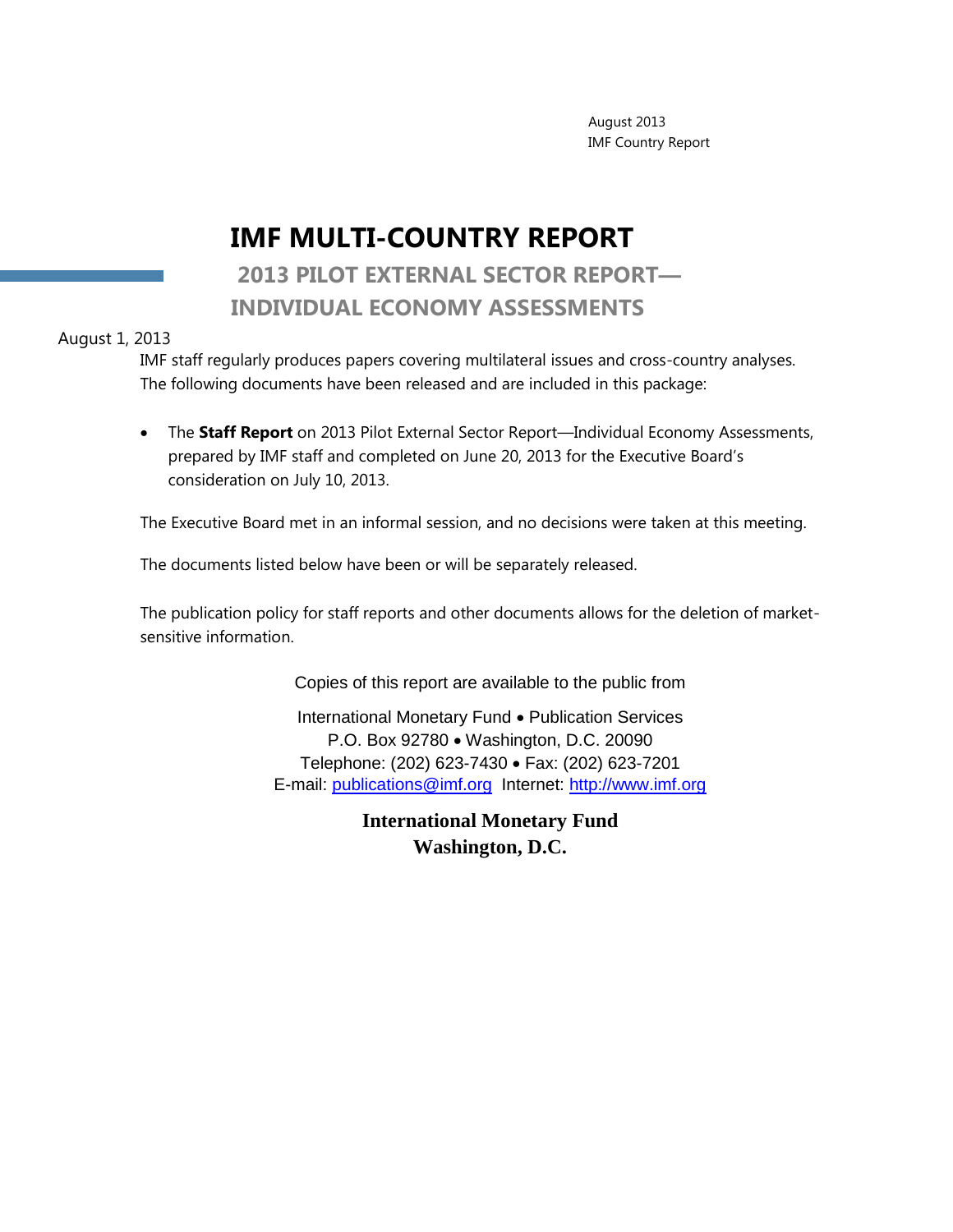

June 20, 2013

## **2013 PILOT EXTERNAL SECTOR REPORT— INDIVIDUAL ECONOMY ASSESSMENTS**

Prepared by the respective country teams with input from the External Sector Coordinating Group comprising:

David Robinson (Chair), Philip Gerson (FAD), Alfred Kammer (MCD), Alfredo Leone (STA), William Murray (COM), Sean Nolan (AFR), Jonathan Ostry (RES), Ratna Sahay (MCM), Ranil Salgado (SPR), Miguel Savastano (WHD), Jerald Schiff (APD), and Ranjit Teja (EUR).

Coordinated by: Alison Stuart (SPR), Steven Phillips (RES) and Li Lian Ong (MCM) together with Chris Papageorgiou (SPR), Luca Ricci (RES), and Sweta Saxena (AFR).

# **CONTENTS**

| C. Domestic and Foreign Policies and Imbalance Calculations: An Example ________ 4 |  |
|------------------------------------------------------------------------------------|--|
| D. Individual Economy Assessments - by Economy _________________________________5  |  |
|                                                                                    |  |
|                                                                                    |  |
|                                                                                    |  |
|                                                                                    |  |
|                                                                                    |  |
|                                                                                    |  |
|                                                                                    |  |
|                                                                                    |  |
|                                                                                    |  |
|                                                                                    |  |
|                                                                                    |  |
|                                                                                    |  |
|                                                                                    |  |
|                                                                                    |  |
|                                                                                    |  |
|                                                                                    |  |
|                                                                                    |  |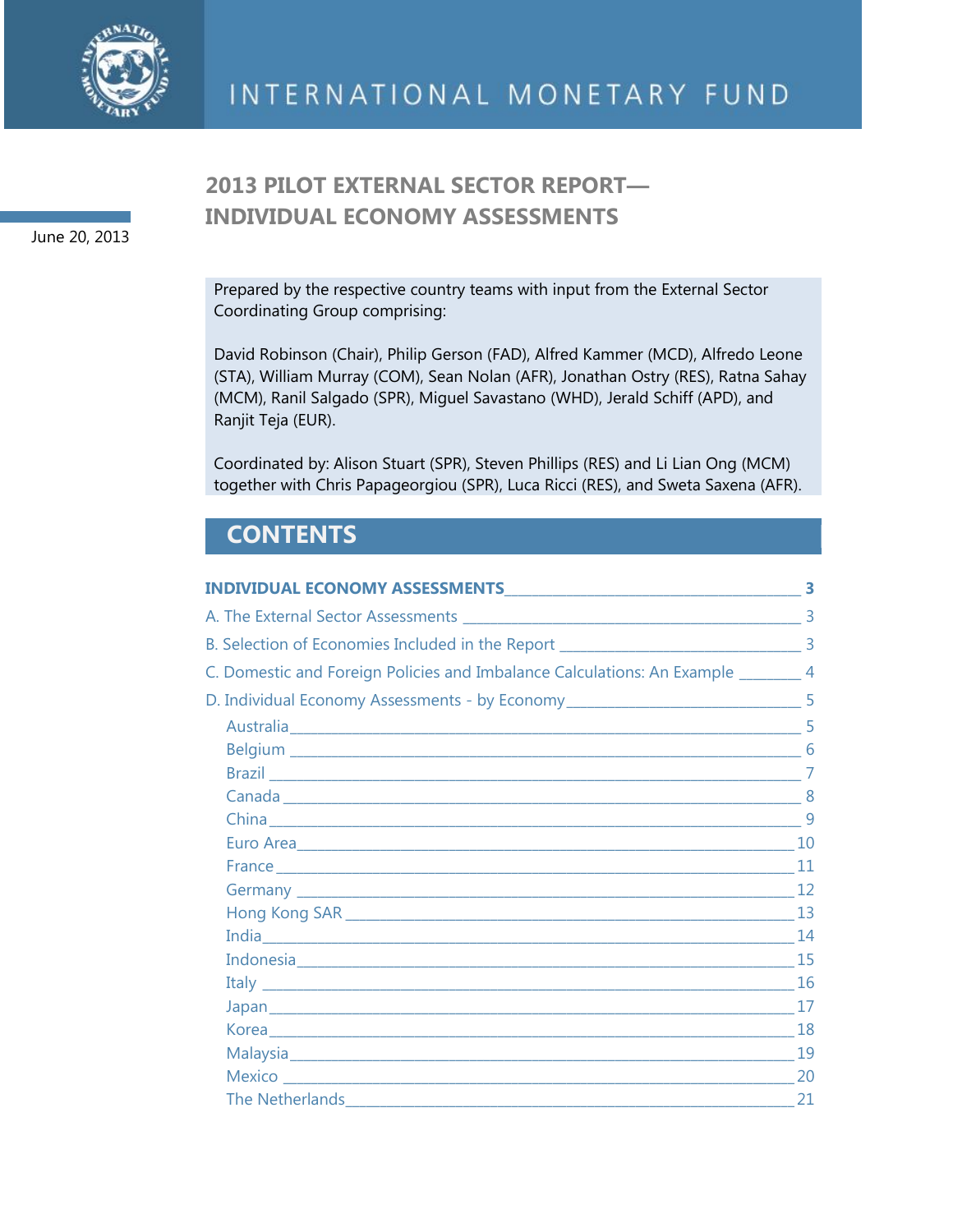| 22 |
|----|
| 23 |
| 24 |
| 25 |
| 26 |
| 27 |
| 28 |
| 29 |
| 30 |
| 31 |
| 32 |
| 33 |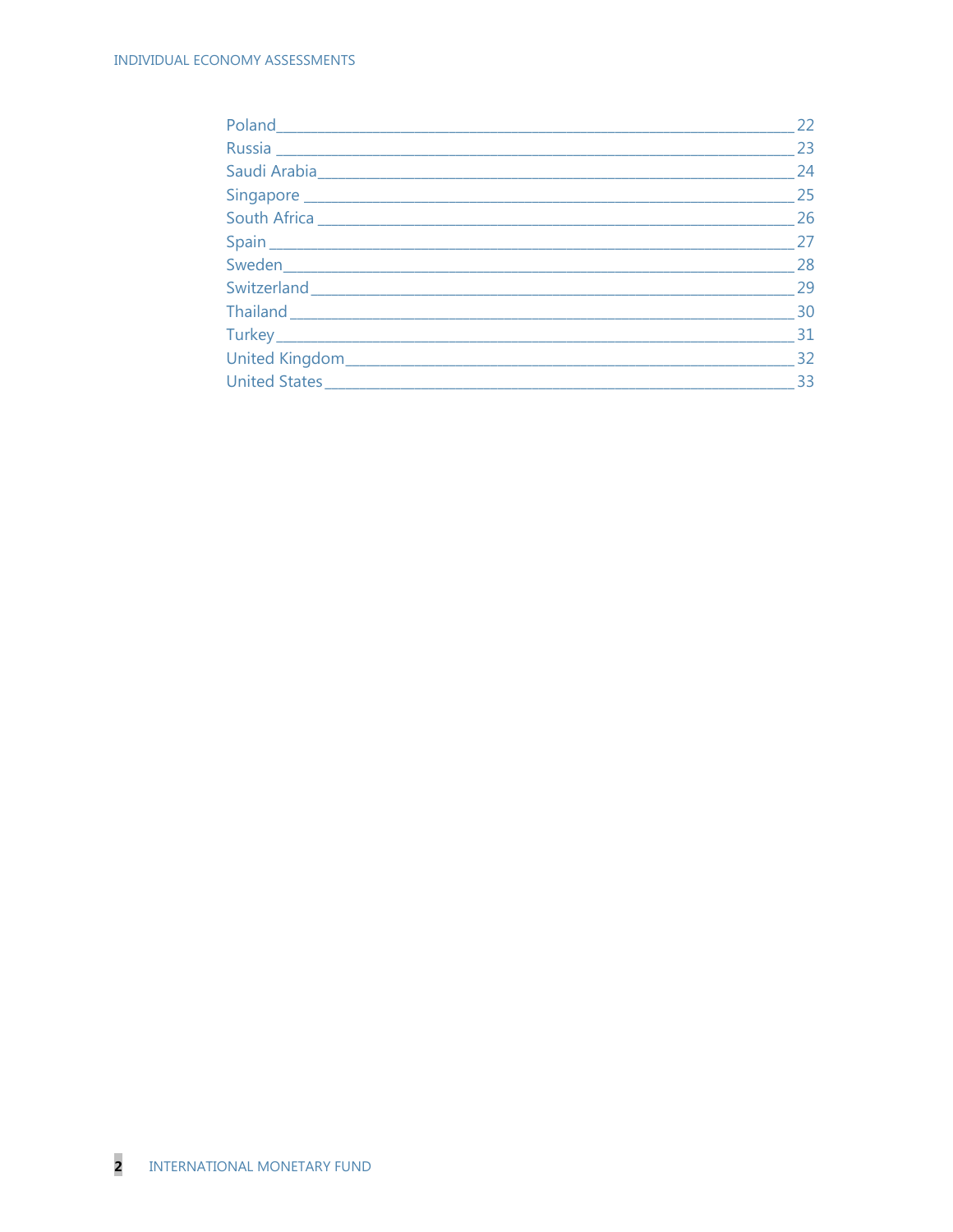# **INDIVIDUAL ECONOMY ASSESSMENTS**

### **A. The External Sector Assessments**

The external sector assessments use a wide range of methods, including the External Balance Assessment developed by the IMF's Research Department to estimate desired current account balances and real exchange rates (Boxes 6, 7 and Annex III of the Pilot Report describe the methodology and challenges). In all cases, the overall assessment is based on the judgment of IMF staff drawing on the inputs provided by these model estimates and other analysis and the estimates are subject to uncertainty. The assessments were initially based on the Spring 2013 WEO and an exchange rate reference period of the average of 2012. Potential policy responses are those which would work to reduce imbalances.

The assessments discuss a broad range of external indicators: the current account, the real effective exchange rate, capital and financial accounts flows and measures, FX intervention and reserves and the foreign asset or liability position.<sup>1, 2</sup> The individual economy assessments are discussed with the respective authorities as a part of bilateral surveillance.

### **B. Selection of Economies Included in the Report**

 $\overline{a}$ 

The 29 systemic economies analyzed in detail in this Pilot Report and included in the individual economy assessments are listed below. They were chosen on the basis of an equal weighting of each economy's global ranking in terms of purchasing power GDP, as used in the Fund's *World Economic Outlook*, and in terms of the level of nominal gross trade.

| Australia     | Indonesia       | Singapore            |
|---------------|-----------------|----------------------|
| Belgium       | Italy           | South Africa         |
| <b>Brazil</b> | Japan           | Spain                |
| Canada        | Korea           | Sweden               |
| China         | Malaysia        | Switzerland          |
| Euro area     | Mexico          | Thailand             |
| France        | The Netherlands | Turkey               |
| Germany       | Poland          | United Kingdom       |
| Hong Kong SAR | Russia          | <b>United States</b> |
| India         | Saudi Arabia    |                      |

 $<sup>1</sup>$  In this report pertinent aspects of the capital and financial account are discussed for each country. In line with BPM 6 the capital</sup> account covers capital transfers and transactions in non-produced nonfinancial assets; and the financial account covers direct investment, portfolio investment, financial derivatives and employee stock options (other than reserves), other investment. Reserve assets which are also included in the financial account are discussed separately in the section on FX intervention and reserves.

 $^2$  The IMF Emerging Market reserves metric included in these pages applies the full weight of M2. However, the presence of capital controls lowers the risk of capital flight, reducing the precautionary level of reserves needed against these possible outflows for countries with controls.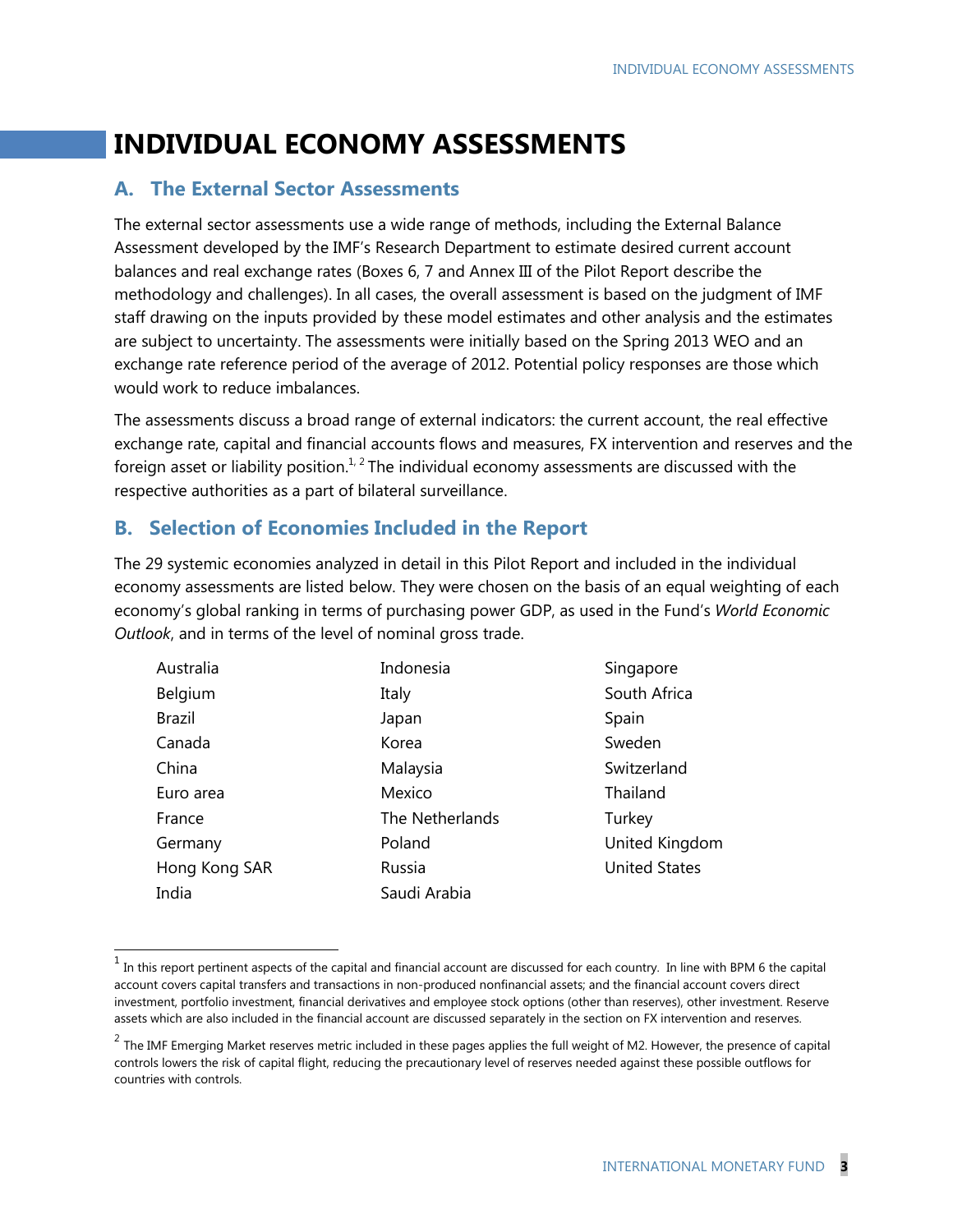### **C. Domestic and Foreign Policies and Imbalance Calculations: An Example**

**The thought experiment**. A simplified example could help to clarify how policy distortions are analyzed in a multilateral setting and how the analysis can distinguish between domestic policy distortions where a country might need to take action to reduce its external imbalance and those that are generated abroad and where no action by the home country is needed (but where action by others would help reduce the external imbalance).

Take a stylized example of a two country world.

**Country A** has a large current account deficit, a large fiscal deficit and high debt.

**Country B** has a current account surplus (matching the deficit in Country A but it has no policy distortions.

**External imbalances**. The analysis would show that Country A has an external imbalance reflecting its large fiscal deficit. Country B would have an equal and opposite surplus imbalance. Country A's exchange rate would look overvalued and Country B's undervalued.

**Policy gaps**. The analysis of policy gaps would show that there is a domestic policy distortion in Country A that needs adjustment. However, the analysis for Country B would show that there were no domestic policy gaps—instead adjustment by Country A would automatically eliminate the imbalance in Country B.

**Individual economy write-ups**. While the estimates of the *overall external sector position*, needed *current account adjustment*, and associated *real exchange rate over/undervaluation* would be equal and opposite given there are only two economies in the world, the *individual economy assessments* would clearly identify the quite different issues and risks facing the two economies. In the case of Country A, the *capital flows* and *foreign asset and liability position* sections would note the vulnerabilities arising from international liabilities and the *potential policy response* section of the *overall assessment* would focus on the need to rein in the *fiscal deficit* and *limit asset price excesses*. For the Country B, however, if there were no domestic policy distortions the write up would find no fault with policies and would note that adjustment among other economies would help to reduce the imbalance.

**Implications**. At the current time, fiscal policy is the area where it is most important to distinguish between domestic and foreign policy gaps (as the contribution of foreign policy is most marked). As discussed later an elimination of the fiscal policy gap in deficit advanced economies could help reduce surplus imbalances in other economies by around 1 percent of GDP.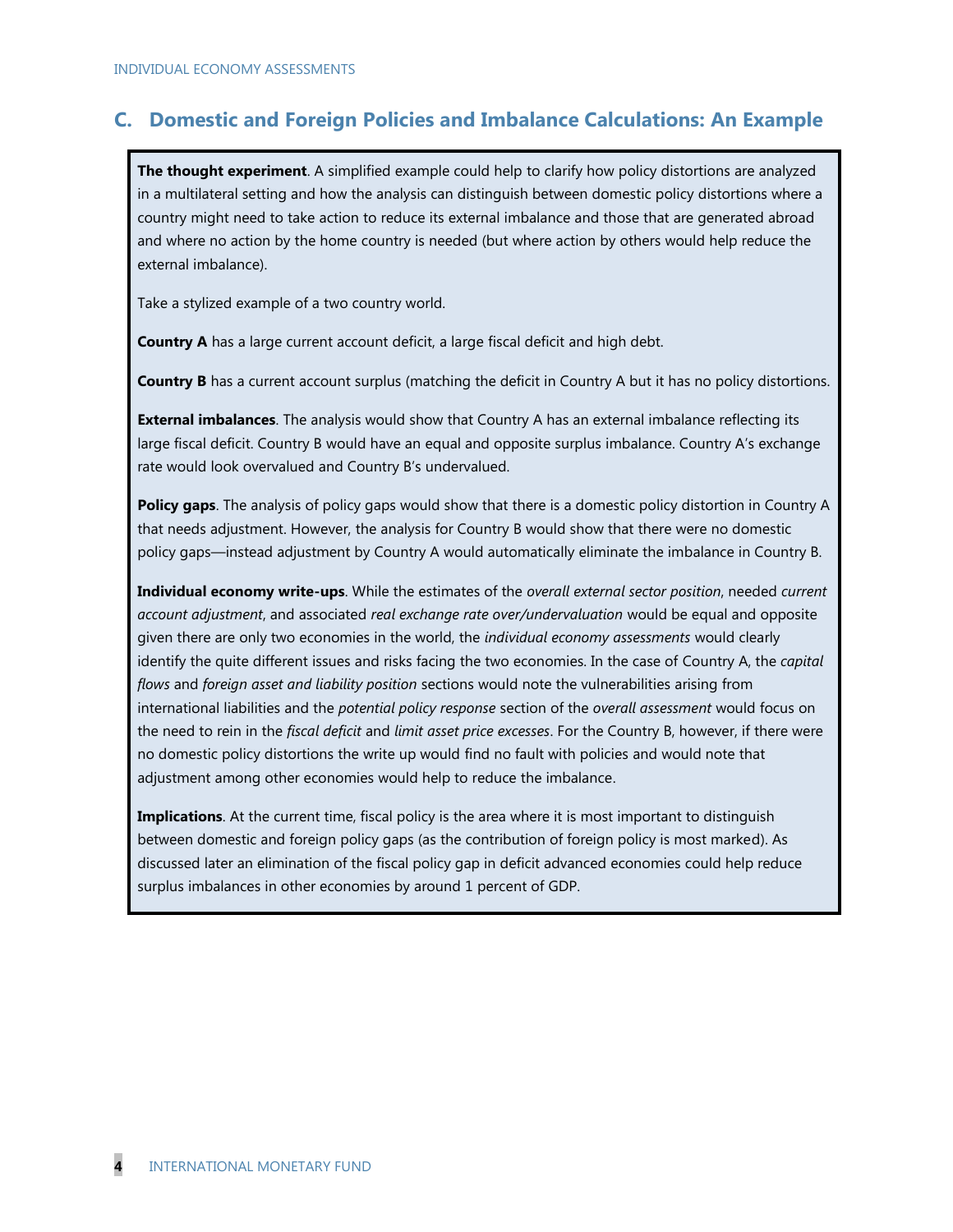# **D. Individual Economy Assessments—by Economy**

|                                                                 | Australia                                                                                                                                                                                                                                                                                                                                                                                                                                                                                                                                                                                                                                                                                                                                                                          | <b>Overall assessment</b>                                                                                                                                                                                                                                                                                                                             |
|-----------------------------------------------------------------|------------------------------------------------------------------------------------------------------------------------------------------------------------------------------------------------------------------------------------------------------------------------------------------------------------------------------------------------------------------------------------------------------------------------------------------------------------------------------------------------------------------------------------------------------------------------------------------------------------------------------------------------------------------------------------------------------------------------------------------------------------------------------------|-------------------------------------------------------------------------------------------------------------------------------------------------------------------------------------------------------------------------------------------------------------------------------------------------------------------------------------------------------|
| <b>Current account</b>                                          | Background. Australia's current account has been in deficit for most of the period since 1861 (with an average<br>deficit of 4 percent since 1984). The deficit widened from 2.3 percent of GDP in 2011 to 3.7 percent of GDP<br>in 2012 (3.5 percent of GDP cyclically adjusted), led by large increases in capital spending in the resources sector.                                                                                                                                                                                                                                                                                                                                                                                                                             | The external position appears weaker than<br>the level consistent with medium-term<br>fundamentals and desirable policy settings.                                                                                                                                                                                                                     |
|                                                                 | Assessment. A variety of econometric approaches suggest that the cyclically-adjusted current account is about 1<br>to 2 percent of GDP weaker than implied by medium-term fundamentals and desirable policy settings; some of<br>this gap likely reflects mining-related investment imports.<br>The current account deficit is expected to widen as investment in the resources sector is expected to peak                                                                                                                                                                                                                                                                                                                                                                         | The gap appears to be partly driven by<br>cyclical influences, carry trades, and an<br>investment boom which is projected to<br>peak in the coming years. Model based                                                                                                                                                                                 |
|                                                                 | sometime in 2013/14, and the terms of trade and interest rates on external borrowing normalize.                                                                                                                                                                                                                                                                                                                                                                                                                                                                                                                                                                                                                                                                                    | estimates also suggest a real exchange rate<br>overvaluation.                                                                                                                                                                                                                                                                                         |
| <b>Real exchange rate</b>                                       | Background. In 2012, the real effective exchange rate was 30 percent above its 1990-2012 average. Despite some<br>declines in export commodity prices, the Australian dollar remained high in 2012, in part related to capital inflows<br>toward Australian government debt.                                                                                                                                                                                                                                                                                                                                                                                                                                                                                                       | <b>Potential policy responses</b><br>Part of the overvaluation is attributable to                                                                                                                                                                                                                                                                     |
|                                                                 | Assessment. Australia has experienced a structural savings/investment imbalance for some time in part related to<br>a capital intensive mining sector resulting in a strong exchange rate. These structural factors aside, and after<br>accounting for some depreciation since May, model results would suggest that the real exchange rate remains<br>overvalued by 5-15 percent. Aside from these structural factors, there are a number of short-term factors<br>contributing to the current overvaluation of the exchange rate, including the continued gap between domestic<br>and foreign interest rates and increased portfolio inflows. The high exchange rate is accelerating structural change<br>by increasing price competition for the non-commodity tradable sector. | cyclical influences and carry trades (given<br>central bank policy rates are higher than in<br>most other advanced economies), and<br>should dissipate naturally.<br>The government's medium-term fiscal<br>consolidation plan should help boost<br>national saving. Additional steps to<br>encourage higher private savings would be<br>appropriate. |
| <b>Capital and</b><br>financial accounts:<br>flows and measures | Background. The investment boom has been funded predominantly from the profits generated by the resources<br>companies. Net capital inflows into the resource sector have partially offset the decline in net capital inflows into<br>the banking sector and have contribute to the increase in net FDI flows into Australia.                                                                                                                                                                                                                                                                                                                                                                                                                                                      |                                                                                                                                                                                                                                                                                                                                                       |
|                                                                 | Australia also received large inflows in recent years into bond markets given its sound fiscal position relative to<br>other advanced economies, relatively high interest rates and buoyant growth prospects.                                                                                                                                                                                                                                                                                                                                                                                                                                                                                                                                                                      |                                                                                                                                                                                                                                                                                                                                                       |
|                                                                 | Assessment. The credible commitment to a floating exchange rate and strong fiscal position limit vulnerabilities<br>from capital flows.                                                                                                                                                                                                                                                                                                                                                                                                                                                                                                                                                                                                                                            |                                                                                                                                                                                                                                                                                                                                                       |
| <b>FX intervention and</b><br>reserves                          | Background. A free-floater since 1983. The central bank did brief but large intervention in 2007-08 when the<br>market for Australian dollars threatened to become illiquid (as bid-ask spreads widened) following banking sector<br>disruptions in the United States. The authorities are strongly committed to a floating regime, which reduces the<br>need for reserve holding.                                                                                                                                                                                                                                                                                                                                                                                                 |                                                                                                                                                                                                                                                                                                                                                       |
|                                                                 | Assessment. Although domestic banks' external liabilities are sizable, they are either in local currency or hedged<br>with little or no counterparty risks, so reserve needs for prudential reasons are also limited.                                                                                                                                                                                                                                                                                                                                                                                                                                                                                                                                                              |                                                                                                                                                                                                                                                                                                                                                       |
| <b>Foreign asset and</b><br>liability position                  | Background. Net foreign liabilities are high at 58 percent of GDP. Without a depreciation, liabilities would be<br>projected increase to above 65 percent of GDP by 2018 by FDI and long-term debt inflows.                                                                                                                                                                                                                                                                                                                                                                                                                                                                                                                                                                        |                                                                                                                                                                                                                                                                                                                                                       |
|                                                                 | Assessment. Even in the highly unlikely event where domestic banks are seriously hit by external shocks and<br>suffer a major loss, the government's low debt position allows it to offer credible support.                                                                                                                                                                                                                                                                                                                                                                                                                                                                                                                                                                        |                                                                                                                                                                                                                                                                                                                                                       |
|                                                                 | Gross external liabilities of banks are large, with reliance on wholesale funding. Banks' external funding continues<br>to pose a risk, although the maturity of funding has improved since the global financial crisis.                                                                                                                                                                                                                                                                                                                                                                                                                                                                                                                                                           |                                                                                                                                                                                                                                                                                                                                                       |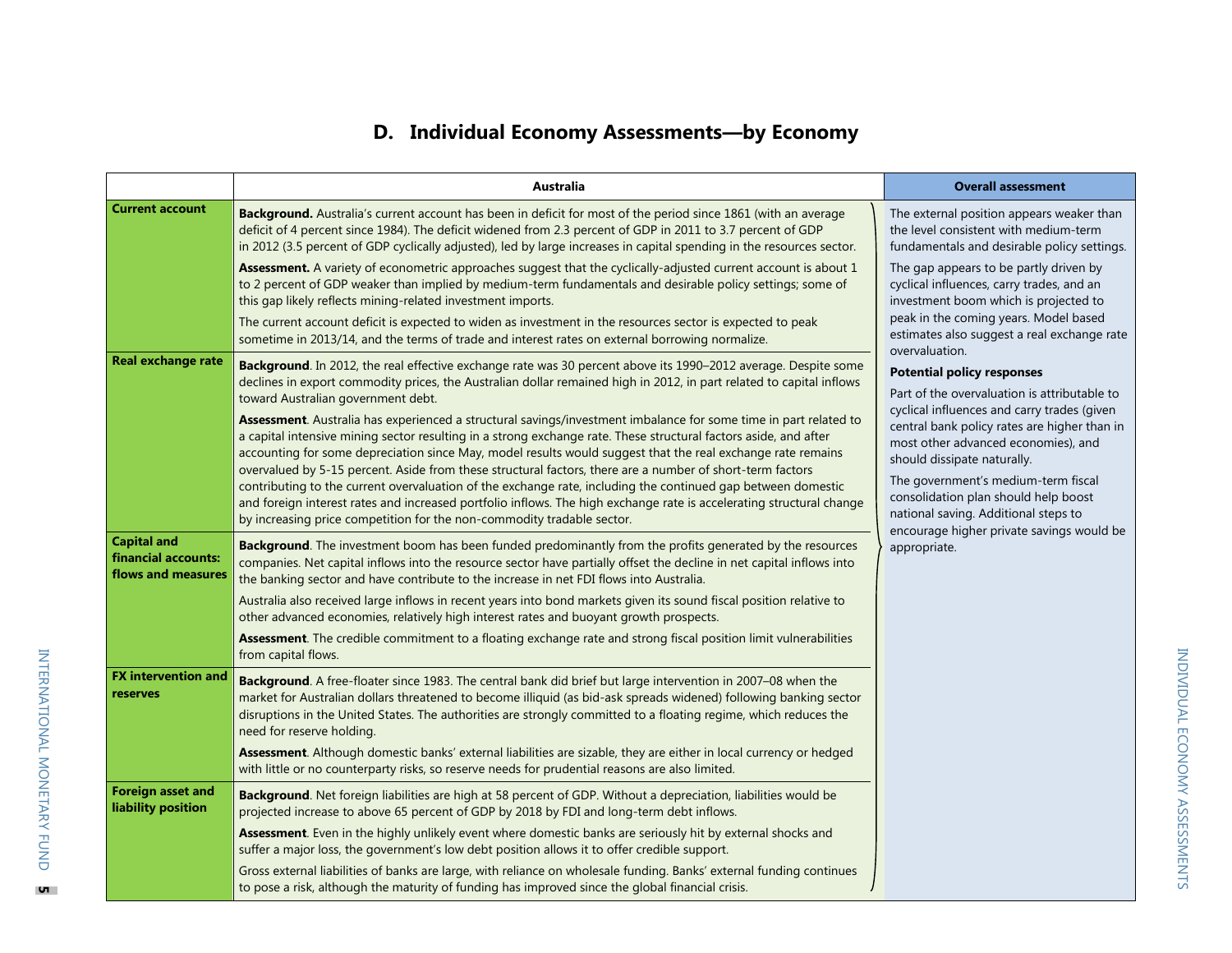|                                                                       | <b>Belgium</b>                                                                                                                                                                                                                                                                                                                                                                                                                                                                                                                                                                                                                                                                                                                                                                                                                                           | <b>Overall assessment</b>                                                                                                                                                                                                                                                                                                                                                                                                                                                                                                                                                                                                                                            |
|-----------------------------------------------------------------------|----------------------------------------------------------------------------------------------------------------------------------------------------------------------------------------------------------------------------------------------------------------------------------------------------------------------------------------------------------------------------------------------------------------------------------------------------------------------------------------------------------------------------------------------------------------------------------------------------------------------------------------------------------------------------------------------------------------------------------------------------------------------------------------------------------------------------------------------------------|----------------------------------------------------------------------------------------------------------------------------------------------------------------------------------------------------------------------------------------------------------------------------------------------------------------------------------------------------------------------------------------------------------------------------------------------------------------------------------------------------------------------------------------------------------------------------------------------------------------------------------------------------------------------|
| <b>Current</b><br>account                                             | Background. The current account had been in moderate surplus for two decades before the crisis, although on a<br>secular decline—turning into a modest deficit in the crisis years as exports dropped.<br>Belgium's role as a financial center complicates the assessment of the appropriate current account balance (the<br>cyclically-adjusted current account surplus is estimated at 0.4 percent of GDP), but Belgium's export market share<br>has declined steadily since 2000.<br>Assessment. The cyclically-adjusted current account appears broadly in line with medium-term fundamentals and<br>desirable policies. As trading partner growth recovers, a return to a modest current account surplus of about<br>11/4 percent of GDP is expected. Such a surplus is consistent with medium-term fundamentals, including an aging<br>population. | Trends in trade and unit labor cost point to<br>an external position moderately weaker<br>than suggested by medium-term<br>fundamentals and desirable policy settings.<br>The main vulnerability comes from market<br>perceptions about the viability of the fiscal<br>path and the cross-exposures of the<br>sovereign and the banks.<br><b>Potential policy responses</b><br>Continued steady fiscal adjustment (based<br>on structural targets) is needed to reduce<br>vulnerabilities, and wage moderation and<br>productivity enhancing structural reforms<br>(in the labor and product markets) are<br>needed to restore cost and non cost<br>competitiveness. |
| <b>Real exchange</b><br>rate                                          | Background. In the last two years, unit labor costs have outpaced those in Belgium's three main trading partners<br>(Germany, France, and the Netherlands), as wages have grown faster, pushed by sticky inflation and wage<br>indexation. In 2012, Belgium has also fallen behind its main economic partners in terms of export performance.<br>Assessment. Models point to a real exchange rate moderately stronger by around 0 to 10 percent than the level<br>consistent with medium-term fundamentals and desirable policy settings.                                                                                                                                                                                                                                                                                                                |                                                                                                                                                                                                                                                                                                                                                                                                                                                                                                                                                                                                                                                                      |
| <b>Capital and</b><br>financial<br>accounts:<br>flows and<br>measures | Background. Financial account outflows have predominantly taken the form of portfolio investments until the<br>crisis. In 2008-12, temporary asset divestments (including those associated with Fortis, Dexia, and KBC) generated<br>net inflows that exceeded substantial net outflows in loans and other investments. Once these effects wear off, a<br>return to moderate net capital outflows of 11/4 percent of GDP is expected.<br>Assessment. Belgium is vulnerable to a drop in investor confidence owing notably to the large refinancing needs<br>of the sovereign and banking sectors.                                                                                                                                                                                                                                                        |                                                                                                                                                                                                                                                                                                                                                                                                                                                                                                                                                                                                                                                                      |
| <b>FX</b> intervention<br>and reserves                                | <b>Assessment</b> . The euro has the status of a global reserve currency. Reserves held by the euro area are typically low<br>relative to standard metrics, but the currency is free floating.                                                                                                                                                                                                                                                                                                                                                                                                                                                                                                                                                                                                                                                           |                                                                                                                                                                                                                                                                                                                                                                                                                                                                                                                                                                                                                                                                      |
| <b>Foreign asset</b><br>and liability<br>position                     | Background. The net international investment position has improved very sharply from 32 percent of GDP<br>for 2002-07 to 67 percent at end-2011, mostly reflecting valuation effects on FDI (positive valuation effects of FDI<br>assets and negative valuation effects of FDI liabilities) Net international assets are expected to deteriorate slowly<br>going forward, suggesting some weakening in the external position.<br>Assessment. Despite Belgium's decline as a financial center, gross foreign assets at end-2011 amounted to                                                                                                                                                                                                                                                                                                               |                                                                                                                                                                                                                                                                                                                                                                                                                                                                                                                                                                                                                                                                      |
|                                                                       | 505 percent of GDP. Belgium is vulnerable given the relatively large financing need of the government.                                                                                                                                                                                                                                                                                                                                                                                                                                                                                                                                                                                                                                                                                                                                                   |                                                                                                                                                                                                                                                                                                                                                                                                                                                                                                                                                                                                                                                                      |

**6**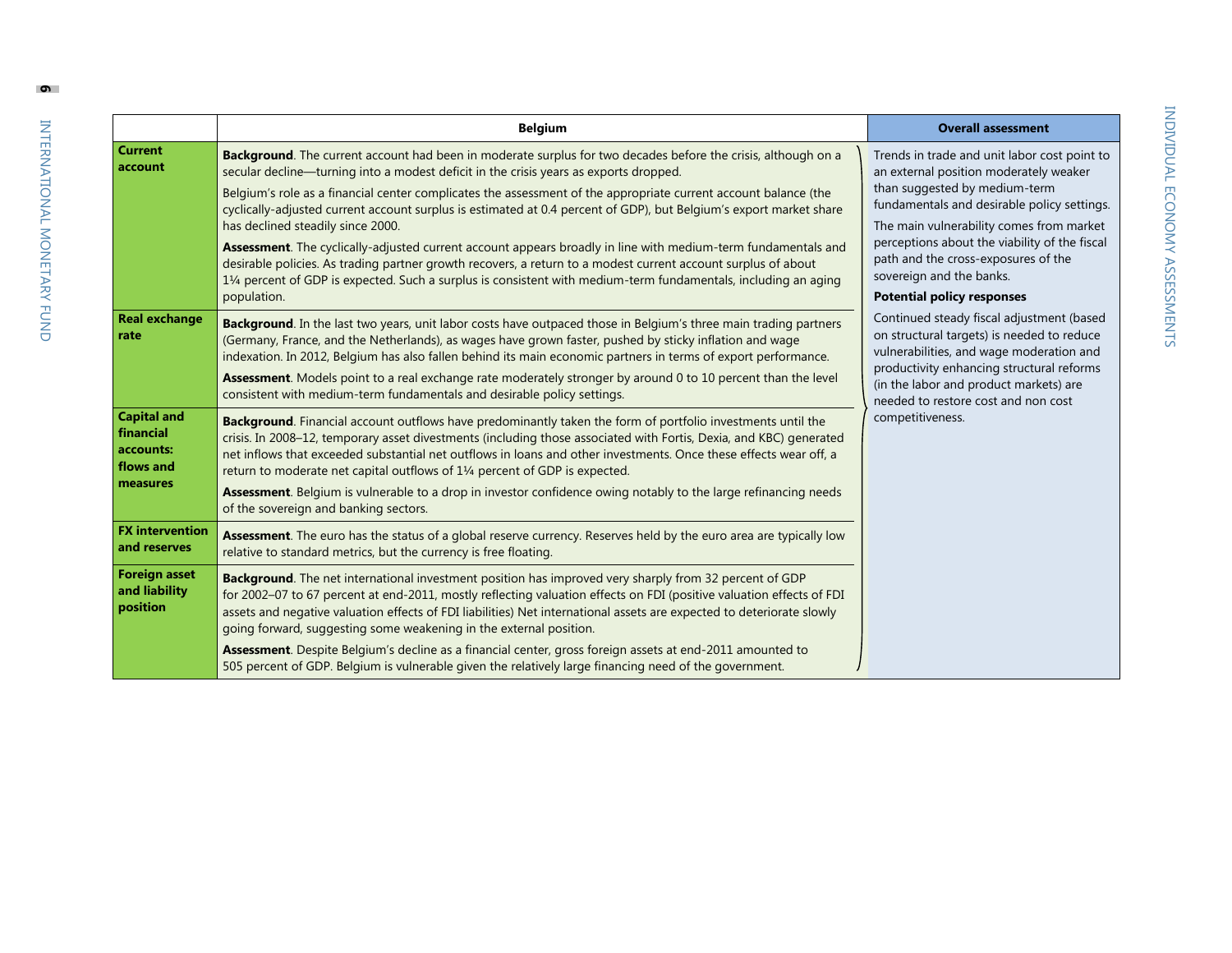|                                                                       | <b>Brazil</b>                                                                                                                                                                                                                                                                                                                                                                                                                                                                                                                                                                                                                                                                                                                                                                                                                                                                                                        | <b>Overall assessment</b>                                                                                                                                                                                                                                                                                    |
|-----------------------------------------------------------------------|----------------------------------------------------------------------------------------------------------------------------------------------------------------------------------------------------------------------------------------------------------------------------------------------------------------------------------------------------------------------------------------------------------------------------------------------------------------------------------------------------------------------------------------------------------------------------------------------------------------------------------------------------------------------------------------------------------------------------------------------------------------------------------------------------------------------------------------------------------------------------------------------------------------------|--------------------------------------------------------------------------------------------------------------------------------------------------------------------------------------------------------------------------------------------------------------------------------------------------------------|
| <b>Current</b><br>account                                             | Background. Despite subdued growth and some real depreciation, Brazil's current account deficit increased slightly<br>in 2012 on the back of weakening terms of trade, strong domestic consumption and supply-side constraints. The<br>cyclically adjusted current account deficit was -1.8 percent of GDP.<br>A large sustained fall in commodity prices could widen sharply the current account deficit. On the upside, important oil<br>discoveries should boost exports and help stabilize the current account deficit in the longer term.<br>Assessment. The cyclically adjusted current account appears (-13/4 to -23/4 percent of GDP) weaker than would seem<br>consistent with medium term fundamentals and desirable policies. Various methods suggest a current account norm in a<br>range of -2 to -1 percent of GDP. However, the envisaged pickup in growth and investment in the short to medium-term | Brazil's external position appears<br>moderately weaker than implied by<br>medium-term fundamentals and desirable<br>policy settings,<br><b>Potential policy responses</b><br>Further efforts to increase national saving<br>than the ones currently contemplated are<br>needed, including by advancing with |
|                                                                       | is likely to increase the current account deficit to between 31/2 and 4 percent of GDP for some time.                                                                                                                                                                                                                                                                                                                                                                                                                                                                                                                                                                                                                                                                                                                                                                                                                | pension reform and shifting the structure of                                                                                                                                                                                                                                                                 |
| <b>Real exchange</b><br>rate                                          | Background. Brazil's real effective exchange rate has appreciated by about 25 percent (on average) in the last 10 years.<br>Assessment. A combination of indicators suggests that the real exchange rate is overvalued by some 10-15 percent.<br>Model-based estimates suggest that the real effective exchange rate is above the level implied by medium-term<br>fundamentals and desirable policies, partly reflecting sizable net capital inflows.                                                                                                                                                                                                                                                                                                                                                                                                                                                                | public spending away from consumption<br>towards investment. It will be important to<br>maintain a macro policy stance and a policy<br>mix that moderates demand and facilitates<br>rebalancing, along with use of capital flow<br>management measures to manage volatile<br>capital flows.                  |
| <b>Capital and</b><br>financial<br>accounts:<br>flows and<br>measures | Background. Brazil has attracted sizable capital inflows. Until recently, the pickup in FDI flows has been broadly<br>commensurate with the widening current account deficit. Net portfolio inflows have been moderate in the past 12<br>months. Looking forward, net portfolio inflows may increase if growth picks up and the interest rate differential increases.<br>A wide range of macro policy tools has been deployed to manage large capital flows pressures. Since 2010, capital<br>account restrictions have been applied to moderate flows and influence their composition. There is some evidence that<br>these measures have helped reduce portfolio inflows though the evidence for persistent effects on the exchange rate is<br>less clear.<br>Assessment. The composition of flows has a favorable risk profile, but this can change quickly and managing flows will                               |                                                                                                                                                                                                                                                                                                              |
| FX                                                                    | likely remain a challenge.<br>Background. The flexible exchange rate has been an important shock absorber with central bank intervention focused                                                                                                                                                                                                                                                                                                                                                                                                                                                                                                                                                                                                                                                                                                                                                                     |                                                                                                                                                                                                                                                                                                              |
| intervention<br>and reserves                                          | on reducing the pace and volatility of exchange rate changes.<br>Assessment. Reserves have increased to more than adequate levels with respect to various criteria including the IMF's<br>composite adequacy metric. There is no need for further reserve accumulation for precautionary purposes, although<br>temporary further accumulation could be part of an overall strategy to manage capital inflows.                                                                                                                                                                                                                                                                                                                                                                                                                                                                                                        |                                                                                                                                                                                                                                                                                                              |
| <b>Foreign asset</b><br>and liability<br>position                     | Background. Brazil's NFA position has improved over recent years on the back of falling external debt, reaching<br>-30 percent of GDP in 2012, but is projected to deteriorate again modestly over coming years.<br>Assessment. In the longer term, as Brazil's large pre-sal oil reserves come on line, added efforts to increase savings and                                                                                                                                                                                                                                                                                                                                                                                                                                                                                                                                                                       |                                                                                                                                                                                                                                                                                                              |
|                                                                       | NFA would be appropriate to strengthen further Brazil's external position.                                                                                                                                                                                                                                                                                                                                                                                                                                                                                                                                                                                                                                                                                                                                                                                                                                           |                                                                                                                                                                                                                                                                                                              |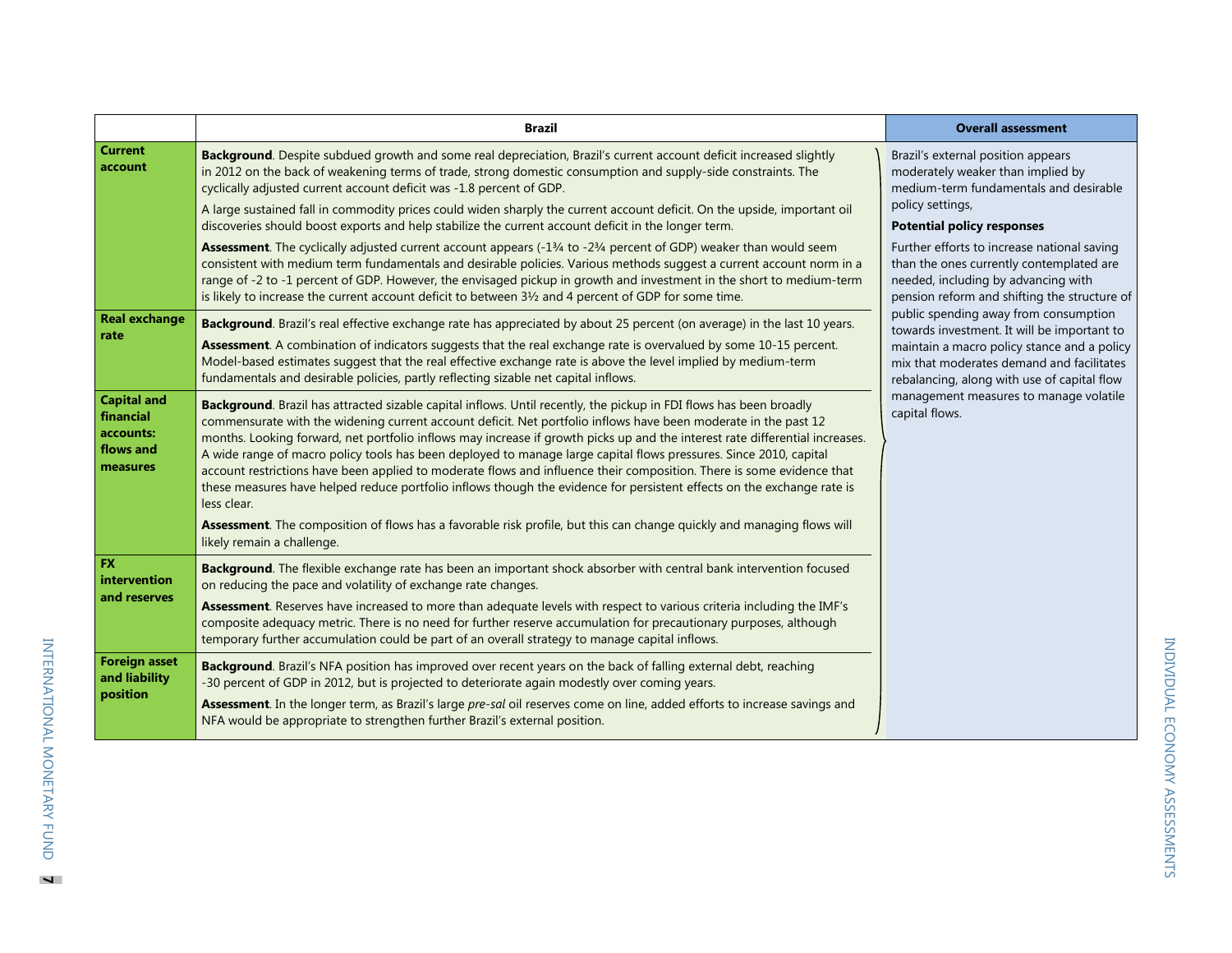|                                                                       | Canada                                                                                                                                                                                                                                                                                                                                                                                                                                                                                                                                                                                                                                                                                                                                                                                                                                                                                                                                                                                                                                                                                       | <b>Overall assessment</b>                                                                                                                                                                                                                                                                                                                                                                                                                                                                                                                                                                                                 |
|-----------------------------------------------------------------------|----------------------------------------------------------------------------------------------------------------------------------------------------------------------------------------------------------------------------------------------------------------------------------------------------------------------------------------------------------------------------------------------------------------------------------------------------------------------------------------------------------------------------------------------------------------------------------------------------------------------------------------------------------------------------------------------------------------------------------------------------------------------------------------------------------------------------------------------------------------------------------------------------------------------------------------------------------------------------------------------------------------------------------------------------------------------------------------------|---------------------------------------------------------------------------------------------------------------------------------------------------------------------------------------------------------------------------------------------------------------------------------------------------------------------------------------------------------------------------------------------------------------------------------------------------------------------------------------------------------------------------------------------------------------------------------------------------------------------------|
| <b>Current</b><br>account                                             | Background. From 2000 to 2012 Canada's current account balance shifted from a sizable surplus to a deficit of<br>3.7 percent of GDP (the cyclically-adjusted current account deficit is estimated by staff to be around 21/2 percent<br>of GDP in 2012, reflecting the large negative output gap in the United States). The deterioration reflects Canada's<br>stronger economic rebound relative to its main trade partners in recent years, but also the significant real<br>appreciation of the Canadian dollar and its weak productivity growth. At the same time, rapidly rising supply<br>combined with limited refining capacity and lack of transportation infrastructure led to a large pricing differentials<br>between the Canadian and global energy markets, limiting the positive impact on the current account from the<br>boom in unconventional energy production.<br>Assessment. Analysis suggests that the cyclically-adjusted current account is some 1-3, percentage points of GDP<br>weaker than the value implied by medium-term fundamentals and desirable policies. | The external position appears weaker than<br>implied by medium-term fundamentals.<br>Export performance has been<br>disappointing and net external liabilities<br>have increased.<br><b>Potential policy responses</b><br>Continued efforts to improve labor<br>productivity (such as budget programs<br>aimed at improving labor skills and<br>fostering research and innovation and<br>higher investments in infrastructure to<br>transport and export natural resources -<br>would help to gradually bring Canada's<br>current account close to the level implied<br>by fundamentals and desirable policy<br>settings. |
| <b>Real exchange</b><br>rate                                          | Background. Canada's real effective exchange rate appreciated by 32 percent between 2002 and 2012, and is<br>some 15 percent above its 1995-2012 average. Over the last decade, Canada's exchange rate has become<br>increasingly correlated with oil prices, as petroleum exports surged.<br><b>Assessment</b> . Models suggest a real effective exchange rate overvaluation of 5-15 percent relative to<br>medium-term fundamentals and desirable policy settings.                                                                                                                                                                                                                                                                                                                                                                                                                                                                                                                                                                                                                         |                                                                                                                                                                                                                                                                                                                                                                                                                                                                                                                                                                                                                           |
| <b>Capital and</b><br>financial<br>accounts:<br>flows and<br>measures | Background. The large current account deficit of recent years has been financed primarily by net portfolio<br>inflows. Average net portfolio outflows from 2000-07 turned into inflows of some 41/2 percent of GDP as strong<br>growth prospects, and relatively strong fiscal position and high interest rates made Canada a safe haven, putting<br>upward pressure on the exchange rate (along with high commodity prices).<br>Assessment. Canada has a fully open capital account. Vulnerabilities are limited by a credible commitment to a<br>floating exchange rate and a strong fiscal position.                                                                                                                                                                                                                                                                                                                                                                                                                                                                                      |                                                                                                                                                                                                                                                                                                                                                                                                                                                                                                                                                                                                                           |
| <b>FX</b> intervention<br>and reserves                                | Assessment. A free floater with minimal reserves who has not unilaterally intervened since September 1998.                                                                                                                                                                                                                                                                                                                                                                                                                                                                                                                                                                                                                                                                                                                                                                                                                                                                                                                                                                                   |                                                                                                                                                                                                                                                                                                                                                                                                                                                                                                                                                                                                                           |
| <b>Foreign asset</b><br>and liability<br>position                     | Background. Canada's net external liabilities are modest (around -15 percent of GDP at end-2012), and would<br>deteriorate moderately under current conditions.<br>Canada has a positive net equity position and a negative net debt position vis-à-vis the rest of the world,<br>reflecting sizable FDI and portfolio equity investment overseas.<br>Assessment. Gross external debt, at 77 percent of GDP, is low relative to other advanced economies, and is a<br>modest vulnerability. Canadian foreign assets are primarily in the form of FDI and portfolio equity claims whose<br>value tend to decline during periods of global growth and stock market weakness, as well as when the Canadian<br>dollar appreciates.                                                                                                                                                                                                                                                                                                                                                               |                                                                                                                                                                                                                                                                                                                                                                                                                                                                                                                                                                                                                           |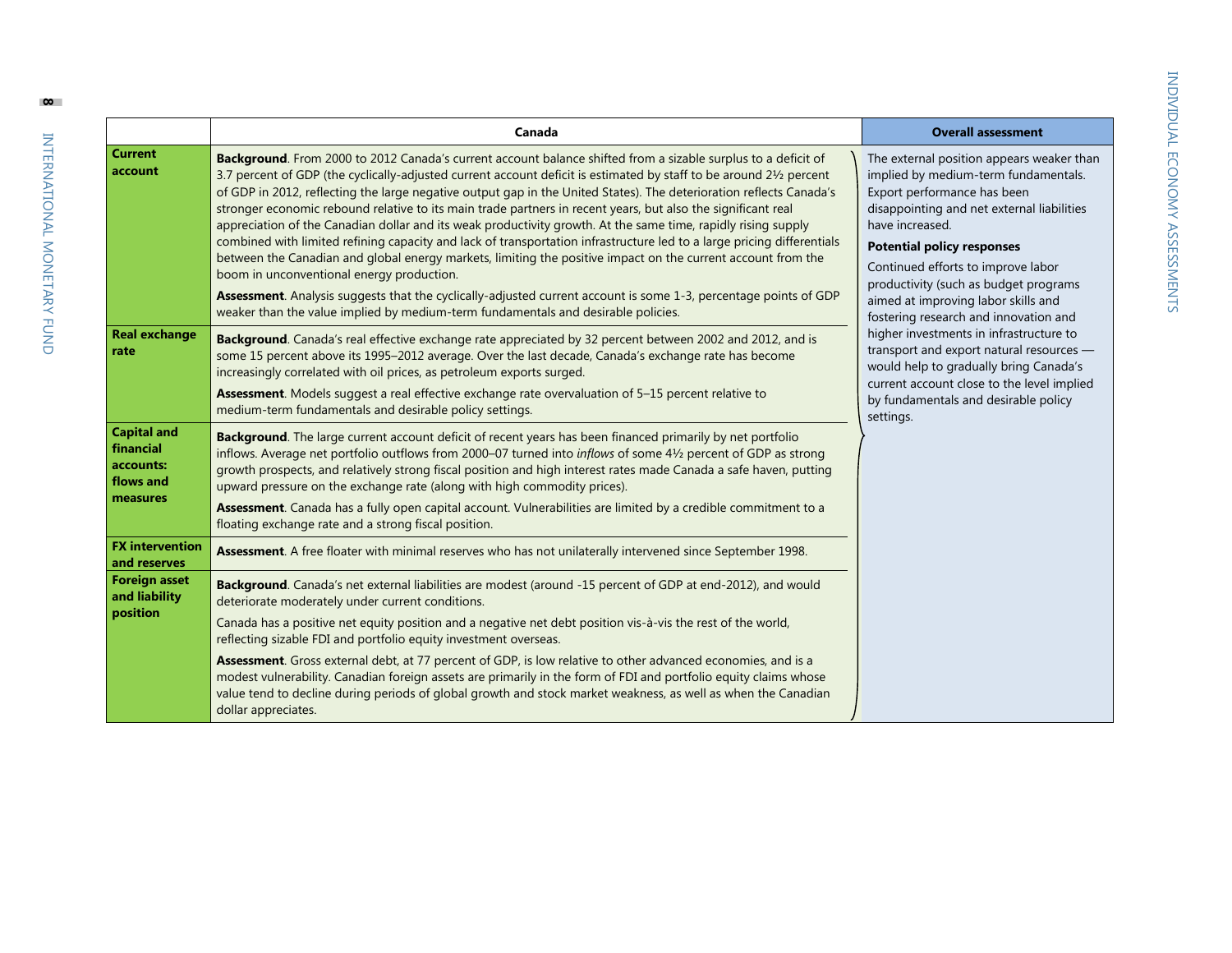|                                                                       | China                                                                                                                                                                                                                                                                                                                                                                                                                                                                                                                                                                                                                                                                                                                                                                                                                                                                                                                                                                                                                                                                                                                                                                   | <b>Overall assessment</b>                                                                                                                                                                                                                                                                                                                                                                                                                                                                                                                                                                                                                                                                                                                                                                                                                                                                                                                                                                                                                                                                                                                                                                                                                                                                                                                           |
|-----------------------------------------------------------------------|-------------------------------------------------------------------------------------------------------------------------------------------------------------------------------------------------------------------------------------------------------------------------------------------------------------------------------------------------------------------------------------------------------------------------------------------------------------------------------------------------------------------------------------------------------------------------------------------------------------------------------------------------------------------------------------------------------------------------------------------------------------------------------------------------------------------------------------------------------------------------------------------------------------------------------------------------------------------------------------------------------------------------------------------------------------------------------------------------------------------------------------------------------------------------|-----------------------------------------------------------------------------------------------------------------------------------------------------------------------------------------------------------------------------------------------------------------------------------------------------------------------------------------------------------------------------------------------------------------------------------------------------------------------------------------------------------------------------------------------------------------------------------------------------------------------------------------------------------------------------------------------------------------------------------------------------------------------------------------------------------------------------------------------------------------------------------------------------------------------------------------------------------------------------------------------------------------------------------------------------------------------------------------------------------------------------------------------------------------------------------------------------------------------------------------------------------------------------------------------------------------------------------------------------|
| <b>Current</b><br>account                                             | <b>Background.</b> The current account surplus has fallen precipitously from its peak of over 10 percent of GDP in 2007<br>to 21/4 percent of GDP in 2012 (around 21/2 percent of GDP cyclically adjusted) and exchange rate appreciation has<br>been accompanied by very high investment, in turn driven by high levels of productivity in China, the cheap cost of<br>capital and other factors of production, cyclical weakness in major advanced economies, and high oil and other<br>commodity prices. There is less evidence, as yet, of a decisive shift toward consumption and lower national savings<br>(as a percent of GDP).<br>Assessment. China's cyclically-adjusted current balance is some 1-3 percent of GDP stronger than implied by<br>medium-term fundamentals and desirable policies.<br>The desired current account balance—the level consistent with underlying fundamentals and desirable policies—is<br>estimated to range from 0 to 2 percent of GDP. This reflects the need for a package of measures including better<br>social protection, corporate and financial reform, higher costs for a range of factors of production, less reserve | The external position appears moderately<br>stronger and the currency moderately<br>undervalued compared with the level consistent<br>with medium-term fundamentals and desirable<br>policy settings.<br>The post-financial crisis narrowing of the<br>external imbalance has been accompanied by a<br>rise in domestic imbalances, with investment<br>approaching 50 percent of GDP. Given the<br>systemic nature of the Chinese economy, a<br>reduction of these domestic imbalances over                                                                                                                                                                                                                                                                                                                                                                                                                                                                                                                                                                                                                                                                                                                                                                                                                                                         |
| <b>Real exchange</b><br>rate                                          | accumulation and a stronger currency.<br><b>Background.</b> In real effective terms the currency appreciated by around 5 percent from end 2011 through<br>April 2013 and some 35 percent since the mid-2005 exchange rate reform. Prior to the 2005 reform, the real<br>effective exchange rate had been depreciating, so it is only 14 percent above the level reached a decade ago, which<br>appears somewhat below the significant increases in China's productivity relative to trading partners over the past<br>10 years.<br><b>Assessment</b> . Taking account of these developments and uncertainties in the model-based estimates, staff assesses<br>the real exchange rate to be moderately undervalued by some 5-10 percent compared to medium-term<br>fundamentals and desirable policies.                                                                                                                                                                                                                                                                                                                                                                  | the medium-term would help foster global<br>economic and financial stability.<br><b>Potential policy responses</b><br>The transition to a more balanced and<br>sustainable growth model requires<br>implementing a comprehensive package of<br>reforms that includes financial sector, fiscal,<br>exchange rate, and structural measures. China<br>has made progress on several fronts, including<br>widening the exchange band, liberalizing<br>interest rates, continuing to gradually open the<br>capital account, and strengthening the social<br>security system. However, more progress is<br>needed. The priorities include improving<br>financial intermediation to better allocate<br>investment and boost household income;<br>moving to a more market-based exchange rate;<br>strengthening the fiscal framework to rationalize<br>infrastructure spending and shift the tax burden<br>away from regressive social contributions;<br>improving resource pricing; and opening<br>markets to more competition.<br>China is committed to rebalancing toward a<br>more-consumer based economy, and the new<br>leadership announced plans to re-energize the<br>reform effort. The objectives and directions of<br>the reform agenda are consistent with<br>rebalancing and forceful and timely<br>implementation will be crucial for success |
| <b>Capital and</b><br>financial<br>accounts:<br>flows and<br>measures | <b>Background</b> . Despite a number of steps in recent years to open up its capital account, China maintains a broad<br>range of capital controls on both inflows and outflows covering the bulk of non-FDI portfolio flows and external<br>borrowing. However, non-FDI capital flows are comparable in size to economies with more open capital accounts.<br>Inflows are dominated by inward foreign direct investment (equal to US\$220 billion or 3 percent of GDP in 2011)<br>limiting vulnerabilities; around one-half has gone into building manufacturing capacity. In 2012, China experienced<br>net capital outflows of around US\$100 billion, a large turnaround from the net capital inflows of the previous years.<br>Assessment. Over the medium term a carefully planned and sequenced loosening of capital controls that supports<br>and reinforces domestic financial liberalization would be appropriate. It is not clear what effect liberalization would<br>have on the direction of capital flows, though recent staff research suggests that it could result in significant net<br>capital outflows.                                             |                                                                                                                                                                                                                                                                                                                                                                                                                                                                                                                                                                                                                                                                                                                                                                                                                                                                                                                                                                                                                                                                                                                                                                                                                                                                                                                                                     |
| Foreign<br>exchange<br>intervention<br>and reserves                   | Background. China continues to closely manage its exchange rate and conducts intervention which has the effect,<br>in most cases, of controlling the pace of appreciation. The pace of reserve accumulation slowed significantly<br>in 2012, due in temporary factors, and has picked-up again in the first part of 2013<br>Assessment. Reserves are somewhat above the IMF's composite metric (161 percent at end 2012), and further<br>accumulation would be undesirable.                                                                                                                                                                                                                                                                                                                                                                                                                                                                                                                                                                                                                                                                                             |                                                                                                                                                                                                                                                                                                                                                                                                                                                                                                                                                                                                                                                                                                                                                                                                                                                                                                                                                                                                                                                                                                                                                                                                                                                                                                                                                     |
| <b>Foreign asset</b><br>and liability<br>position                     | Background. Net foreign assets amount to 30 percent of GDP and NFA has grown rapidly over the past several<br>years. The NFA position reflects substantial and persistent current account surpluses and FDI inflows over the years<br>while net balances on portfolio assets, trade finance, and banking are close to zero. The composition on the asset<br>side is dominated by the accumulation of international reserves by the central bank (at end-2012 approximately<br>40 percent of GDP).<br>Assessment. With large foreign exchange reserves and liabilities largely composed of FDI, vulnerabilities are low.                                                                                                                                                                                                                                                                                                                                                                                                                                                                                                                                                 |                                                                                                                                                                                                                                                                                                                                                                                                                                                                                                                                                                                                                                                                                                                                                                                                                                                                                                                                                                                                                                                                                                                                                                                                                                                                                                                                                     |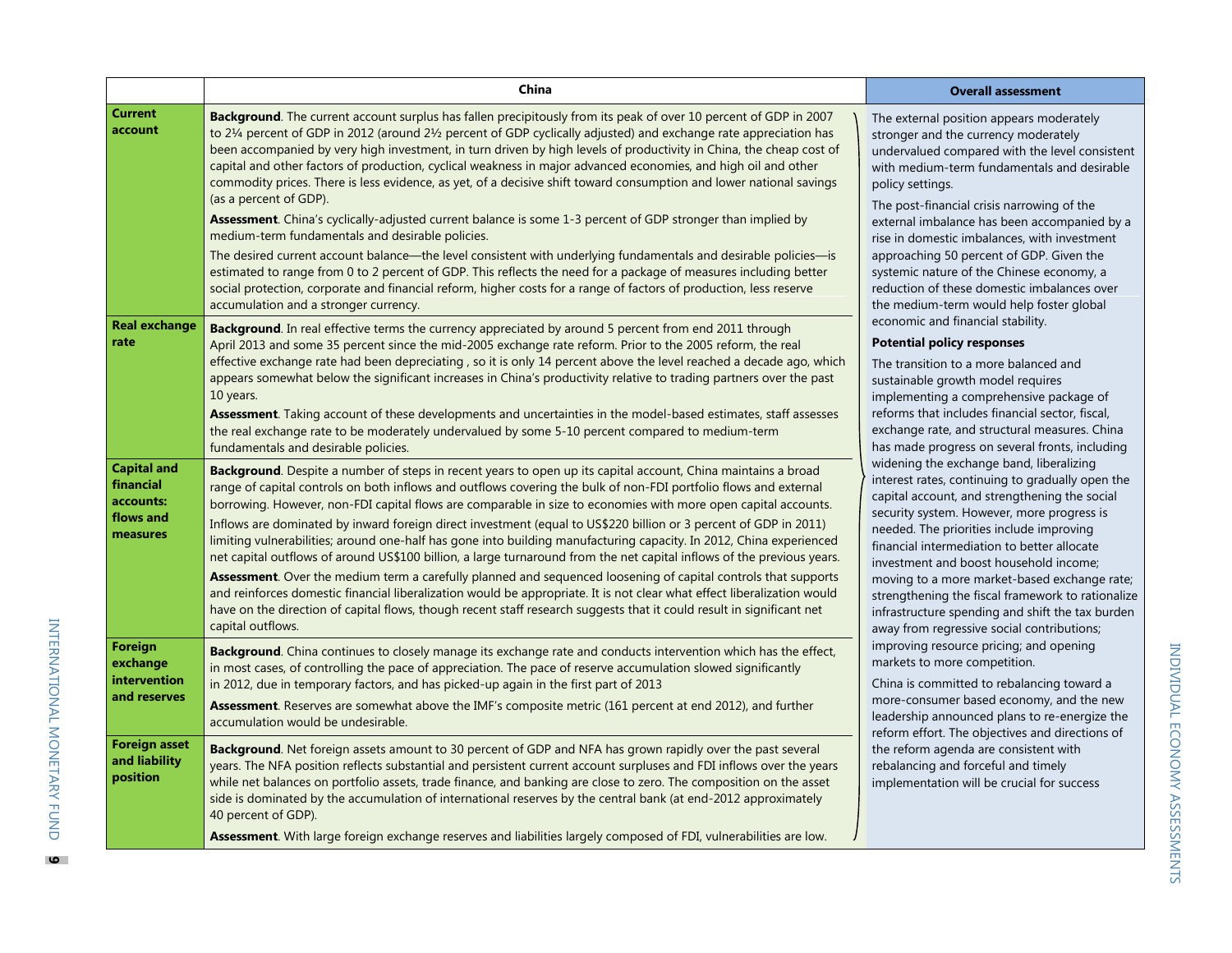|                                                   | <b>Euro Area</b>                                                                                                                                                                                                                                                                                                                                                                                                                                                                                                                                                                                                                                                            | <b>Overall assessment</b>                                                                                                                                                                                                                                                                                                                                                                                                                                                                                                                                                                                 |
|---------------------------------------------------|-----------------------------------------------------------------------------------------------------------------------------------------------------------------------------------------------------------------------------------------------------------------------------------------------------------------------------------------------------------------------------------------------------------------------------------------------------------------------------------------------------------------------------------------------------------------------------------------------------------------------------------------------------------------------------|-----------------------------------------------------------------------------------------------------------------------------------------------------------------------------------------------------------------------------------------------------------------------------------------------------------------------------------------------------------------------------------------------------------------------------------------------------------------------------------------------------------------------------------------------------------------------------------------------------------|
| <b>Current</b><br>account                         | Background. The current account balance of the euro area improved moderately in 2012 to 1.2 percent of GDP,<br>reflecting strengthened external positions of both surplus and deficit euro area economies. The cyclically-adjusted<br>current account (after adjusting for the output gap and terms of trade shocks) is estimated to be a surplus of<br>1.3 percent of GDP.<br>Assessment. Building from a view of external positions in individual euro area economies as well as previous staff<br>recommendations, the 2012 cyclically-adjusted current account is broadly in line with the estimated value from                                                         | The euro area external position is now<br>broadly in line with its equilibrium level<br>implied by medium-term fundamentals and<br>desirable policies.<br>Although only modest adjustment is<br>needed for the euro area as a whole, more                                                                                                                                                                                                                                                                                                                                                                 |
| <b>Real exchange</b><br>rate                      | medium-term fundamentals and desirable policy settings.<br>Background. The euro REER has declined by 10-15 percent from its peak since end-2009 and it is currently close<br>to the long-run average (from the inception of euro).                                                                                                                                                                                                                                                                                                                                                                                                                                          | substantial adjustment is desirable for<br>individual euro area economies on internal<br>rebalancing and improving<br>competitiveness.                                                                                                                                                                                                                                                                                                                                                                                                                                                                    |
|                                                   | Assessment. Building from a view of external positions in individual euro area economies and staff estimates, the<br>real exchange rate (in 2012 average) is close to equilibrium as suggested by medium-term fundamentals and<br>desirable policy settings.<br>Differences across euro area economies have remained roughly the same as in previous staff evaluations: real<br>exchange rates seem moderately undervalued in surplus economies, while remain overvalued in most deficit                                                                                                                                                                                    | <b>Potential policy responses</b><br>Euro area economies need to improve their<br>public and private debt positions, as<br>appropriate. Improvements in                                                                                                                                                                                                                                                                                                                                                                                                                                                   |
| <b>Capital and</b>                                | economies. By early April 2013 the real effective exchange rate is estimated to have risen by about 21/2 percent<br>from its 2012 average.<br>Background. The current account surplus in 2012 was matched by financial outflows. In particular, the financial                                                                                                                                                                                                                                                                                                                                                                                                               | competitiveness are particularly important<br>for deficit economies, which need to lower<br>costs and shift resources to tradable                                                                                                                                                                                                                                                                                                                                                                                                                                                                         |
| financial<br>accounts:<br>flows and<br>measures   | account deficit was largely driven by FDI and other-investment outflows, while mitigated by resumed portfolio<br>inflows to the euro area.<br>Assessment. The path for financial flows depends crucially on the resolution of the euro area crisis including the<br>long-term vision to complete the architecture of the EMU-failure to deliver previously agreed policy<br>commitments will undermine market confidence and likely mean that "real money" flows will not readily return.                                                                                                                                                                                   | sectors. Increasing productivity in the non-<br>tradable sector in the surplus countries<br>could improve disposable incomes in these<br>economies and lead to higher external<br>demand. This would require strengthening<br>the implementation of ongoing structural<br>reforms, e.g., labor and product market<br>reforms in deficit economies, and product<br>market reforms in surplus ones. At the euro<br>area level, a targeted implementation of the<br>Services Directive would help reduce<br>barriers to entry in protected professions,<br>and improve productivity and living<br>standards. |
| <b>FX</b> intervention<br>and reserves            | Assessment. The euro has the status of a global reserve currency. Reserves held by the euro area are typically low<br>relative to standard metrics, but the currency is free floating.                                                                                                                                                                                                                                                                                                                                                                                                                                                                                      |                                                                                                                                                                                                                                                                                                                                                                                                                                                                                                                                                                                                           |
| <b>Foreign asset</b><br>and liability<br>position | Background. The net international investment position of the euro area has deteriorated through the crisis, to<br>nearly -17 percent of GDP in 2008, but has since recovered to -71/2 percent in 2012, reflecting both improved<br>current account and valuation effects. Estimates of the cyclically-adjusted current account suggest that NFA<br>position is likely to improve modestly going forward.<br>Assessment. External vulnerabilities largely come from the market perception of some deficit countries to service<br>their debts, since financial market stress could easily re-intensify if expectations of strong policy implementation<br>were disappointed. |                                                                                                                                                                                                                                                                                                                                                                                                                                                                                                                                                                                                           |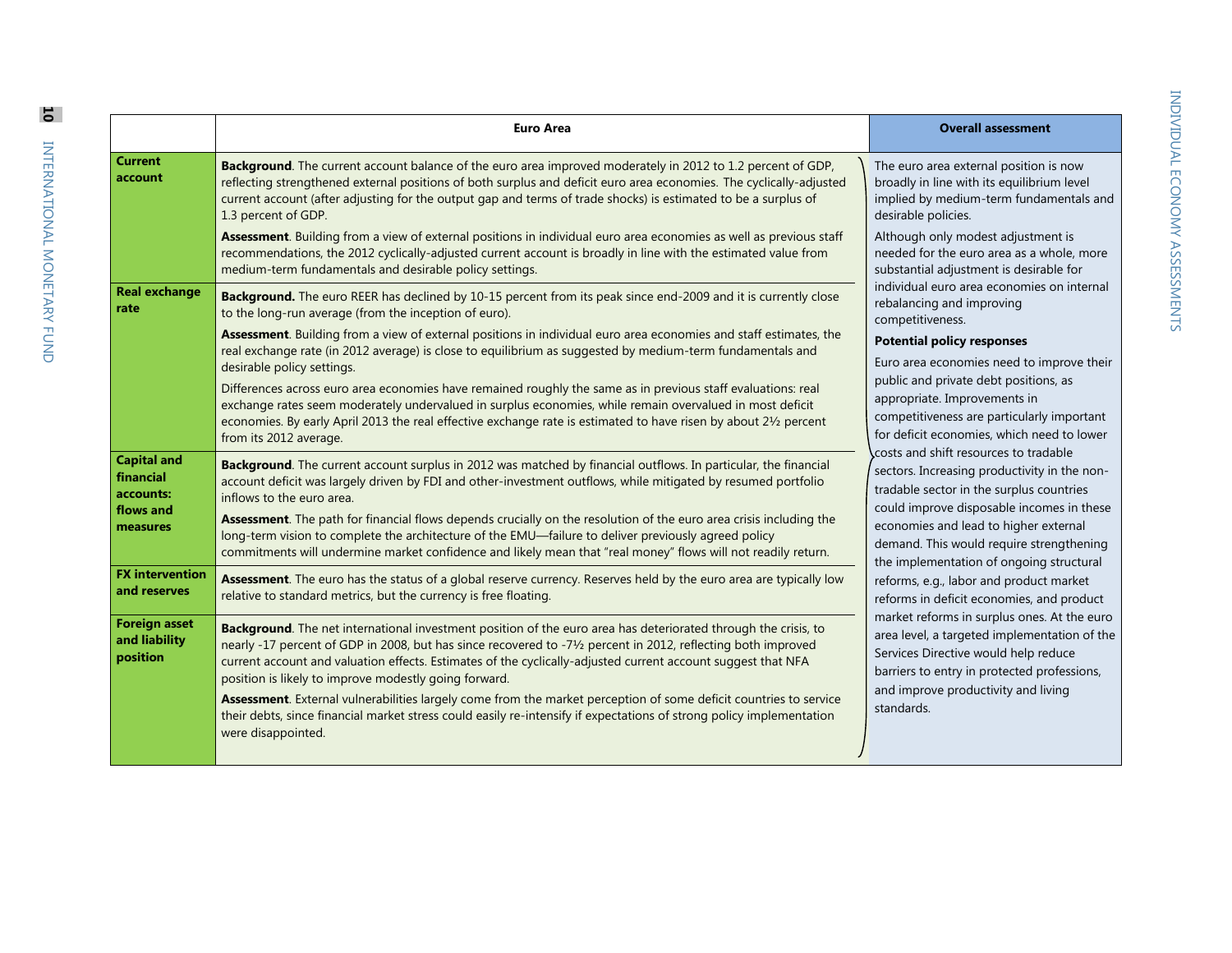|                                                                       | <b>France</b>                                                                                                                                                                                                                                                                                                                                                                                                                                                                                                                                                                | <b>Overall assessment</b>                                                                                                                                                                                                                                                                                                                                                                                                                                                                                                                                                                                                                                                                                                                                                                                                                                                                                  |
|-----------------------------------------------------------------------|------------------------------------------------------------------------------------------------------------------------------------------------------------------------------------------------------------------------------------------------------------------------------------------------------------------------------------------------------------------------------------------------------------------------------------------------------------------------------------------------------------------------------------------------------------------------------|------------------------------------------------------------------------------------------------------------------------------------------------------------------------------------------------------------------------------------------------------------------------------------------------------------------------------------------------------------------------------------------------------------------------------------------------------------------------------------------------------------------------------------------------------------------------------------------------------------------------------------------------------------------------------------------------------------------------------------------------------------------------------------------------------------------------------------------------------------------------------------------------------------|
| <b>Current</b><br>account                                             | Background. Over the past decade, the current account has deteriorated from a surplus of 1.2 percent of GDP<br>in 2002 to a deficit of about 21/2 percent in 2012 (the cyclically-adjusted deficit is estimated at just over<br>21/2 percent of GDP).<br>Assessment. Model estimates suggest that the cyclically-adjusted current account is some 1-3 percent of GDP<br>weaker than the value implied by medium-term fundamentals and desirable policy settings. The current account<br>deficit is expected to narrow over the medium-term, which would help close this gap. | The external position appears moderately<br>weak compared to medium-term<br>fundamentals and desirable policies.<br>Domestic policy settings contribute only to<br>a small degree to the econometric findings.<br>To improve competitiveness, the labor tax<br>wedge has been reduced by the equivalent<br>of 3 percent of total labor costs (with full<br>effect in 2014) and a broad labor market<br>reform has increased flexibility to<br>renegotiate labor contracts and has<br>mitigate judicial uncertainty in the event of<br>dismissals<br><b>Potential policy responses</b><br>Wage moderation (especially minimum<br>wage), continued reform of the labor<br>market and productivity-enhancing reforms<br>(increasing competition in product markets<br>and regulatory simplification) would help<br>restore profit margins and promote<br>investment to into higher value added<br>production. |
| <b>Real exchange</b><br>rate                                          | Background. The trend deterioration in the external position and unit labor costs indicators point to a loss of<br>competitiveness, but evidence based on price competitiveness is less clear, as firms appear to have squeezed<br>profit margins to retain price competitiveness.<br>Assessment. Structural rigidities and rising unit labor costs relative to France's main trading partners in the euro<br>area have contributed to loss of competitiveness and an estimated overvaluation of between 0 and 5 percent.                                                    |                                                                                                                                                                                                                                                                                                                                                                                                                                                                                                                                                                                                                                                                                                                                                                                                                                                                                                            |
| <b>Capital and</b><br>financial<br>accounts:<br>flows and<br>measures | Background. Capital account movements since the early 2000s have been volatile but do not seem to<br>demonstrate a discernible pattern that contributes to the imbalances.<br>The capital account is open.<br>Assessment. Based on data available through 2011, France's net international investment position has<br>deteriorated since the start of the financial crisis in 2008, mainly on account of a retrenchment in portfolio<br>investment (including adverse valuation effects).                                                                                    |                                                                                                                                                                                                                                                                                                                                                                                                                                                                                                                                                                                                                                                                                                                                                                                                                                                                                                            |
| <b>FX</b> intervention<br>and reserves                                | Assessment. The euro has the status of a global reserve currency. Reserves held by the euro area are typically low<br>relative to standard metrics, but the currency is free floating.                                                                                                                                                                                                                                                                                                                                                                                       |                                                                                                                                                                                                                                                                                                                                                                                                                                                                                                                                                                                                                                                                                                                                                                                                                                                                                                            |
| <b>Foreign asset</b><br>and liability<br>position                     | Background. The external debt to GDP ratio has risen in recent years due to rising public and private debt. Given<br>France's gross external position, size, and tight financial and trade links, stability of the French debt market is an<br>important element of euro-zone financial stability. The cyclically-adjusted current account points to a<br>deteriorating net international investment position.                                                                                                                                                               |                                                                                                                                                                                                                                                                                                                                                                                                                                                                                                                                                                                                                                                                                                                                                                                                                                                                                                            |
|                                                                       | Assessment. The net international investment position is close to balance (-16 percent of GDP in 2010). Gross<br>assets stand at around 300 percent of GDP with exposure to the euro area periphery as the main vulnerability.                                                                                                                                                                                                                                                                                                                                               |                                                                                                                                                                                                                                                                                                                                                                                                                                                                                                                                                                                                                                                                                                                                                                                                                                                                                                            |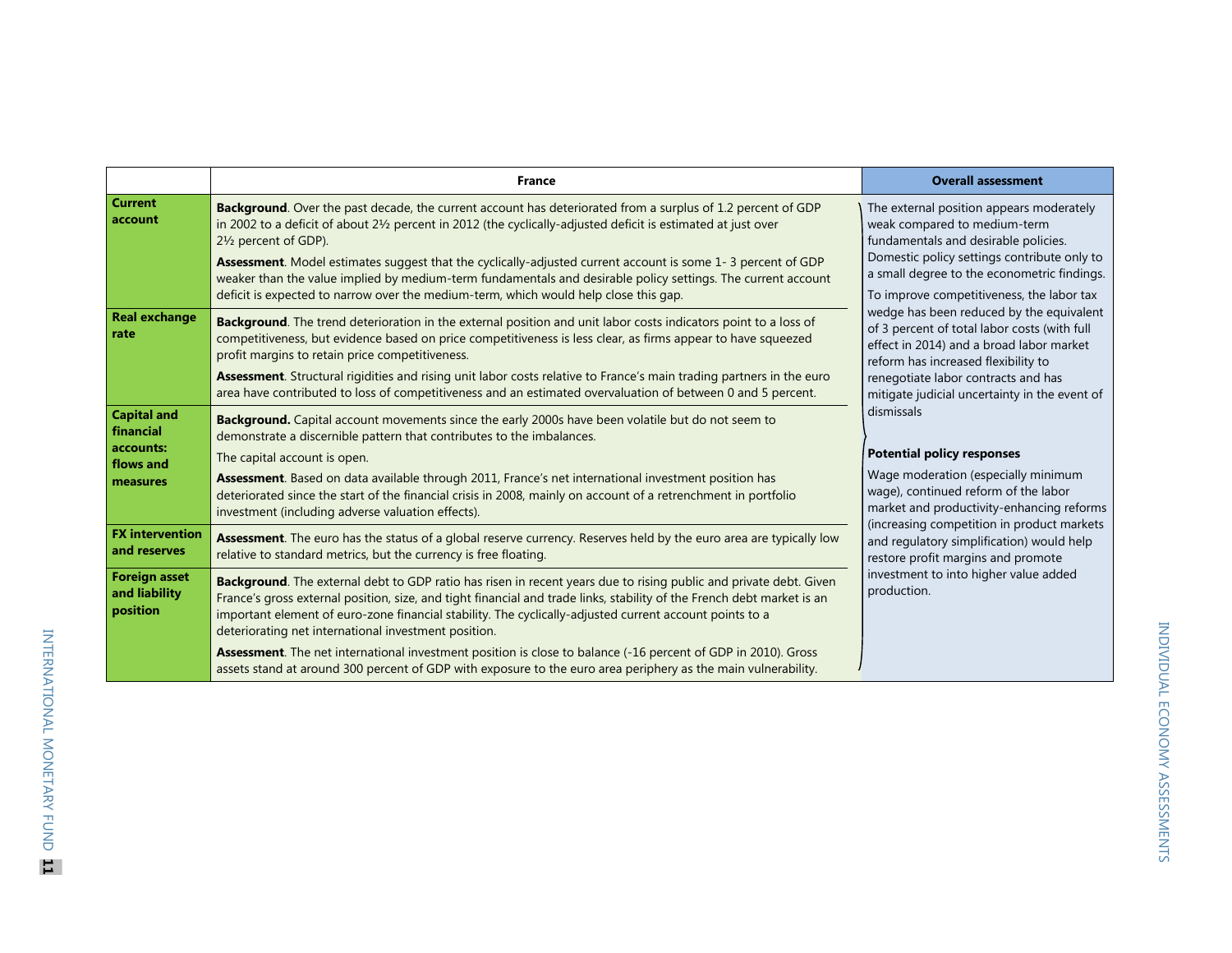| ï      |  |
|--------|--|
|        |  |
| Ï<br>۱ |  |
|        |  |
|        |  |
|        |  |
|        |  |
|        |  |
|        |  |
| i      |  |
|        |  |
|        |  |
| .<br>ו |  |
|        |  |
|        |  |
|        |  |
|        |  |
|        |  |
|        |  |
|        |  |
|        |  |
|        |  |
|        |  |
|        |  |
|        |  |
| Í      |  |
|        |  |
|        |  |
|        |  |
|        |  |
|        |  |
|        |  |
|        |  |
|        |  |
|        |  |
|        |  |
|        |  |
|        |  |
|        |  |
|        |  |

|                                                                       | Germany                                                                                                                                                                                                                                                                                                                                                                                                                                                                                                                                                                                                                                                                                                                                                                                                                                                                      | <b>Overall assessment</b>                                                                                                                                                                                                                                                                                                                                                                                                                                                                                                                                                                                                                                                                                                                                                                                             |
|-----------------------------------------------------------------------|------------------------------------------------------------------------------------------------------------------------------------------------------------------------------------------------------------------------------------------------------------------------------------------------------------------------------------------------------------------------------------------------------------------------------------------------------------------------------------------------------------------------------------------------------------------------------------------------------------------------------------------------------------------------------------------------------------------------------------------------------------------------------------------------------------------------------------------------------------------------------|-----------------------------------------------------------------------------------------------------------------------------------------------------------------------------------------------------------------------------------------------------------------------------------------------------------------------------------------------------------------------------------------------------------------------------------------------------------------------------------------------------------------------------------------------------------------------------------------------------------------------------------------------------------------------------------------------------------------------------------------------------------------------------------------------------------------------|
| <b>Current</b><br>account                                             | Background. The current account (at 7 percent of GDP in 2012, around 8 percent of GDP cyclically adjusted) has<br>been in surplus since 2002, peaking at 71/2 percent of GDP in 2007. Sizeable surpluses were also common in the<br>period preceding the 1990 German reunification.                                                                                                                                                                                                                                                                                                                                                                                                                                                                                                                                                                                          | Germany's external position is substantially<br>stronger than implied by medium-term<br>fundamentals and desirable global policy                                                                                                                                                                                                                                                                                                                                                                                                                                                                                                                                                                                                                                                                                      |
|                                                                       | Assessment. Model analysis points to a cyclically-adjusted current account balance that is 5-6 percentage points<br>of GDP stronger than that the value implied by fundamentals and desirable policies or 4-5 percentage points of<br>GDP stronger than the actual current account observed in 2012. This would be consistent with a medium-term<br>reduction in the current account balance by 2-3 percent of GDP over and above the natural rebalancing process.                                                                                                                                                                                                                                                                                                                                                                                                           | settings.<br><b>Potential policy responses</b><br>Staff projects some rebalancing in the<br>medium term due to the relatively stronger<br>wage growth than in the past, somewhat<br>higher inflation and higher domestic<br>demand. In the medium term, the most<br>sustainable approach to durably rebalance<br>the German economy and support euro<br>area recovery is to raise potential growth,<br>reinvigorate domestic demand and allow<br>relative price adjustment with other euro<br>area members. Staff's preliminary analysis<br>suggests that policy levers such as making<br>the tax structure more growth-friendly<br>within the fiscal envelope and reforming<br>the financial sector could be beneficial in<br>this regard, consistent with the<br>recommendations of the Article IV staff<br>report. |
| <b>Real exchange</b><br>rate                                          | Background. At the end of 2012, the real effective exchange rate was on average about 8 percent below its<br>historical average.<br>Assessment. Various methodologies indicate a range of estimates from an undervaluation of about 2 percent to<br>10 percent suggesting that the real exchange rate in Germany is moderately undervalued relative to the value<br>consistent with medium-term fundamentals and appropriate policies.                                                                                                                                                                                                                                                                                                                                                                                                                                       |                                                                                                                                                                                                                                                                                                                                                                                                                                                                                                                                                                                                                                                                                                                                                                                                                       |
| <b>Capital and</b><br>financial<br>accounts:<br>flows and<br>measures | Background. Germany exported private capital matching its surpluses prior to the crisis, with financial<br>investments primarily by banks driving the outflows, while FDI comprised only a small portion.<br>However, private capital flows since the crisis have reversed course, reflecting a retrenchment from cross-border<br>interbank markets, unwinding of investment positions, and safe haven flows,<br>At the same time, outflows associated with the payment system of European central banks (Target 2) have<br>increased significantly, but have declined noticeably from the peak in August 2012. This has resulted in<br>considerable accumulation of liquidity in the German financial system.<br>Assessment. Exposure to the European Monetary System reflects the failure to resolve stresses in the euro area,<br>which are a threat to global stability. |                                                                                                                                                                                                                                                                                                                                                                                                                                                                                                                                                                                                                                                                                                                                                                                                                       |
| <b>FX</b> intervention<br>and reserves                                | Assessment. The euro has the status of a global reserve currency. Reserves held by the euro area are typically low<br>relative to standard metrics, but the currency is free floating.                                                                                                                                                                                                                                                                                                                                                                                                                                                                                                                                                                                                                                                                                       |                                                                                                                                                                                                                                                                                                                                                                                                                                                                                                                                                                                                                                                                                                                                                                                                                       |
| <b>Foreign asset</b><br>and liability<br>position                     | Background. The dent in Germany's net international investment position caused by reunification led to an<br>almost balanced position at the beginning of the millennium, IIP recovered by the mid-2000s. It further increased<br>in the past five years (to about 40 percent of GDP at end 2011 of which over one half are net claims on the<br>Eurosystem (Target 2 balance). It is projected to continue to improve, suggesting a strong external position<br>German firms and individuals hold a large positive net international investment position (46 percent of GDP) while                                                                                                                                                                                                                                                                                          |                                                                                                                                                                                                                                                                                                                                                                                                                                                                                                                                                                                                                                                                                                                                                                                                                       |
|                                                                       | monetary and financial institutions hold a small net surplus (4 percent of GDP), but large gross positions. The<br>Bundesbank has also accumulated large net claims on the Eurosystem (almost 25 percent of GDP) and holds some<br>reserves (7 percent of GDP) These positions are offset by the large negative IIP position of the general<br>government (40 percent of GDP).                                                                                                                                                                                                                                                                                                                                                                                                                                                                                               |                                                                                                                                                                                                                                                                                                                                                                                                                                                                                                                                                                                                                                                                                                                                                                                                                       |

**Assessment**. Safe haven status limit risks from gross liabilities of over 224 percent of GDP.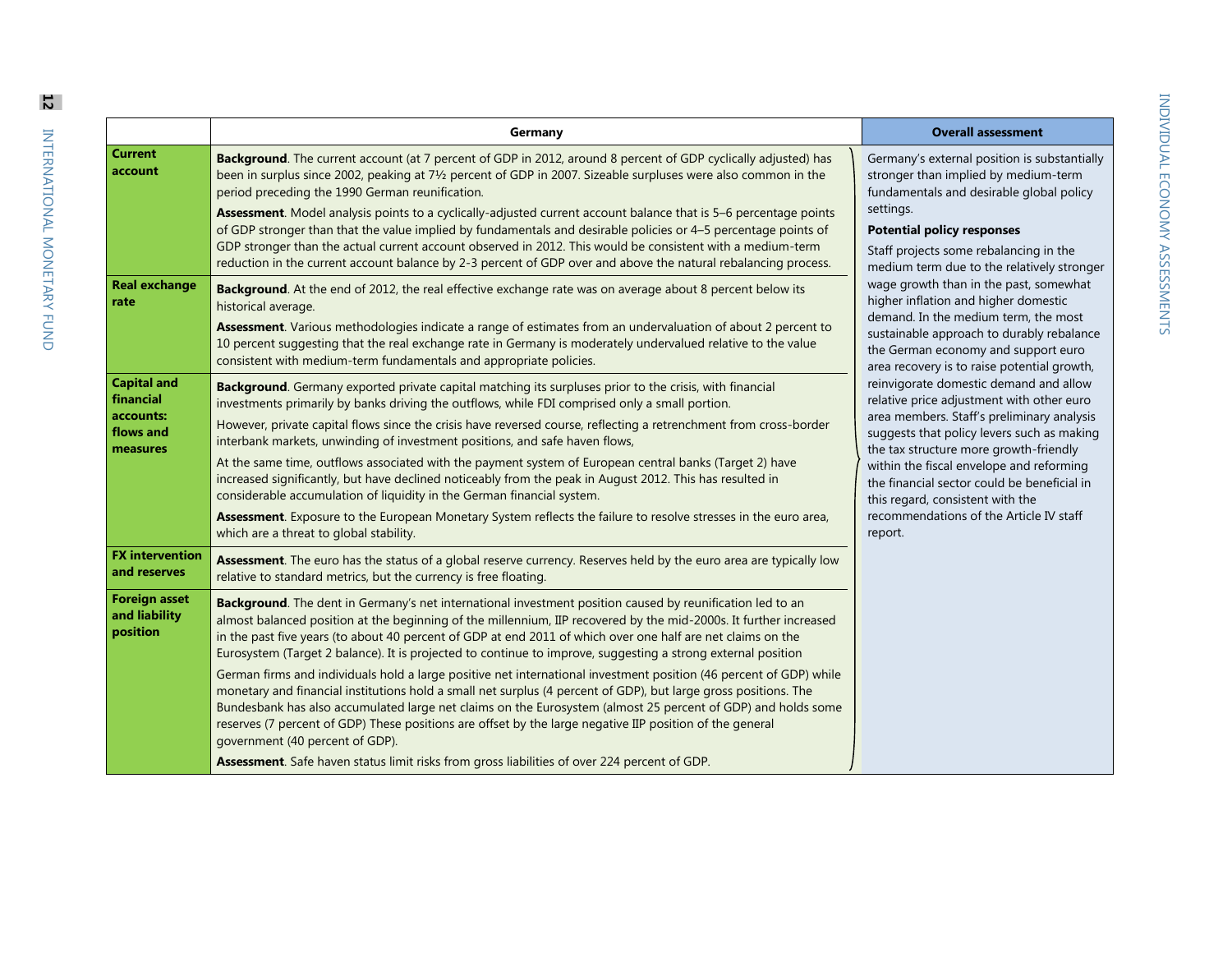|                                                                       | <b>Hong Kong SAR</b>                                                                                                                                                                                                                                                                                                                                                                            | <b>Overall assessment</b>                                                                                                                     |
|-----------------------------------------------------------------------|-------------------------------------------------------------------------------------------------------------------------------------------------------------------------------------------------------------------------------------------------------------------------------------------------------------------------------------------------------------------------------------------------|-----------------------------------------------------------------------------------------------------------------------------------------------|
| <b>Current</b><br>account                                             | Background. Hong Kong's current account surplus has fallen substantially in the period following the global<br>financial crisis reaching a low point of 5.4 percent of GDP in 2010 and is projected to have declined further to<br>2.3 percent of GDP in 2012.                                                                                                                                  | The external position appears broadly consistent with<br>medium-term fundamentals and desirable policy<br>settings.                           |
|                                                                       | At current levels of the real exchange rate, the current account surplus will remain below 3 percent of GDP<br>in 2013-15 before rising again over the medium term to around 5 percent of GDP (as global growth recovers<br>and integration with the Mainland deepens).                                                                                                                         | <b>Potential policy responses</b><br>The currency regime is well supported by robust and<br>proactive financial regulation and supervision, a |
|                                                                       | Assessment. The cyclically-adjusted current account position is broadly consistent with medium-term<br>fundamentals and desirable policies.                                                                                                                                                                                                                                                     | strong fiscal position, and significant external<br>resources. In addition, the currency board has broad-                                     |
|                                                                       | A cyclically-adjusted current account surplus of around 7 percent of GDP is consistent with Hong Kong's<br>status as an international financial center, characterized by structurally high savings and low levels of<br>investment in physical capital.                                                                                                                                         | based support among the public and remains the<br>most appropriate exchange rate arrangement for<br>Hong Kong SAR.                            |
| <b>Real exchange</b><br>rate                                          | Background. The Hong Kong system has repeatedly shown itself to possess very strong self-equilibrating<br>tendencies (due to very flexible goods, factor, and asset markets which adjust through both inflation and<br>deflation) making it unlikely that misalignment will be large or persistent.                                                                                             |                                                                                                                                               |
|                                                                       | Assessment. The real exchange rate is broadly consistent with medium-term fundamentals and desirable<br>policies. A number of empirical methodologies confirm this assessment, with analysis pointing to a range of<br>under/overvaluation of -15 to +7 percent.                                                                                                                                |                                                                                                                                               |
| <b>Capital and</b><br>financial<br>accounts:<br>flows and<br>measures | Background. Gross inflows and outflows are over 100 percent of GDP, largely comprising banking flows as<br>well as portfolio assets. Over the past year, Hong Kong has experienced sizable net private outflows, mainly<br>the result of portfolio outflows. Notable also was significant loan flows to Mainland China, largely a result of<br>tightening financial conditions on the Mainland. |                                                                                                                                               |
|                                                                       | Hong Kong SAR has a fully open capital account and no capital controls.                                                                                                                                                                                                                                                                                                                         |                                                                                                                                               |
| <b>FX</b> intervention                                                | Assessment. Large financial resources limit the risks from volatile banking capital flows.                                                                                                                                                                                                                                                                                                      |                                                                                                                                               |
| and reserves                                                          | Background. Hong Kong SAR has a currency board arrangement. International reserves have been built up in<br>a non-discretionary way as a result of a long-standing commitment to the peg.                                                                                                                                                                                                       |                                                                                                                                               |
|                                                                       | Assessment. Currently reserves are adequate for precautionary purposes, and future accumulation should be<br>limited to that required by the automatic adjustment of the currency board system.                                                                                                                                                                                                 |                                                                                                                                               |
|                                                                       | Hong Kong SAR holds significant fiscal reserves, held offshore and built up through a track record of strong<br>fiscal discipline.                                                                                                                                                                                                                                                              |                                                                                                                                               |
| <b>Foreign asset</b><br>and liability<br>position                     | Background. Both external financial assets and liabilities are very high, at 1330 percent and 1052 percent of<br>GDP, respectively, reflecting Hong Kong's status as a major international financial center with considerable<br>cross-territory investment.                                                                                                                                    |                                                                                                                                               |
|                                                                       | The NFA position is expected to rise gradually over time given the persistent current account surplus,<br>suggesting if anything a strong external position.                                                                                                                                                                                                                                    |                                                                                                                                               |
|                                                                       | Assessment. Very large gross financial assets and liabilities could pose some vulnerability, but this is<br>mitigated by large official reserve holdings (117 percent of GDP).                                                                                                                                                                                                                  |                                                                                                                                               |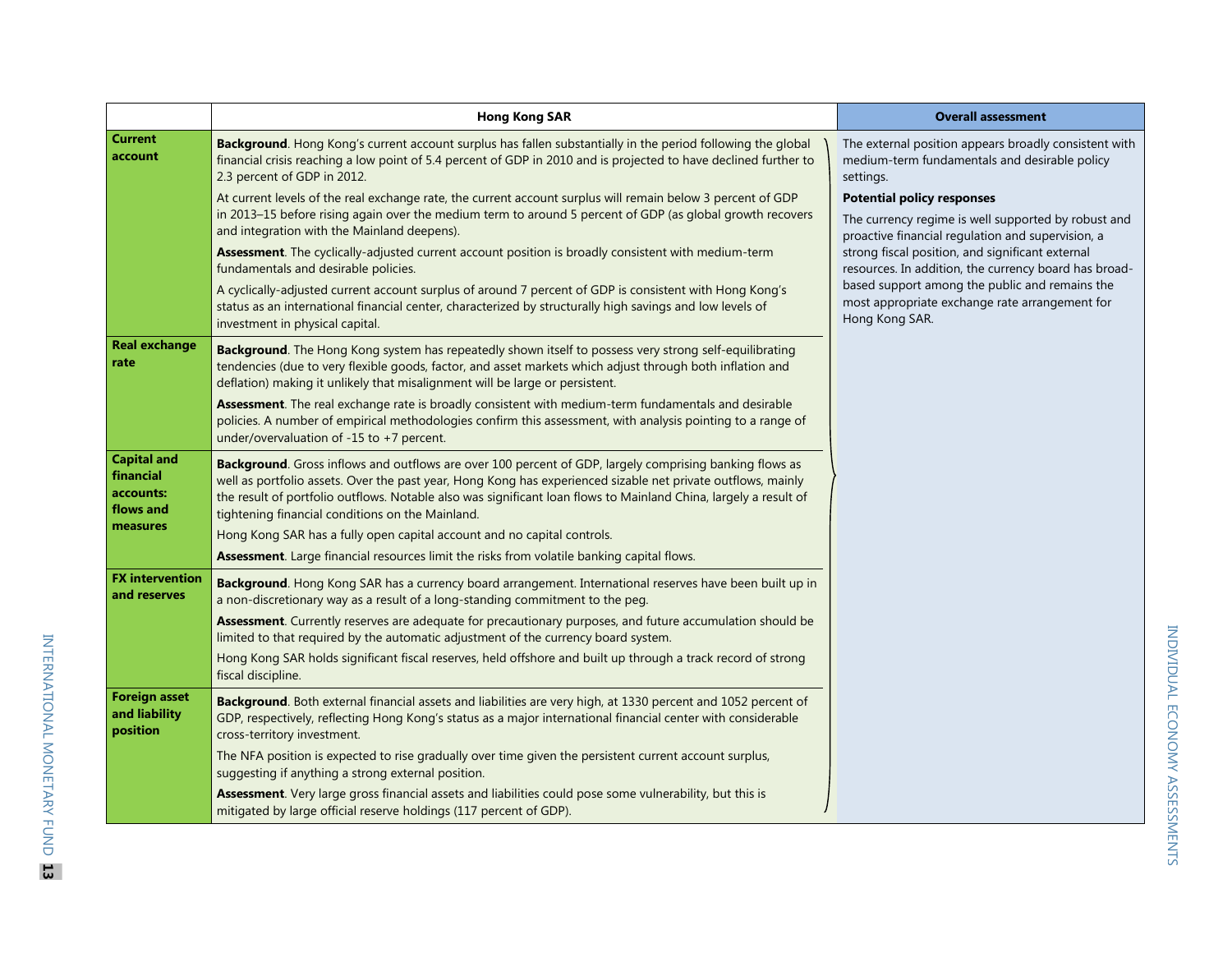| <b>Current</b>       |   |
|----------------------|---|
| account              |   |
|                      |   |
|                      |   |
|                      | j |
|                      |   |
|                      | ï |
|                      |   |
| <b>Real exchange</b> |   |
| rate                 | 1 |
|                      |   |
|                      |   |
|                      |   |

|                                                                       | India                                                                                                                                                                                                                                                                                                                                                                                                                                                                                                                                                                                                                                                                                                                                                                                                                                                                                                                                                                                                                                                                                                              | <b>Overall assessment</b>                                                                                                                                                                                                                                                                                                                                                                                                                                   |
|-----------------------------------------------------------------------|--------------------------------------------------------------------------------------------------------------------------------------------------------------------------------------------------------------------------------------------------------------------------------------------------------------------------------------------------------------------------------------------------------------------------------------------------------------------------------------------------------------------------------------------------------------------------------------------------------------------------------------------------------------------------------------------------------------------------------------------------------------------------------------------------------------------------------------------------------------------------------------------------------------------------------------------------------------------------------------------------------------------------------------------------------------------------------------------------------------------|-------------------------------------------------------------------------------------------------------------------------------------------------------------------------------------------------------------------------------------------------------------------------------------------------------------------------------------------------------------------------------------------------------------------------------------------------------------|
| <b>Current</b><br>account                                             | Background. The current account deficit (CAD) has widened, reaching 5.1 percent of GDP in 2012 (around<br>3.8 percent of GDP cyclically-adjusted). While a current account deficit of 3 to 31/2 percent of GDP would be broadly<br>consistent with India's high growth and low capital-to-worker ratio, the recent deterioration of the current account<br>has increased India's medium-term vulnerabilities to foreign interest rate and liquidity shocks, as well as to sudden<br>stops in capital inflows. The CAD is expected to narrow slightly in the near term as supply-side bottlenecks (which<br>elevate imports and constrain manufacturing exports) ease, and exports should recover with global growth.<br>Assessment. The cyclically-adjusted CAD is broadly consistent with medium-term fundamentals and desirable<br>policies, although the near term rise in the deficit has increased external stability risks.                                                                                                                                                                                  | From a medium-term perspective, India's<br>external position is broadly in line with<br>medium-term fundamentals and desirable<br>policies. Recently, the external position has<br>deteriorated and calls for further tightening<br>of fiscal policy and addressing the<br>economy's supply-side constraints, to<br>reduce overall external vulnerability.                                                                                                  |
| <b>Real exchange</b><br>rate                                          | Background. The real effective exchange rate has been broadly stable over the last two decades, but has been<br>volatile more recently. After a 21 percent appreciation in 2009 and 2010, the real exchange rate depreciated rapidly<br>in late 2011 and in April–June 2012. Since then it has appreciated by 9 percent (in the period up to March 2013).<br>Assessment. The real effective exchange rate is some 3 percent above the average of the last 20 years. Despite<br>nominal depreciation since July 2011, the real exchange rate has appreciated somewhat due to India's large<br>inflation differential with its trading partners. The real exchange rate is broadly consistent with medium-term<br>fundamentals and desirable policies.                                                                                                                                                                                                                                                                                                                                                               | Measures have recently been put in place<br>to ease supply bottlenecks (including<br>expediting project approvals through the<br>Cabinet Committee on Investment;<br>liberalizing diesel prices; and relaxing FDI<br>norms), and additional measures are<br>envisaged.                                                                                                                                                                                      |
| <b>Capital and</b><br>financial<br>accounts:<br>flows and<br>measures | Background. India's financial account is dominated by portfolio equity and FDI flows. Though capital flows are<br>holding up, there has been a shift in the financing mix of the current account deficit (more debt flows and less FDI<br>flows). FDI inflows finance only a quarter of the CAD in 2012; in contrast, they generally exceeded the CAD<br>before 2007/08. Debt flows, particularly short-term and in the form of non-resident Indian (NRI) deposits, have<br>increased. Similarly, external commercial borrowings (by Indian corporates) increased by more than 60 percent<br>since 2008.<br>Assessment. Portfolio equity flows have been volatile and the exchange rate has been sensitive to these flows and<br>changes in global risk aversion. Restrictions on external commercial borrowing have affected the composition of<br>debt flows, but have not impeded arbitrage of domestic and foreign interest rates. The widening of the CAD when<br>growth and investment are weak, along with increased reliance on debt financing, have increased concerns about<br>external vulnerabilities. | <b>Potential policy responses</b><br>Under current policies, India's general<br>government budget deficit is expected to<br>decline by less than 1 percent of GDP<br>by 2017/18. Alternatively, to reach the<br>authorities' goal (3.5 percent of GDP deficit<br>reduction) would require additional<br>measures. Easing domestic supply<br>bottlenecks would also be key to help<br>lower the current account deficit.<br>Reserve adequacy indicators have |
| <b>FX</b><br>intervention<br>and reserves                             | Background. The rupee is consistent with a floating arrangement, and the authorities have recently intervened only<br>to prevent abrupt movements in the exchange rate (the magnitude of intervention has remained small relative to<br>the size of the FX market). Reserve coverage has fallen, especially import cover, which dropped from 11 months of<br>projected imports in 2007/08 to under 6 months in March 2013.<br>Assessment. Reserves stand at 166 percent of the IMF's composite metric and 170 percent of short-term debt<br>covering about 6 months of imports. As such, reserve levels are broadly adequate for precautionary purposes.                                                                                                                                                                                                                                                                                                                                                                                                                                                           | deteriorated but reserve levels are broadly<br>adequate. The flexible exchange rate policy<br>followed by the RBI is welcome, and the<br>current policy of smoothing exchange rate<br>volatility is appropriate.<br>Capital controls should be gradually<br>liberalized with further liberalization of FDI                                                                                                                                                  |
| <b>Foreign asset</b><br>and liability<br>position                     | Background. Gross assets and liabilities have grown steadily, but the net International Investment Position (IIP) has<br>deteriorated because of the relatively rapid increase in liabilities since 2007/08. The bulk of external assets are FDI<br>and official reserves. Gross liabilities include portfolio equity and FDI, and increasingly short-term liabilities (trade<br>credits and other loans). While reserves are broadly unchanged in U.S. dollars compared with November 2010, they<br>have declined by US\$30 billion since the recent peak of August 2011.<br>Assessment. The growth of near term gross liabilities (particularly debt) is a key external vulnerability.                                                                                                                                                                                                                                                                                                                                                                                                                           | inflows and portfolio debt flows. This<br>should be accompanied by policies to<br>develop financial markets.                                                                                                                                                                                                                                                                                                                                                |

**14**

INTERNATIONAL MONETARY FUND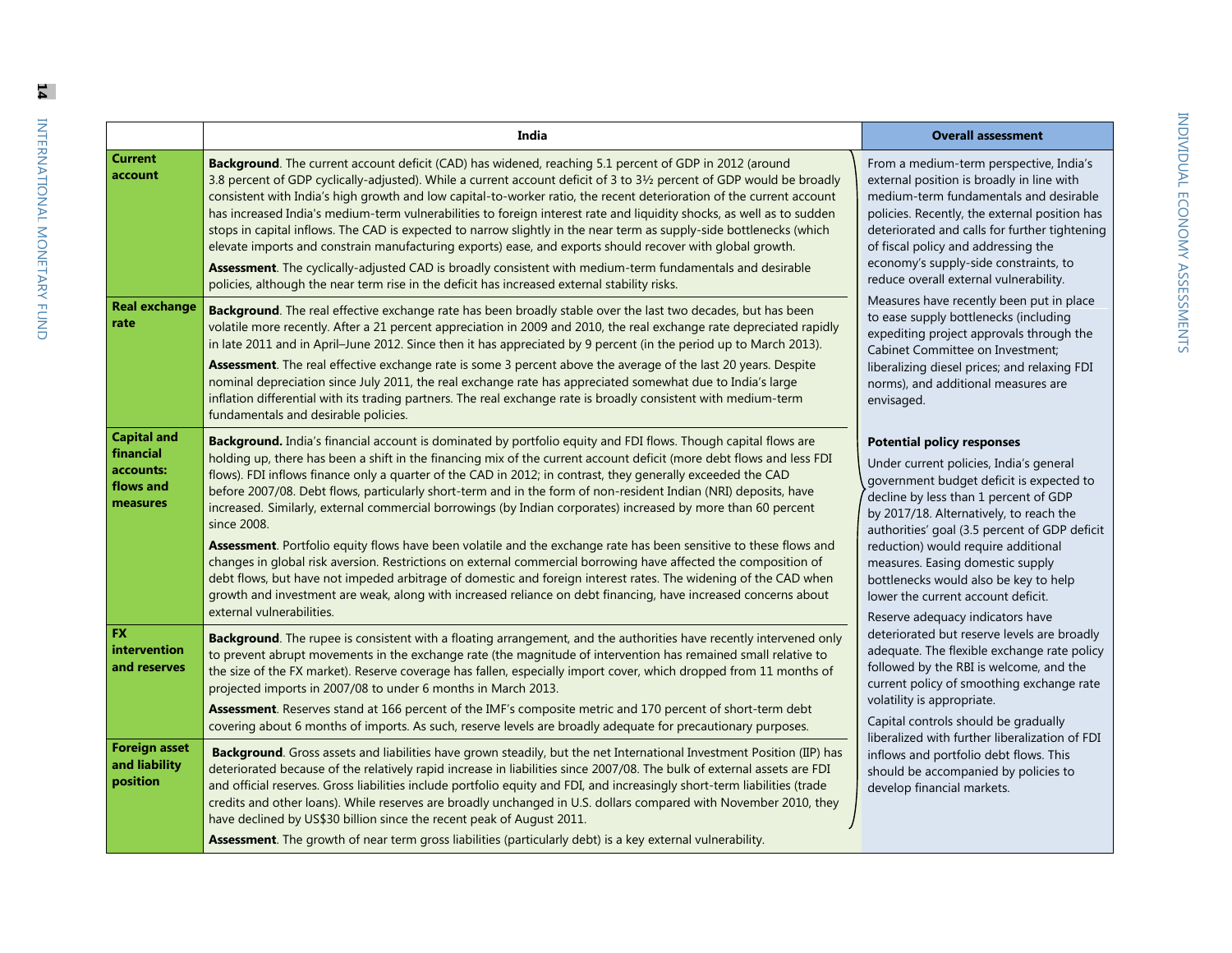|                                                                       | Indonesia                                                                                                                                                                                                                                                                                                                                                                                                                                                                                                                                                                                                                                                                                                                                                                                                                                                                                                                                                                                                                                                                                                                                                                                                                                 | <b>Overall assessment</b>                                                                                                                                                                                                                                                                                                                                                                                                                                                              |
|-----------------------------------------------------------------------|-------------------------------------------------------------------------------------------------------------------------------------------------------------------------------------------------------------------------------------------------------------------------------------------------------------------------------------------------------------------------------------------------------------------------------------------------------------------------------------------------------------------------------------------------------------------------------------------------------------------------------------------------------------------------------------------------------------------------------------------------------------------------------------------------------------------------------------------------------------------------------------------------------------------------------------------------------------------------------------------------------------------------------------------------------------------------------------------------------------------------------------------------------------------------------------------------------------------------------------------|----------------------------------------------------------------------------------------------------------------------------------------------------------------------------------------------------------------------------------------------------------------------------------------------------------------------------------------------------------------------------------------------------------------------------------------------------------------------------------------|
| <b>Current</b><br>account                                             | Background. Indonesia's current account balance declined by 3 percent of GDP in 2012 to a deficit of 2.7 percent<br>of GDP (a deficit of 2.3 percent of GDP, cyclically adjusted). The main factors were weaknesses in major export<br>commodity prices and a trend decline in net oil and gas exports (Indonesia became a net importer in 2011). Going<br>forward, projected declines in commodity prices, continued solid domestic demand, and a further deterioration in<br>the oil and gas balance are expected to contribute to a widening of the current account deficit in 2013.<br>Assessment. A relatively young labor force, the need for sustained growth in public and private investment, and<br>general import compression suggest that a modest current account deficit in the range 1/2-21/2 percent of GDP is<br>in line with medium-term fundamentals and desired policies. Therefore, the cyclically-adjusted current account is<br>in the range 0-2 percent percentage points of GDP weaker than the estimated norm, compared with a point<br>estimate of 2 percentage points of GDP stronger in the Pilot ESR. The change has been driven mostly by the sharp<br>decline in the cyclically adjusted current account. | The external position appears moderately<br>weaker than implied by medium-term<br>fundamentals and desirable policies. While<br>reserves are currently adequate, the<br>ongoing reliance on foreign financing and<br>still-volatile capital flows indicate a need to<br>maintain reserves near current levels.<br><b>Potential policy responses</b><br>Steps should be taken to address the<br>widening of the current account deficit.<br>These include maintaining the current small |
| <b>Real exchange</b><br>rate                                          | Assessment. In 2012, the real effective exchange rate depreciated by a modest 2 percent. The model estimates<br>suggest the real exchange rate is in line with medium-term fundamentals and desirable policies. Going forward,<br>greater exchange rate flexibility would help the economy better absorb external shocks and facilitate necessary<br>adjustment, supported by appropriate macro-financial policies and growth-oriented structural reforms.                                                                                                                                                                                                                                                                                                                                                                                                                                                                                                                                                                                                                                                                                                                                                                                | structural fiscal deficit while eliminating<br>energy subsidies, tightening monetary<br>policy, and allowing exchange rate<br>flexibility so the rates can adjust in line with<br>developments in commodity prices and the<br>current account. Broader efforts to reform<br>the economy and improve the trade regime<br>and investment climate would complement<br>these policies.                                                                                                     |
| <b>Capital and</b><br>financial<br>accounts:<br>flows and<br>measures | Background. Indonesia remains an attractive destination for investment. In 2012, FDI hit a new high and net debt<br>issuance rebounded somewhat from 2011. Going forward, FDI is expected to remain at about 21/2 percent of GDP,<br>with net debt issuance amounting to about $1\frac{1}{2}$ percent of GDP. However, capital flows could slow or reverse if<br>there is an increase in global risk aversion, an unwinding in global monetary accommodation, or a weakening of<br>investor sentiment—this last factor due to uncertainty regarding policy direction or the investment climate in<br>Indonesia. About one-third of rupiah government debt is held by nonresidents.                                                                                                                                                                                                                                                                                                                                                                                                                                                                                                                                                        |                                                                                                                                                                                                                                                                                                                                                                                                                                                                                        |
|                                                                       | Assessment. FDI and debt inflows appear sustainable given strong growth prospects, but are susceptible to<br>domestic and external shocks. In view of the need for stable foreign funding to finance the current account,<br>Indonesia should improve its investment climate, refrain from unexpected changes in policy, and continue<br>exercising fiscal constraint.                                                                                                                                                                                                                                                                                                                                                                                                                                                                                                                                                                                                                                                                                                                                                                                                                                                                    |                                                                                                                                                                                                                                                                                                                                                                                                                                                                                        |
| <b>FX</b> intervention<br>and reserves                                | Assessment. At end-2013, reserves are projected to be adequate at around 125 percent of the IMF's composite<br>metric. With a sustained current account deficit projected over the medium term, this level of reserve cover could<br>help to reduce risks associated with increasing reliance on foreign financing. Given volatile capital flows, some<br>foreign exchange intervention may be warranted to smooth currency fluctuations.                                                                                                                                                                                                                                                                                                                                                                                                                                                                                                                                                                                                                                                                                                                                                                                                 |                                                                                                                                                                                                                                                                                                                                                                                                                                                                                        |
| <b>Foreign asset</b><br>and liability<br>position                     | <b>Background.</b> Indonesia's NFA position at end-2011 stood at -36 percent of GDP, comprised of reserves of<br>13 percent of GDP, net FDI and equities of about -30 percent of GDP, and net debt and other liabilities<br>of -18 percent of GDP. The gross external debt-to-GDP ratio is low at about 25 percent of GDP and has been on a<br>declining trend. Short-term debt is only 6 percent of GDP. Given the level and composition of debt and NFA,<br>Indonesia's net external position appears sustainable.                                                                                                                                                                                                                                                                                                                                                                                                                                                                                                                                                                                                                                                                                                                      |                                                                                                                                                                                                                                                                                                                                                                                                                                                                                        |
|                                                                       | Assessment. The main external vulnerability is nonresident holdings of government rupiah debt. While the<br>government's fiscal position is sustainable, these holdings could be affected by changes in global risk aversion or<br>a reversal in global monetary accommodation. But, the current level of reserves substantially mitigates this risk.                                                                                                                                                                                                                                                                                                                                                                                                                                                                                                                                                                                                                                                                                                                                                                                                                                                                                     |                                                                                                                                                                                                                                                                                                                                                                                                                                                                                        |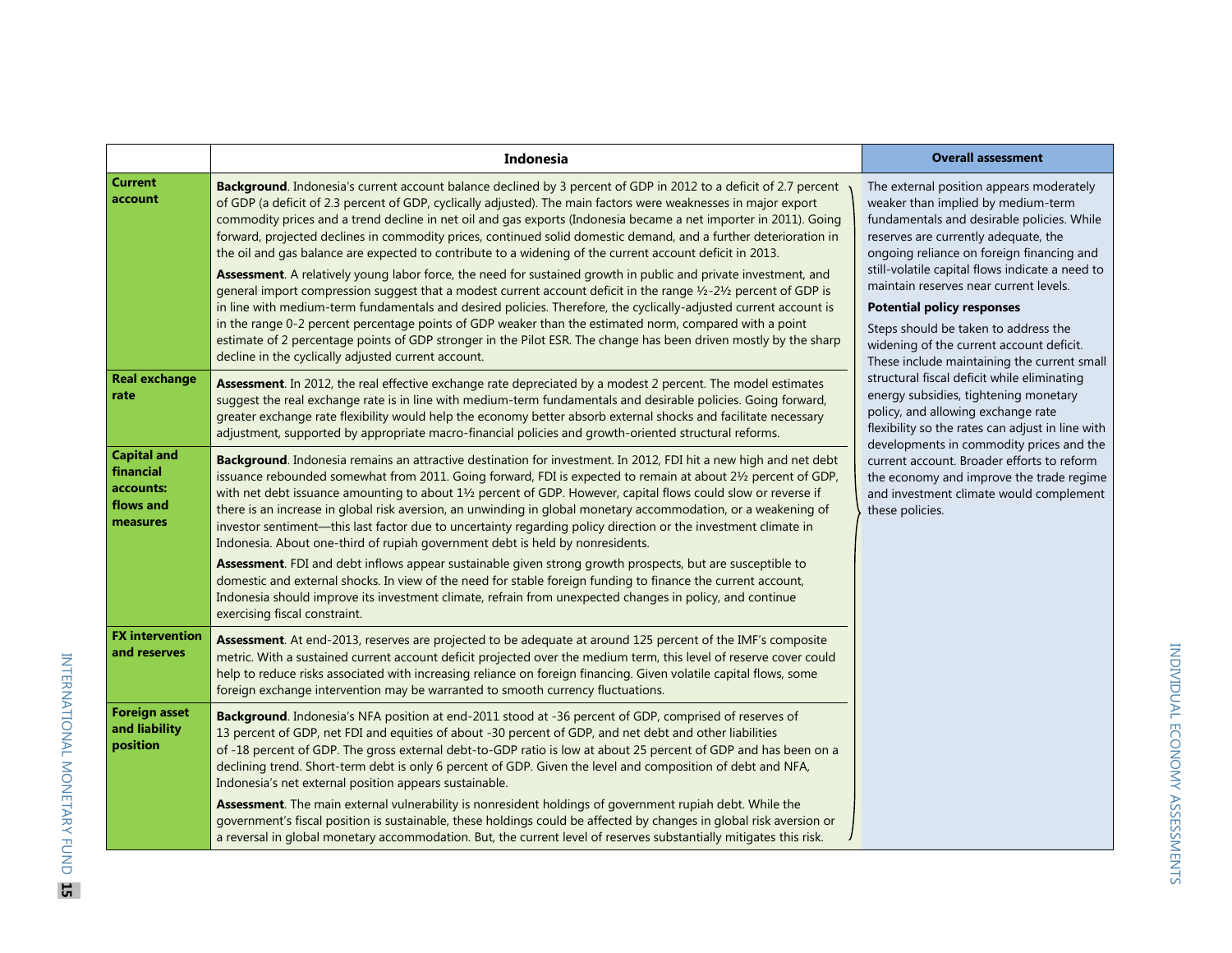| ļ                       |
|-------------------------|
|                         |
|                         |
|                         |
|                         |
| י<br>)<br>(             |
|                         |
|                         |
|                         |
|                         |
|                         |
|                         |
|                         |
|                         |
|                         |
|                         |
| l                       |
|                         |
|                         |
| ו<br>ו                  |
|                         |
| $\frac{1}{2}$<br>)<br>) |
|                         |
|                         |
|                         |
|                         |
|                         |
|                         |
|                         |
|                         |
| t                       |
|                         |

|                                                                       | Italy                                                                                                                                                                                                                                                                                                                                                                                                                                                                                                                       | <b>Overall assessment</b>                                                                                                                                                                                                                                                                                                                                                                                                                                                                                                                                   |
|-----------------------------------------------------------------------|-----------------------------------------------------------------------------------------------------------------------------------------------------------------------------------------------------------------------------------------------------------------------------------------------------------------------------------------------------------------------------------------------------------------------------------------------------------------------------------------------------------------------------|-------------------------------------------------------------------------------------------------------------------------------------------------------------------------------------------------------------------------------------------------------------------------------------------------------------------------------------------------------------------------------------------------------------------------------------------------------------------------------------------------------------------------------------------------------------|
| <b>Current</b><br>account                                             | Background. Italy has typically run moderate current account deficits (1-3 percent of GDP); reflecting a broadly<br>balanced trade account and trend deficits for services, income, and (EU) transfers. In 2012, however, the trade<br>balance improved sharply, owing principally to subdued imports (the multilaterally consistent cyclically-adjusted<br>current account deficit is estimated at just less than 1 percent of GDP).                                                                                       | Italy's weak productivity and<br>competitiveness indicators point to an<br>external position moderately weaker than<br>suggested by medium-term fundamentals                                                                                                                                                                                                                                                                                                                                                                                                |
|                                                                       | Assessment. Despite the recent improvement, model results suggest that the cyclically-adjusted current account<br>is still around [0-2 percentage points of GDP weaker than the value implied by medium-term fundamentals and<br>desirable policy settings.                                                                                                                                                                                                                                                                 | and desirable policy settings.<br>Part of this may reflect its weak competitive<br>position within the euro area, where                                                                                                                                                                                                                                                                                                                                                                                                                                     |
| <b>Real exchange</b><br>rate                                          | Background. Structural rigidities and increasing unit labor costs have resulted in a gradual appreciation of the<br>real effective exchange rate. Since joining the euro area, ULC in Italy has increased by around 10 percent relative<br>to the euro area average.<br>Assessment. Various approaches suggest a real effective depreciation of 0-10 percent, would be appropriate.                                                                                                                                         | relative price effects may be magnified by<br>the existence of a common currency.<br><b>Potential policy responses</b><br>Continued progress in medium-term fiscal<br>consolidation will be key in closing the<br>competitiveness gap and maintaining<br>investor confidence. In addition,<br>implementation of structural reforms will<br>also be central to improving<br>competitiveness and ensuring a rebound in<br>growth.<br>Combined, these measures should help<br>narrow the cyclically-adjusted current<br>account deficit toward a level broadly |
| <b>Capital and</b><br>financial<br>accounts:<br>flows and<br>measures | Background. Portfolio and other-investment inflows have typically financed the current account deficit, and a<br>modest net FDI outflow, without much difficulty. Over 2011-12, however, banks had difficulties raising funds in<br>international markets, resulting in an increase in euro system refinancing and TARGET2 liabilities, which have now<br>stabilized.<br>Assessment. Italy is vulnerable to a downturn in investor sentiment, owing to the large refinancing needs of the<br>sovereign and banking sectors. |                                                                                                                                                                                                                                                                                                                                                                                                                                                                                                                                                             |
| <b>FX</b> intervention<br>and reserves                                | Assessment. The euro has the status of a global reserve currency. Reserves held by the euro area are typically low<br>relative to standard metrics, but the currency is free floating.                                                                                                                                                                                                                                                                                                                                      |                                                                                                                                                                                                                                                                                                                                                                                                                                                                                                                                                             |
| <b>Foreign asset</b><br>and liability<br>position                     | Background. As a percent of GDP, Italy's net international investment position is relatively modest and has been<br>broadly stable—with net liabilities reaching 241/2 percent of GDP in 2012.<br>Assessment. Italy is vulnerable given the relatively large stock of government debt and the large share held by                                                                                                                                                                                                           | consistent with fundamentals.                                                                                                                                                                                                                                                                                                                                                                                                                                                                                                                               |
|                                                                       | non-residents.                                                                                                                                                                                                                                                                                                                                                                                                                                                                                                              |                                                                                                                                                                                                                                                                                                                                                                                                                                                                                                                                                             |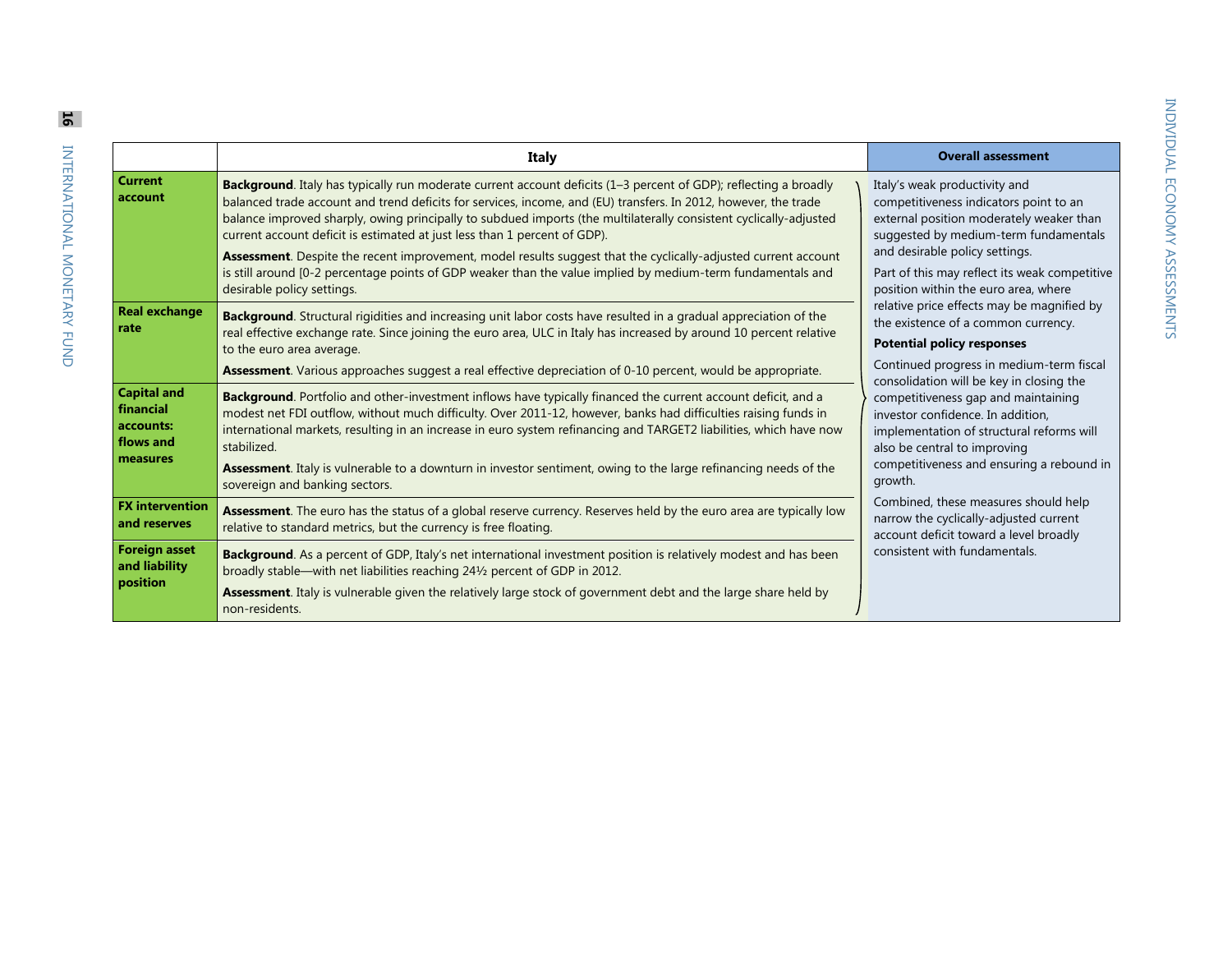|                                                                       | Japan                                                                                                                                                                                                                                                                                                                                                                                                                                                                                                                                                                                                                                                                                                                                                                                                                                                                                                                                                                                                                                                                                                                                                                                                  | Overall assessment                                                                                                                                                                                                                                                                                                                                                                                                                                                                                |
|-----------------------------------------------------------------------|--------------------------------------------------------------------------------------------------------------------------------------------------------------------------------------------------------------------------------------------------------------------------------------------------------------------------------------------------------------------------------------------------------------------------------------------------------------------------------------------------------------------------------------------------------------------------------------------------------------------------------------------------------------------------------------------------------------------------------------------------------------------------------------------------------------------------------------------------------------------------------------------------------------------------------------------------------------------------------------------------------------------------------------------------------------------------------------------------------------------------------------------------------------------------------------------------------|---------------------------------------------------------------------------------------------------------------------------------------------------------------------------------------------------------------------------------------------------------------------------------------------------------------------------------------------------------------------------------------------------------------------------------------------------------------------------------------------------|
| <b>Current</b><br>account                                             | Background. The current account surplus declined to 1 percent of GDP in 2012 (around 11/4 percent of GDP cyclically<br>adjusted), reflecting sluggish external demand, an increase of energy imports (following the Great East Japan<br>Earthquake) and a strong yen through most of the second half of 2012. Following the depreciation of the yen, our<br>baseline forecast is that the current account will improve with a lag. Fiscal consolidation will help improve the current<br>account over time but the higher costs of energy and intermediate-goods imports is likely to negatively affect the<br>trade balance in 2013. The investment income account surplus (nearly 3 percent of GDP in 2012) is expected to<br>remain sizable, supported by large net foreign assets and higher returns on assets than on liabilities.<br>Assessment. Before the recent sharp depreciation of the yen, the cyclically-adjusted current account was estimated<br>to be about 21/4 percent of GDP weaker than the value implied by fundamentals and desirable policies. However this<br>calculation pre-dates the adoption of new macroeconomic policies, which affect the norm through their impact on | The assessment of the external position<br>is subject to an unusual degree of<br>uncertainty in light of a major shift in<br>the overall macroeconomic framework<br>that has taken place since 2012.The<br>external position appears moderately<br>stronger than implied by fundamentals<br>(and the exchange rate is moderately<br>undervalued), due to the near-term<br>effects of the monetary easing                                                                                          |
|                                                                       | growth, inflation and the desirable policy mix. Taking into account the impact of higher energy imports in lowering<br>the trade balance and the lagged impact of depreciation since mid 2012, the estimated current account gap ranges<br>from 1 percent of GDP weaker to 2 percent of GDP stronger than implied by fundamentals and desirable policies.                                                                                                                                                                                                                                                                                                                                                                                                                                                                                                                                                                                                                                                                                                                                                                                                                                              | designed to secure an exit from<br>deflation. Over the medium-term, if<br>comprehensive fiscal and structural                                                                                                                                                                                                                                                                                                                                                                                     |
| <b>Real exchange</b><br>rate                                          | Background. The yen remained strong against major currencies through most of 2012, then began a steady<br>depreciation in November 2012 reflecting several factors, including the new monetary framework, the reversal of safe<br>haven effects—potentially contributing 5-10 percent to the depreciation since the fall of 2012—and a structural<br>weakening of the trade balance from higher energy imports. Since the last assessment in May 2012, the exchange<br>rate has, by June 2013 depreciated by about 18-19 percent in real effective terms, reversing much of the appreciation<br>since the global financial crisis.<br>Assessment. Relative to medium-term fundamentals and desirable policies, the sharp depreciation since 2012 implies<br>moderate undervaluation, with estimates ranging from ranging from a 20 percent undervaluation to a 10 percent<br>overvaluation as this assessment is subject to greater than usual uncertainty given market volatility. The exchange<br>rate is expected to move in line with fundamentals over the medium-term assuming the implementation of<br>comprehensive and credible fiscal and structural reforms.                                | reforms are implemented in a credible<br>manner, the external position would be<br>expected to move to a position broadly<br>consistent with fundamentals.<br>As of mid-2013, the exchange rate and<br>current account developments yield<br>mixed signals about the external<br>position. The new monetary framework<br>and the reversal of safe haven effects<br>have led to a sizable depreciation of the<br>yen, while the current account has not,<br>as yet, responded to the depreciation. |
| <b>Capital and</b><br>financial<br>accounts:<br>flows and<br>measures | Background. An important part of the capital flows in the 2000s was the yen carry trade and it's unwinding after the<br>Lehman shock. The appreciation of the yen since the global financial crisis and the recent depreciation have not been<br>associated with notable capital in- or outflows. Instead, the main driver of exchange rate movements appears to be<br>the derivative position, reflecting hedging as well as speculative positions. The scale of the new monetary easing<br>policy could result in some spillovers, notably a larger flow of capital to the region's other economies.<br>Assessment. Safe haven flows imply limited vulnerabilities to global financial instability.                                                                                                                                                                                                                                                                                                                                                                                                                                                                                                  | <b>Potential policy responses</b><br>Policy gaps for Japan are more of an<br>issue of internal rather than external<br>sustainability. Fiscal consolidation to<br>close the policy gap would raise                                                                                                                                                                                                                                                                                                |
| <b>FX</b> intervention<br>and reserves                                | Assessment. Reserves are higher than other reserve asset issuers (about 20 percent of GDP) on legacy accumulation.<br>The level of the yen is market determined.<br>Isolated fx interventions during safe haven periods appear to have reduced short-term exchange market volatility,<br>while having ambiguous effects on the exchange rate level.                                                                                                                                                                                                                                                                                                                                                                                                                                                                                                                                                                                                                                                                                                                                                                                                                                                    | national savings above our baseline<br>forecast, more than offsetting the<br>decline in private saving from aging,<br>and raise the current account surplus.<br>Ambitious structural reforms including                                                                                                                                                                                                                                                                                            |
| <b>Foreign asset</b><br>and liability<br>position                     | Background. The net foreign asset position has risen from about 35 percent of GDP ten years ago to over 50 percent<br>of GDP in 2012. Most assets and liabilities are portfolio equity and debt securities, rather than FDI.<br>Assessment. Vulnerabilities are limited as Japan's positive net position generates sizable investment income (that<br>averaged about 3 percent of GDP over the past five years) and offset the goods trade deficit in 2012. Risks on assets<br>and their returns are also diversified geographically and in terms of investment type.                                                                                                                                                                                                                                                                                                                                                                                                                                                                                                                                                                                                                                  | liberalizing trade through the TPP could<br>partially offset this by boosting<br>productivity, domestic income, and<br>imports.                                                                                                                                                                                                                                                                                                                                                                   |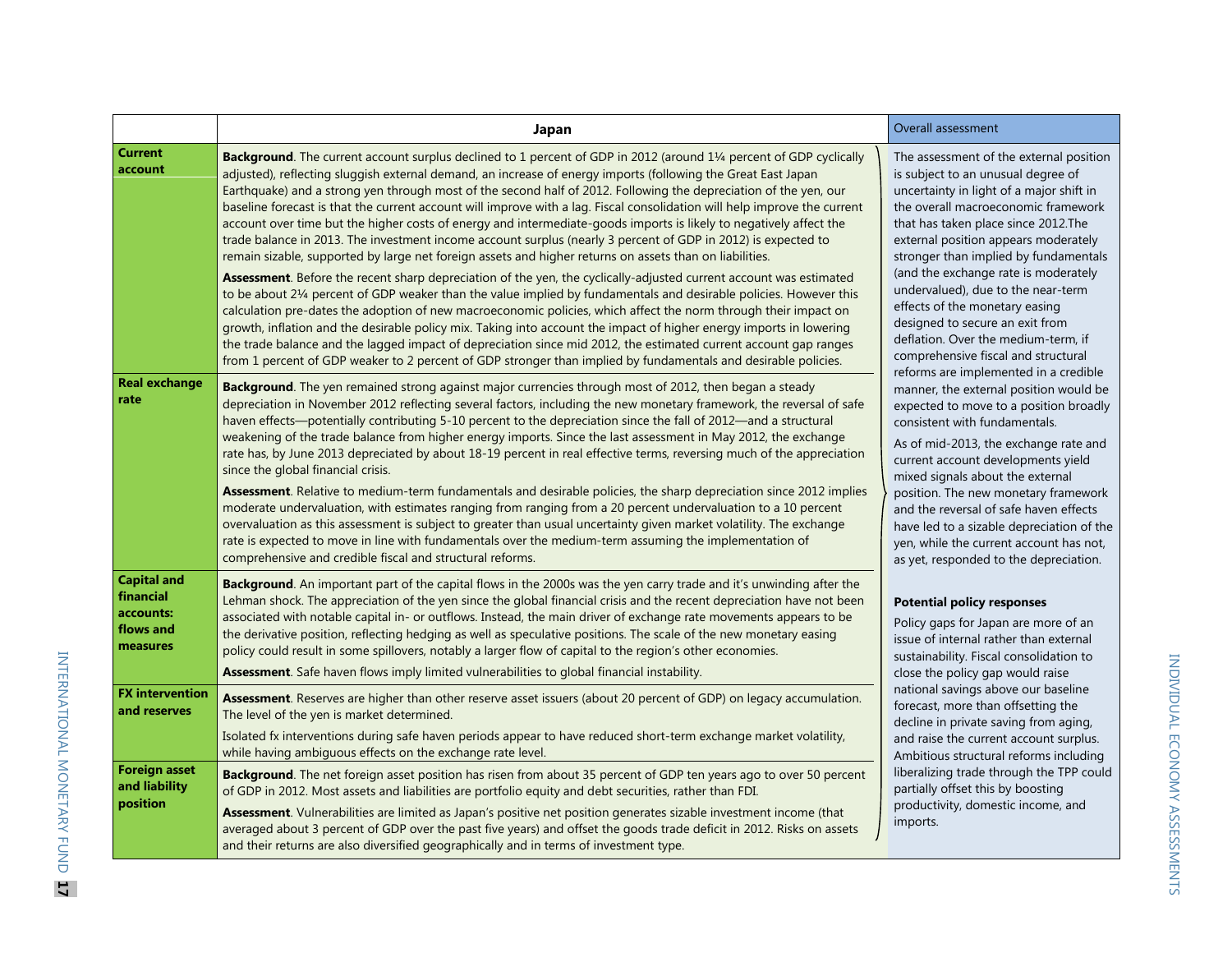|                                                                       | Korea                                                                                                                                                                                                                                                                                                                                                                                                                                                                                                                                                                                                                                                                                                                                                                                                                                                                                                                                                                                                                                                                                                                                                                                                                                                                                                                                                                          | <b>Overall assessment</b>                                                                                                                                                                                                                                                                                                                                                                                                                                                                                                    |
|-----------------------------------------------------------------------|--------------------------------------------------------------------------------------------------------------------------------------------------------------------------------------------------------------------------------------------------------------------------------------------------------------------------------------------------------------------------------------------------------------------------------------------------------------------------------------------------------------------------------------------------------------------------------------------------------------------------------------------------------------------------------------------------------------------------------------------------------------------------------------------------------------------------------------------------------------------------------------------------------------------------------------------------------------------------------------------------------------------------------------------------------------------------------------------------------------------------------------------------------------------------------------------------------------------------------------------------------------------------------------------------------------------------------------------------------------------------------|------------------------------------------------------------------------------------------------------------------------------------------------------------------------------------------------------------------------------------------------------------------------------------------------------------------------------------------------------------------------------------------------------------------------------------------------------------------------------------------------------------------------------|
| <b>Current</b><br>account                                             | Background. The current account (CA) surplus widened to 3.8 percent of GDP in 2012 (from 2.3 percent in 2011),<br>but remained at 41/2 percent in cyclically-adjusted terms. It is projected to narrow as domestic demand<br>strengthens over the medium term. The authorities have forecasted in the context of the G-20 Mutual Assessment<br>Process that the CA surplus would narrow.                                                                                                                                                                                                                                                                                                                                                                                                                                                                                                                                                                                                                                                                                                                                                                                                                                                                                                                                                                                       | The external sector position appears<br>stronger than that implied by medium-term<br>fundamentals and desirable policies<br>(including in partner countries).                                                                                                                                                                                                                                                                                                                                                                |
|                                                                       | Assessment. In line with last year's assessment, the cyclically-adjusted CA balance is assessed to be some<br>1-4 percent of GDP above the value suggested by fundamentals and desirable policies. This reflects the need for<br>fiscal adjustment in many advanced economies and higher public spending, in particular social spending, in Korea.                                                                                                                                                                                                                                                                                                                                                                                                                                                                                                                                                                                                                                                                                                                                                                                                                                                                                                                                                                                                                             | The real exchange rate is assessed to be<br>moderately undervalued.<br><b>Potential policy responses</b>                                                                                                                                                                                                                                                                                                                                                                                                                     |
| <b>Real exchange</b><br>rate                                          | Background. During the 2012 ESR, the real effective exchange rate (REER) was assessed to be moderately<br>undervalued, in the range of around 0-10 percent. Since then, it appreciated by 7 percent in 2012, followed by<br>depreciation of around 11/2 percent between end-2012 and April 2013.<br>Assessment. The REER is assessed to be around 2-8 percent below the level that is consistent with medium-term<br>fundamentals and desirable policies, i.e. moderately undervalued, though less than during the last ESR round.                                                                                                                                                                                                                                                                                                                                                                                                                                                                                                                                                                                                                                                                                                                                                                                                                                             | The current account gap would further<br>narrow with fiscal rebalancing in advanced<br>economies as well as higher public<br>spending, in part due to higher social<br>spending in Korea. Policies have already                                                                                                                                                                                                                                                                                                              |
| <b>Capital and</b><br>financial<br>accounts:<br>flows and<br>measures | Background. Capital flows remained volatile in 2012, in particular equity and other flows with no significant net<br>capital inflows overall. This reflects a combination of Korea-specific factors-e.g., North Korea risks and macro<br>prudential measures on the negative side; and strong policy fundamentals as well as appreciation expectations on<br>the positive side—and global push factors, particularly higher risk appetite. After the global financial crisis, Korea<br>introduced an array of macroprudential measures aimed at containing banks' FX funding risks. It also reinstituted<br>the withholding tax on bond investments. In 2012, some of these measures were tightened.<br>Assessment. While Korea faces the risk of volatile capital flows, its financial system has become more robust.<br>There is also no evidence of unsustainably large capital inflows. It should therefore remain open to capital flows<br>and continue to allow its exchange rates to move freely; it can further strengthen existing macroprudential<br>measures if faced with a surge in capital inflows. Macroprudential measures should continue to be targeted at<br>mitigating financial stability concerns and reducing excessive volatility rather than affecting the level of the<br>exchange rate. Official communication should be clear on these intentions. | been put in place to enhance social<br>protection (e.g. subsidies for child care) and<br>further measures are envisaged.<br>The exchange rate should continue to be<br>market determined with intervention<br>limited to smoothing excessive volatility. In<br>the event of a capital flow surge, existing<br>macropudential measures can be further<br>tightened as a supplement to<br>macroeconomic policy adjustments,<br>particularly the exchange rate and<br>monetary policies.<br>Reserves are in line with the IMF's |
| <b>FX</b> intervention<br>and reserves                                | Background. Reserves grew by 1 percent of GDP (US\$ 21 billion) in 2012, broadly in line with external liabilities.<br>Assessment. Reserves are adequate at 180 percent of short-term external debt and 130 percent of the IMF's<br>composite metric, within the 100-150 percent recommended range. Including forward positions, the reserve<br>coverage looks more comfortable. Therefore, there is no need for further reserve accumulation for precautionary<br>purposes although going forward, a slow increase in line with rising liabilities would be reasonable. Continued<br>nominal exchange rate flexibility would be desirable with intervention limited to smoothing volatility.                                                                                                                                                                                                                                                                                                                                                                                                                                                                                                                                                                                                                                                                                  | composite metric. There is no<br>precautionary need to increase reserves,<br>although a slow increase in line with rising<br>liabilities would be reasonable.                                                                                                                                                                                                                                                                                                                                                                |
| <b>Foreign asset</b><br>and liability<br>position                     | Background. At -9 percent of GDP, Korea's net international investment position is modest and improving, given<br>CA surpluses. Net debt, which is relatively small (16 percent of GDP), is more than covered by reserve assets<br>(28 percent of GDP). Korea's short-term external debt is largely held by banks, which are bound by prudent net<br>open position limits. About 16 percent of listed government bonds outstanding are held by foreign investors,<br>exposing the government to some interest rate and rollover risk, however, little exchange rate risk as most of the<br>debt is in local currency.<br>Assessment. There are few risks to external debt sustainability.                                                                                                                                                                                                                                                                                                                                                                                                                                                                                                                                                                                                                                                                                      |                                                                                                                                                                                                                                                                                                                                                                                                                                                                                                                              |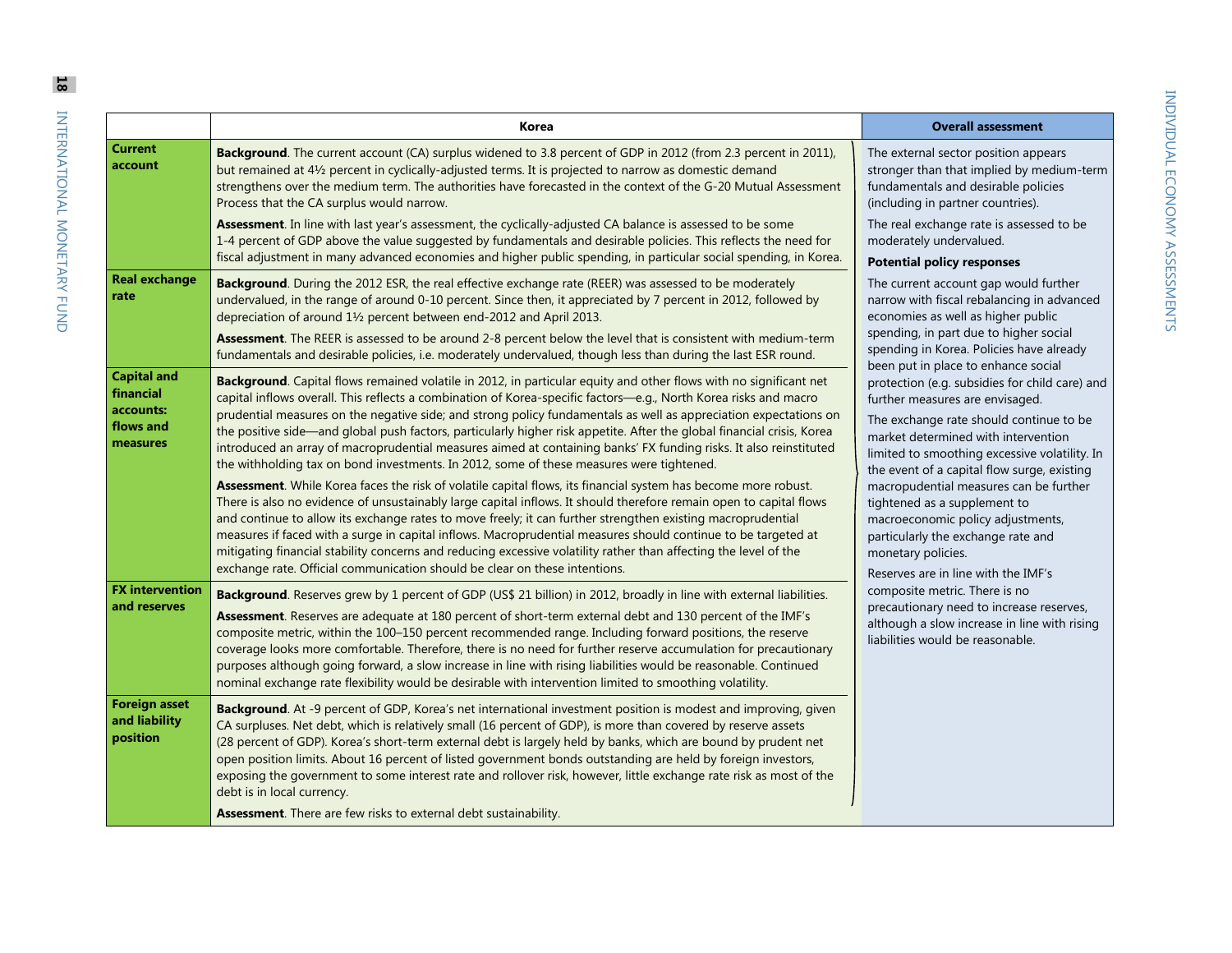|                                                                       | <b>Malaysia</b>                                                                                                                                                                                                                                                                                                                                                                                                                                                                                                                                                                                                                                                                                                                                                                                                                                                                                                                                                                                                                                                                                                               | <b>Overall assessment</b>                                                                                                                                                                                                                                                                                                                                                                                                                                                                                                                                                                                                                                                                                                                                                                                                                                                                                                    |
|-----------------------------------------------------------------------|-------------------------------------------------------------------------------------------------------------------------------------------------------------------------------------------------------------------------------------------------------------------------------------------------------------------------------------------------------------------------------------------------------------------------------------------------------------------------------------------------------------------------------------------------------------------------------------------------------------------------------------------------------------------------------------------------------------------------------------------------------------------------------------------------------------------------------------------------------------------------------------------------------------------------------------------------------------------------------------------------------------------------------------------------------------------------------------------------------------------------------|------------------------------------------------------------------------------------------------------------------------------------------------------------------------------------------------------------------------------------------------------------------------------------------------------------------------------------------------------------------------------------------------------------------------------------------------------------------------------------------------------------------------------------------------------------------------------------------------------------------------------------------------------------------------------------------------------------------------------------------------------------------------------------------------------------------------------------------------------------------------------------------------------------------------------|
| <b>Current</b><br>account                                             | Background. The current account surplus declined to 6.1 percent of GDP in 2012 from 11 percent in 2011 and<br>17 percent in 2008, reflecting increasingly domestic demand-driven growth. While the goods trade balance<br>dominated the decline, the income and service balance have also turned increasingly negative.<br>Assessment. Model analysis (EBA) suggests that the cyclically-adjusted current account is stronger (by about<br>7 percentage points of GDP) than the level consistent with medium-term fundamentals and desirable policies.<br>However, Malaysia's current account surplus mainly reflects structural factors that are not well captured in the<br>EBA; in particular: insufficient social safety nets (not fully captured by health spending), which drive up the actual<br>and optimal rates of saving; bottlenecks to investment, resulting in relatively low private investment rates (despite<br>the recent increase). Taking these factors and the uncertainty surrounding model estimates into consideration, we<br>assesses the CA gap to be of the order of 2-5 percentage points of GDP. | The external position appears stronger than<br>that consistent with estimates of medium-<br>term fundamentals and desirable policies.<br>However, the current account and real<br>exchange rate gap likely reflect most<br>structural factors, such as inadequate social<br>protection and investment bottlenecks.<br><b>Potential policy responses</b><br>The ongoing external rebalancing of<br>Malaysia's economy is substantial and is                                                                                                                                                                                                                                                                                                                                                                                                                                                                                   |
| <b>Real exchange</b><br>rate                                          | Background. After a strong appreciation in September 2009-April 2010, the real effective exchange rate has since<br>fluctuated around a fairly horizontal trend.<br>Assessment. Estimates based on EBA suggest that the exchange rate is undervalued relative to medium-term<br>fundamentals and desirable policies by about 17 percent. However, as noted above, the model-based<br>methodologies do not fully capture Malaysia's structural characteristics and there is a broad range of uncertainty<br>around such estimates. We assess the REER to be undervalued by about 5-15 percent.                                                                                                                                                                                                                                                                                                                                                                                                                                                                                                                                 | expected to continue during the medium<br>term. Structural reforms to strengthen<br>social protection and improve the<br>investment climate, together with<br>population aging, would contribute to<br>reduce the savings-investment gap.<br>Significant progress has been made to<br>improve the business climate but skill gaps<br>and low labor force participation present<br>challenges. Recent reforms to the pension<br>system are welcomed but the risk-sharing<br>characteristics of the current scheme could<br>be further enhanced. Introduction of<br>employment insurance would further<br>strengthen the safety net and reduce<br>precautionary savings. These measures<br>should be complemented by continued<br>two-way exchange rate flexibility with<br>intervention limited to dampening<br>excessive volatility, which should allow the<br>currency to appreciate in real terms over<br>the medium term. |
| <b>Capital and</b><br>financial<br>accounts:<br>flows and<br>measures | Background. Malaysia has typically recorded net capital outflows, driven by net foreign direct investment and<br>non-portfolio investment. In 2012, net outflows were about 2.4 percent of GDP, with portfolio inflows (about<br>6.3 percent of GDP) largely offset by non-portfolio outflows.<br>Assessment. Malaysia has experienced volatile capital flows over the past few years reflecting both push and pull<br>factors, including shifting global risk aversion, low policy rates in advanced economies and Malaysia's strong<br>fundamentals. But, a healthy financial sector has limited the impact on the overall economy.<br>The authorities have continued to liberalize FX administration, including via greater flexibility for resident<br>companies to undertake foreign direct investment abroad and obtain loans from related resident and non-<br>resident companies.                                                                                                                                                                                                                                     |                                                                                                                                                                                                                                                                                                                                                                                                                                                                                                                                                                                                                                                                                                                                                                                                                                                                                                                              |
| <b>FX</b> intervention<br>and reserves                                | Assessment. Official reserves are about 128 percent of the IMF's composite reserve adequacy metric, and cover<br>about 280 percent and 32 percent of short-term external debt and broad money, respectively. Therefore, current<br>reserve levels are adequate and there is no need for additional accumulation for precautionary purposes.<br>BNM intervention seeks to limit excess exchange rate volatility and has generally been two-sided. Thus, during the<br>global financial crisis foreign reserves fell by about 33 percent between August 2008 and March 2009, and a<br>decline was again recorded in August-September 2011.                                                                                                                                                                                                                                                                                                                                                                                                                                                                                      |                                                                                                                                                                                                                                                                                                                                                                                                                                                                                                                                                                                                                                                                                                                                                                                                                                                                                                                              |
| <b>Foreign asset</b><br>and liability<br>position                     | Background. While gross liabilities are substantial (118 percent of GDP at end-2011), they consist primarily of FDI<br>and portfolio equity. External debt is relatively low at about 27 percent of GDP in 2012, of which about 63 percent<br>is medium and long-term debt. Short-term external debt is well-covered by foreign reserves.<br>Assessment. The international investment position is not a major source of risk with a moderate surplus<br>(4.3 percent of GDP at end-2011) and is projected to rise, suggesting a strong external position.                                                                                                                                                                                                                                                                                                                                                                                                                                                                                                                                                                     |                                                                                                                                                                                                                                                                                                                                                                                                                                                                                                                                                                                                                                                                                                                                                                                                                                                                                                                              |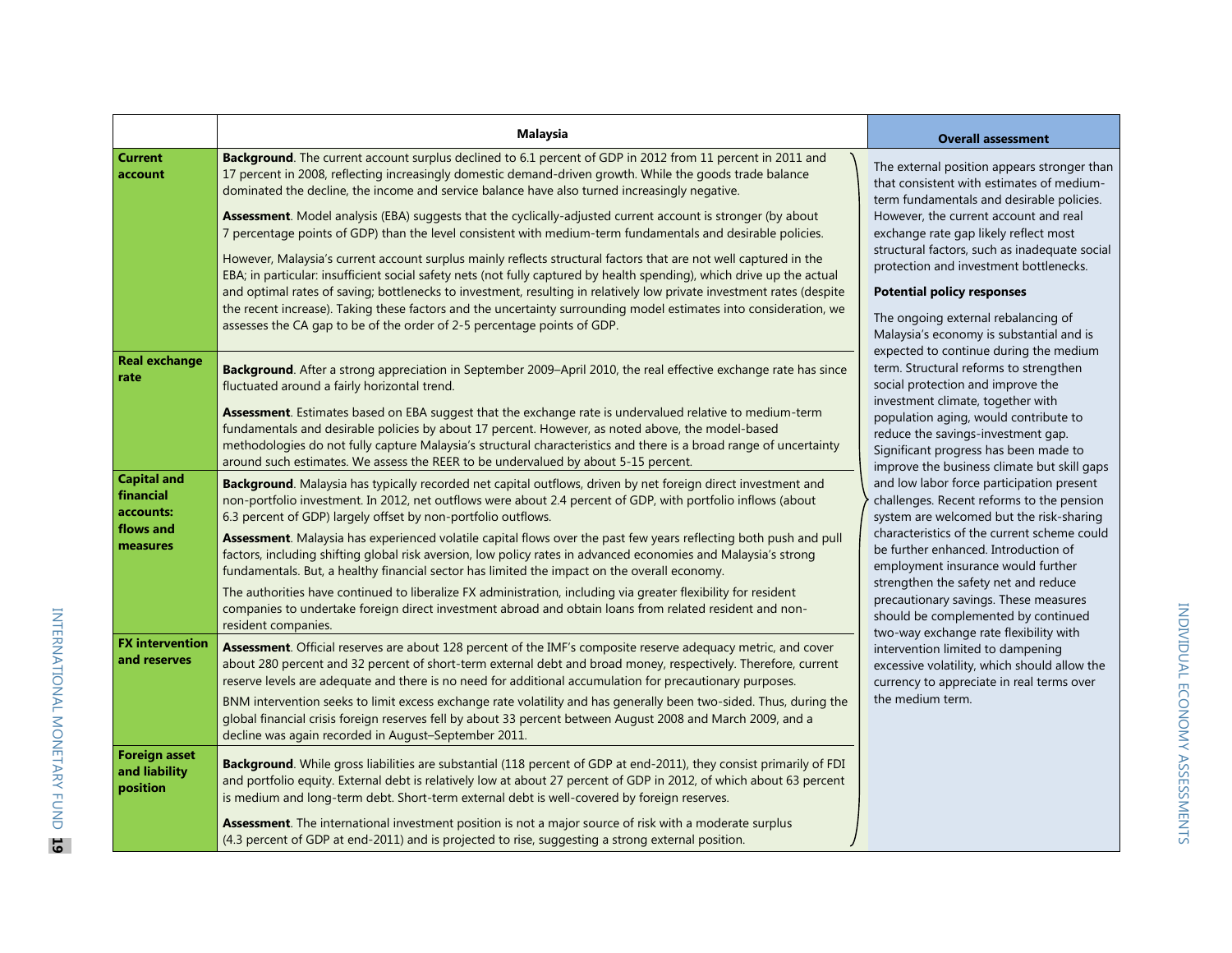| Mexico                                                                                                                                                                                                                                                                                                                                                                                                                                                                                                                               | <b>Overall assessment</b>                                                                                                                                                                                                                            |
|--------------------------------------------------------------------------------------------------------------------------------------------------------------------------------------------------------------------------------------------------------------------------------------------------------------------------------------------------------------------------------------------------------------------------------------------------------------------------------------------------------------------------------------|------------------------------------------------------------------------------------------------------------------------------------------------------------------------------------------------------------------------------------------------------|
| Background. The current account deficit was less than 1 percent of GDP in 2012 (and less than 0.5 percent of<br>GDP cyclically adjusted), and it will increase slightly over time due to a weaker oil balance over the medium term.<br>Assessment. Models suggest that Mexico's cyclically-adjusted current account balance seems to be close to the<br>value implied by medium-term fundamentals and desirable policies.                                                                                                            | Mexico's external position is consistent with<br>medium-term fundamentals and desirable<br>policy settings.<br><b>Potential policy responses</b>                                                                                                     |
| Background. The flexible exchange rate has been a key shock absorber in the context of a volatile external<br>environment. Since the reference period, Mexico's real exchange rate is estimated to have appreciated about<br>10 percent, displaying substantial volatility associated with the bouts of global risk aversion.<br><b>Assessment.</b> A range of metrics and methodologies suggest that the current level of Mexico's exchange rate is<br>broadly in line with medium-term fundamentals and desirable policy settings. | Mexico's present macro policy stance is<br>broadly appropriate. Medium-term<br>challenges include the need to mobilize<br>fiscal resources to compensate for the<br>expected decline in oil revenues, and fiscal<br>pressures from population aging. |
| <b>Background.</b> Annual net capital inflows have been in the order of 4 percent of GDP over the 2010-2012 period.<br>Most of the inflows have been purchases of domestic currency government paper by non-residents, and reflect<br>push and pull factors. The inclusion of Mexico in the WGBI (which led to a portfolio stock adjustment) played an<br>important role. Capital inflows are expected to continue in coming years, associated with prospective structural<br>reforms.                                               |                                                                                                                                                                                                                                                      |
| Assessment. Foreign investors hold a large share of Mexican financial assets, which entails potential<br>vulnerabilities from contagion.                                                                                                                                                                                                                                                                                                                                                                                             |                                                                                                                                                                                                                                                      |
| <b>Background.</b> Mexico's central bank remains committed to a flexible exchange rate, and to gradually build its<br>reserve buffers through rules-based intervention.                                                                                                                                                                                                                                                                                                                                                              |                                                                                                                                                                                                                                                      |
| Assessment. The current level of foreign reserves is adequate according to a range of standard reserve coverage<br>indicators, at the middle of the range of the IMF's composite adequacy metric. Going forward, there is the case for<br>a gradual increase in reserves consistent with the expected gradual rise in foreign-held liabilities. The Fund FCL<br>arrangement has been an effective complement to international reserves against global tail risks.                                                                    |                                                                                                                                                                                                                                                      |
| <b>Background.</b> The NFA position (about -40 percent of GDP) is comfortable, and is projected to remain broadly<br>stable.<br>Assessment. The external position is broadly consistent with fundamentals, but gross foreign portfolio liabilities-                                                                                                                                                                                                                                                                                  |                                                                                                                                                                                                                                                      |
|                                                                                                                                                                                                                                                                                                                                                                                                                                                                                                                                      | at nearly 30 percent of GDP—represent a material risk and could be a channel of contagion.                                                                                                                                                           |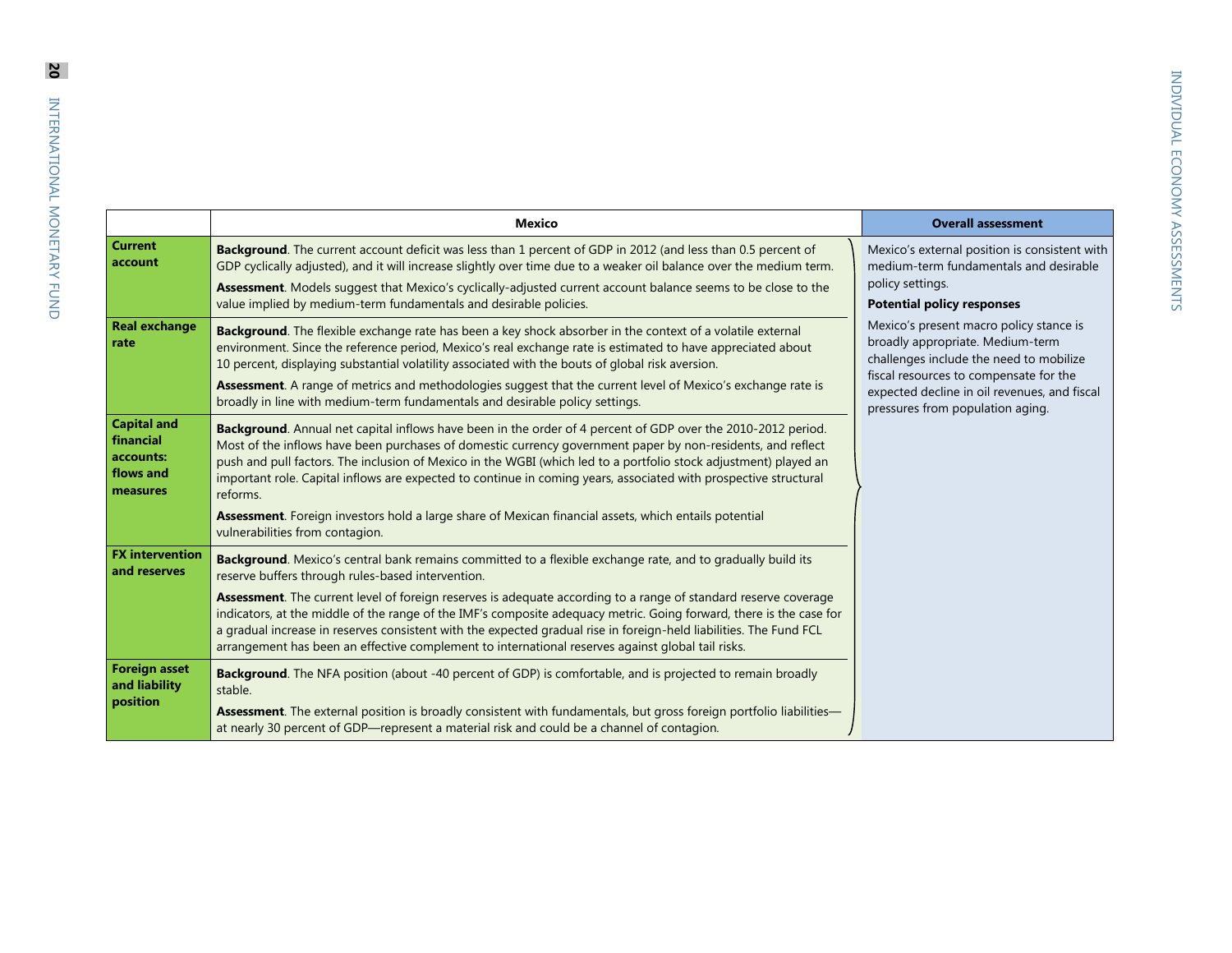|                                                   | <b>The Netherlands</b>                                                                                                                                                                                                                                                                                                                                                                                                                                           | <b>Overall assessment</b>                                                                                                        |
|---------------------------------------------------|------------------------------------------------------------------------------------------------------------------------------------------------------------------------------------------------------------------------------------------------------------------------------------------------------------------------------------------------------------------------------------------------------------------------------------------------------------------|----------------------------------------------------------------------------------------------------------------------------------|
| <b>Current</b><br>account                         | Background. The current account (at 8.3 percent of GDP in 2012) has been in surplus since 1981, peaking at<br>10.1 percent of GDP in 2011. However, the persistent current account surpluses have not led to a commensurate<br>accumulation of net foreign assets.                                                                                                                                                                                               | The external position is stronger than the<br>level consistent with medium-term<br>fundamentals and desirable global policy      |
|                                                   | Assessment. Persistently large surpluses, even after allowing for biases created by being a financial center and an<br>energy exporter (but not taking into account the specificities of the Dutch pension system), with a cyclically-<br>adjusted surplus estimated at 8 percent of GDP, point to a cyclically-adjusted current account 1-3 percent of GDP<br>stronger than the value implied by medium-term fundamentals and desirable global policy settings. | settings.<br><b>Potential policy responses</b><br>Domestic policy settings are broadly<br>appropriate and no policy measures are |
| <b>Real exchange</b><br>rate                      | Background. The REER has depreciated somewhat in recent years, following appreciation between 2006-09, as a<br>result of decelerating wage and price pressures. It is slightly lower than its historical averages.                                                                                                                                                                                                                                               | needed.                                                                                                                          |
|                                                   | Assessment. Relative profitability in manufacturing has been broadly stable, and a range of approaches suggest a<br>moderate undervaluation of 0-5 percent.                                                                                                                                                                                                                                                                                                      |                                                                                                                                  |
| <b>Capital and</b><br>financial                   | Background. Net FDI outflows dominate and appear to be stimulated by the investment of corporate profits<br>abroad. On average, gross FDI outflows largely match corporate profits.                                                                                                                                                                                                                                                                              |                                                                                                                                  |
| accounts:<br>flows and<br>measures                | Assessment. The strong external position limits vulnerabilities from capital flows. The financial account is likely to<br>remain in deficit as long as the corporate sector continues to sustain substantial investments abroad.                                                                                                                                                                                                                                 |                                                                                                                                  |
| <b>FX</b> intervention<br>and reserves            | Assessment. The euro has the status of a global reserve currency. Reserves held by the euro area are typically low<br>relative to standard metrics, but the currency is free floating.                                                                                                                                                                                                                                                                           |                                                                                                                                  |
| <b>Foreign asset</b><br>and liability<br>position | Background. Both assets and liabilities have increased at a rapid pace since 2008, with assets growing faster. The<br>net international investment position turned positive in 2008 and is projected to continue to increase, suggesting<br>a strong external position. Direct investment net assets are considerable at 50 percent of GDP, while portfolio<br>investments are in net liability of approximately 10 percent of GDP.                              |                                                                                                                                  |
|                                                   | Assessment. Net foreign assets of 50 percent of GDP and a safe haven status limit risks from liabilities close to<br>470 percent of GDP, including significant gross debt.                                                                                                                                                                                                                                                                                       |                                                                                                                                  |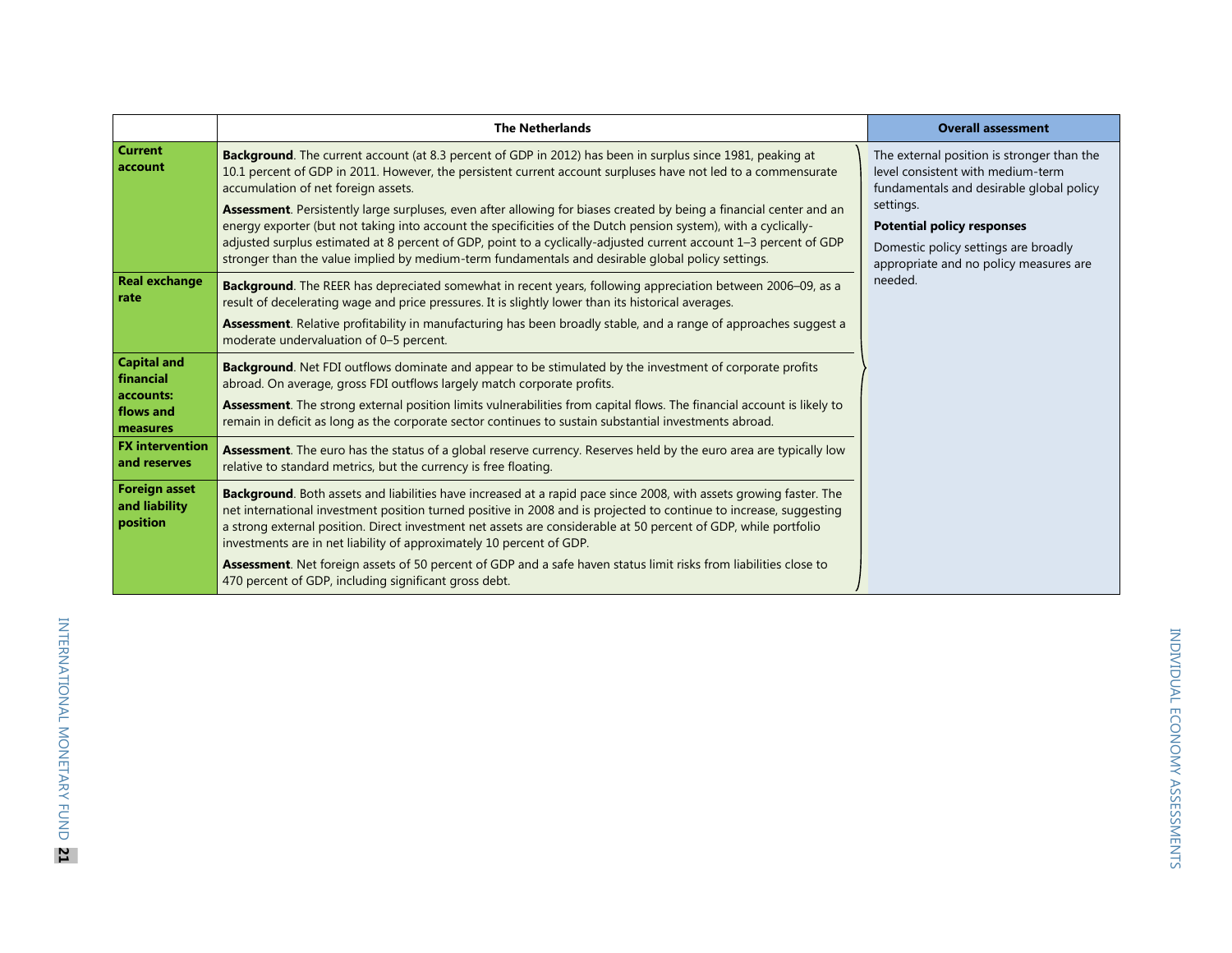| i<br>Ï           |
|------------------|
|                  |
| ו<br>)<br>(<br>١ |
|                  |
| うりりり             |
| ţ                |

|                                                                       | Poland                                                                                                                                                                                                                                                                                                                                                                                                                                                                                                                                                   | <b>Overall assessment</b>                                                                                                                                                                                                                                                                                                                                                                                                                                                                                                                                                                                                                                                             |
|-----------------------------------------------------------------------|----------------------------------------------------------------------------------------------------------------------------------------------------------------------------------------------------------------------------------------------------------------------------------------------------------------------------------------------------------------------------------------------------------------------------------------------------------------------------------------------------------------------------------------------------------|---------------------------------------------------------------------------------------------------------------------------------------------------------------------------------------------------------------------------------------------------------------------------------------------------------------------------------------------------------------------------------------------------------------------------------------------------------------------------------------------------------------------------------------------------------------------------------------------------------------------------------------------------------------------------------------|
| <b>Current</b><br>account                                             | <b>Background.</b> The moderate current account deficit largely reflects income repatriation by multinational<br>companies' domestic affiliates and a structural fiscal deficit. It has improved to about 3.5 percent of GDP (around<br>3 percent of GDP cyclically adjusted), after rising to a peak of 6 percent of GDP in 2007–08.<br>Assessment. The cyclically-adjusted current account position is broadly consistent with medium-term<br>fundamentals and desirable policies.                                                                     | The external position appears broadly<br>consistent with medium-term fundamentals<br>and desirable policies, including fiscal<br>consolidation.<br>Reserves are broadly adequate, and the FCL<br>arrangement provides an added buffer.<br><b>Potential policy responses</b><br>Fiscal consolidation should continue over<br>the medium term, in line with the<br>authorities' goal of achieving their<br>medium-term objective. Continued.<br>vigilance with respect to funding activities<br>(including foreign exchange swaps) of<br>foreign bank subsidiaries is warranted,<br>including through ongoing preparedness<br>to extend fx liquidity in the face of external<br>shocks. |
| <b>Real exchange</b><br>rate                                          | Background. The real effective exchange rate appreciated modestly in 2012 as global risk aversion receded.<br>Assessment. Model-based estimates suggest the exchange rate is broadly consistent with medium-term<br>fundamentals and desirable policy settings.                                                                                                                                                                                                                                                                                          |                                                                                                                                                                                                                                                                                                                                                                                                                                                                                                                                                                                                                                                                                       |
| <b>Capital and</b><br>financial<br>accounts:<br>flows and<br>measures | <b>Background.</b> EU regulations do not allow use of capital controls<br>Assessment. Capital inflows are increasingly centered on portfolio (notably government bonds), as net FDI inflows<br>slowed and the country experienced other investment outflows (notably external deposits to the banking sector)<br>in 2012. Historically high foreign holdings of government bonds suggest some potential vulnerabilities.                                                                                                                                 |                                                                                                                                                                                                                                                                                                                                                                                                                                                                                                                                                                                                                                                                                       |
| <b>FX</b> intervention<br>and reserves                                | Assessment. Reserves are broadly adequate, standing at about 140 percent of the IMF's composite reserve<br>adequacy metric, but are less than 100 percent of short-term debt at remaining maturities plus the current<br>account deficit. The Fund FCL arrangement helps as a buffer to external shocks.<br>The zloty has floated freely.                                                                                                                                                                                                                |                                                                                                                                                                                                                                                                                                                                                                                                                                                                                                                                                                                                                                                                                       |
| <b>Foreign asset</b><br>and liability<br>position                     | <b>Background.</b> Substantial net IIP liabilities have stabilized at 66 percent of GDP.<br>Assessment. Vulnerabilities exist, but are mitigated to some degree as much of this represents well-diversified FDI<br>liabilities and associated inter-company lending. Implementation of the planned reduction in the structural fiscal<br>deficit over the medium term would also help improve the net IIP position. Broadly adequate reserves, and the<br>FCL arrangement, also help to mitigate risks that may arise from the high net IIP liabilities. |                                                                                                                                                                                                                                                                                                                                                                                                                                                                                                                                                                                                                                                                                       |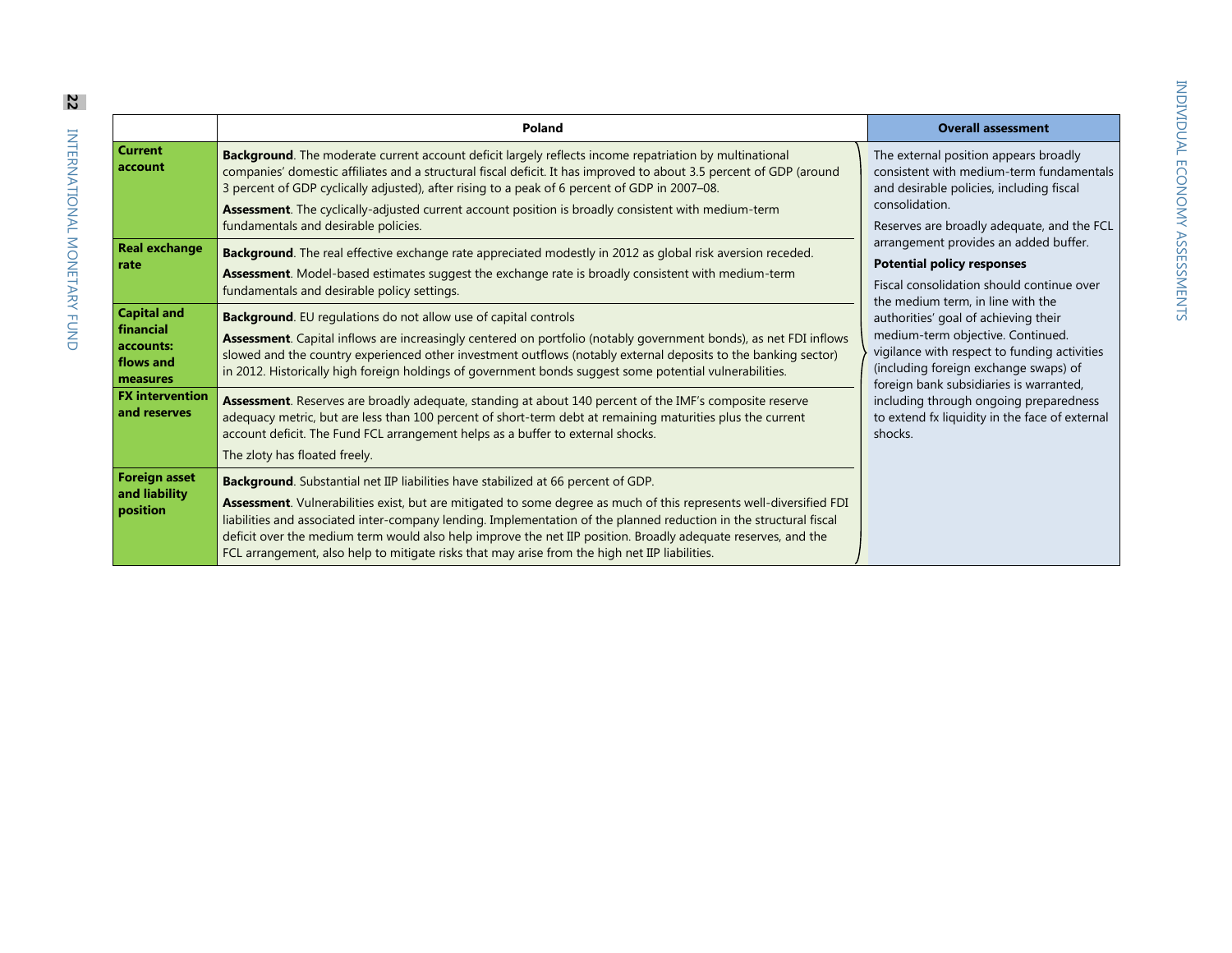|                                                                       | <b>Russia</b>                                                                                                                                                                                                                                                                                                                                                                                                                                                                                                                                                            | <b>Overall assessment</b>                                                                                                                                                                                                                                                                                                                                                            |
|-----------------------------------------------------------------------|--------------------------------------------------------------------------------------------------------------------------------------------------------------------------------------------------------------------------------------------------------------------------------------------------------------------------------------------------------------------------------------------------------------------------------------------------------------------------------------------------------------------------------------------------------------------------|--------------------------------------------------------------------------------------------------------------------------------------------------------------------------------------------------------------------------------------------------------------------------------------------------------------------------------------------------------------------------------------|
| <b>Current</b><br>account                                             | Background. The current account surplus declined in 2012 (estimated at around 3½ percent of GDP in cyclically<br>adjusted terms), amid strong import demand and real appreciation of ruble. The current account surplus is<br>expected to decline gradually over the medium term, reflecting a moderating oil price and growing imports.                                                                                                                                                                                                                                 | The external position appears in line with<br>the value consistent with medium-term<br>fundamentals and desirable policy settings.                                                                                                                                                                                                                                                   |
|                                                                       | Assessment. Model-based estimates as well as an analysis of demographics and the exhaustibility of natural<br>resources suggest that the cyclically-adjusted current account was in line with the value implied by medium-term<br>fundamentals and desirable policy settings.                                                                                                                                                                                                                                                                                            | <b>Potential policy responses</b><br>The nonoil fiscal deficit remains<br>significantly higher than its long-term                                                                                                                                                                                                                                                                    |
| <b>Real exchange</b><br>rate                                          | Background. The real effective exchange rate (REER) has appreciated considerably during 2011-12, due mostly to<br>higher inflation in Russia than in trading partners.<br>Assessment. A model-based approach points to a real exchange rate undervaluation of 0-10 percent. However,<br>alternative competiveness indicators, such as estimates of equilibrium dollar wages of the manufacturing sector<br>using broad cross-country panel data, suggest that ruble is broadly in line with medium-term fundamentals,<br>consistent with the current account assessment. | sustainable level (estimated at 4.7 percent<br>of GDP). However, the newly-adopted oil<br>price-based fiscal rule envisages<br>considerable medium-term adjustments,<br>and the remaining gap is relatively small,<br>compared with other countries' adjustment<br>need.<br>The increased flexibility of the exchange<br>rate should help maintain appropriate<br>external balances. |
| <b>Capital and</b><br>financial<br>accounts:<br>flows and<br>measures | Background. Capital outflows continued in 2012 (US\$54 billion), albeit at a slower pace, which, with limited<br>foreign exchange interventions, broadly mirrored current account developments.<br>Assessment. Capital outflows are expected to decline this year. While Russia is exposed to risks of accelerated<br>capital outflows and sudden stops of external funding, the flexible exchange rate and large international reserves<br>would help Russia to better handle such shocks.                                                                              |                                                                                                                                                                                                                                                                                                                                                                                      |
| <b>FX</b> intervention<br>and reserves                                | Assessment. Reserves, which include National Wealth Fund savings, were around 172 percent of the IMF's<br>composite adequacy metric at end-2012. Reserves assets are adequate, and there is no need for further reserve<br>accumulation for precautionary purposes. Over time it would be appropriate to invest oil reserve fund assets in<br>less liquid and higher-yielding instruments, limiting the costs of reserve holdings.<br>The exchange rate has shown greater flexibility, and interventions have been limited since early 2011.                             |                                                                                                                                                                                                                                                                                                                                                                                      |
| <b>Foreign asset</b><br>and liability<br>position                     | <b>Background.</b> The net international investment position is in surplus (US\$138 billion at end-2011), and the<br>improvement will slow gradually.<br>Assessment. A significant proportion of gross liabilities consist of FDI and equities. Total external debt has fallen<br>from about 40 percent of GDP in 2009 to 27 percent in 2012, but vulnerabilities remain in the face of<br>unanticipated events.                                                                                                                                                         |                                                                                                                                                                                                                                                                                                                                                                                      |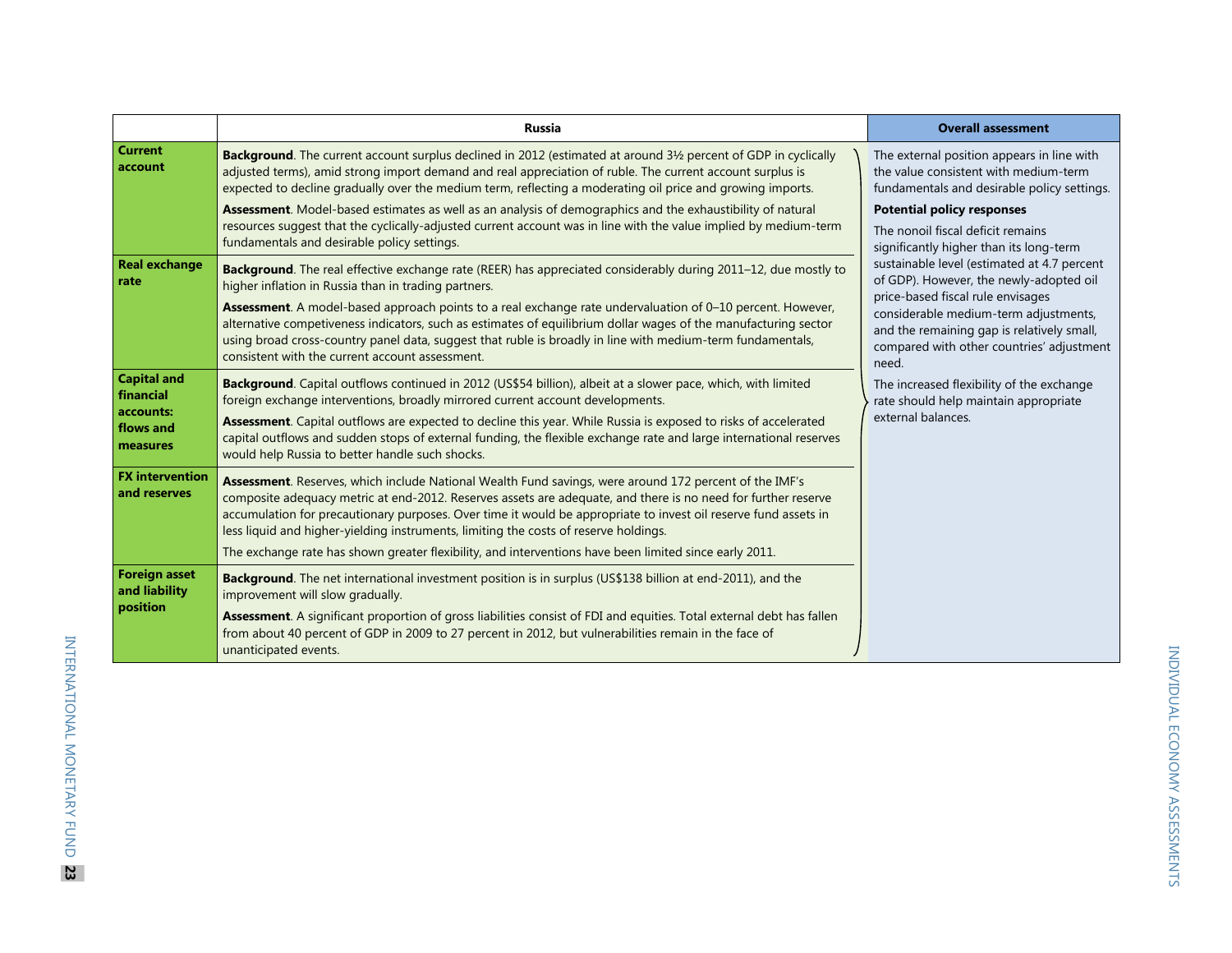| フェッカ つにって っくこう                                                   |  |
|------------------------------------------------------------------|--|
|                                                                  |  |
| ו<br>ו                                                           |  |
| <b>:<br/>יולוגיה היולוגיה בי</b><br>יננד<br>$\frac{1}{\epsilon}$ |  |

|                                                                       | Saudi Arabia                                                                                                                                                                                                                                                                                                                                                                                                                                                                                                                                                                                                                                                                                                                                                                                                                                                                                                                                                                                                                                                                                                                                                                                                                                                                                                                                                                                                                                                                                                                                                                                                                                                                     | <b>Overall assessment</b>                                                                                                                                                                                                                                                                                                                                                                                                                                                                                                                                                                                                                                                                                                                                                                                                                                                                                                                                                                                                                                                                                                                  |
|-----------------------------------------------------------------------|----------------------------------------------------------------------------------------------------------------------------------------------------------------------------------------------------------------------------------------------------------------------------------------------------------------------------------------------------------------------------------------------------------------------------------------------------------------------------------------------------------------------------------------------------------------------------------------------------------------------------------------------------------------------------------------------------------------------------------------------------------------------------------------------------------------------------------------------------------------------------------------------------------------------------------------------------------------------------------------------------------------------------------------------------------------------------------------------------------------------------------------------------------------------------------------------------------------------------------------------------------------------------------------------------------------------------------------------------------------------------------------------------------------------------------------------------------------------------------------------------------------------------------------------------------------------------------------------------------------------------------------------------------------------------------|--------------------------------------------------------------------------------------------------------------------------------------------------------------------------------------------------------------------------------------------------------------------------------------------------------------------------------------------------------------------------------------------------------------------------------------------------------------------------------------------------------------------------------------------------------------------------------------------------------------------------------------------------------------------------------------------------------------------------------------------------------------------------------------------------------------------------------------------------------------------------------------------------------------------------------------------------------------------------------------------------------------------------------------------------------------------------------------------------------------------------------------------|
| <b>Current</b><br>account                                             | Background. Increased current account surpluses in 2011-12 were driven by higher oil prices and increased oil<br>production as Saudi Arabia acted to help offset supply shocks in the global oil market (higher oil prices and<br>exports boosted export revenues by 19 percent of GDP between 2010 and 2012). In recent years, the share of<br>Saudi non-oil exports in global non-oil exports has increased, but is still less than 1/3 of 1 percent. Oil prices are<br>anticipated to decline over the medium term while oil export volumes are expected to adjust as supply conditions<br>normalize, implying significantly reduced current account surpluses going forward. Errors and omissions are large<br>and consistently negative (average of 7.5 percent of GDP in 2011-12). Over the long term, the current account will<br>be determined by the development strategy chosen-in particular the balance between saving oil revenues<br>overseas to create an income stream for future generations versus investment (public and private) in Saudi Arabia.<br>Assessment. Using various methodologies designed to reflect the circumstances of large oil exporters, estimated<br>current account norms (reflecting the following medium term fundamental determinants: the non-oil and gas<br>fiscal balance, oil and gas reserves, old-age dependency ratio, population growth rate, initial net foreign assets<br>net of external debt, oil trade balance, growth rate of real per capita GDP, and relative income) vary between<br>6 and 15 percent of GDP. On current policies, the structural current account balance is within the range of model<br>estimates. | The external position is in line with<br>medium-term fundamentals and desirable<br>policies, although a large degree of<br>uncertainty around specific estimates<br>should be acknowledged.<br>Higher oil prices and volumes, as Saudi<br>Arabia fulfilled its commitment to adjust<br>production to stabilize the oil market,<br>pushed the current account surplus higher<br>in 2011 and 2012. With the reversal of<br>these temporary supply shocks and the<br>forecast trend decline in oil prices, the<br>current account is projected to converge to<br>a level broadly consistent with long-term<br>fundamentals.<br><b>Potential policy responses</b><br>Fiscal spending increased sharply in 2011<br>and 2012 and is currently above the level<br>implied by intergenerational equity models.<br>Increased government investment on<br>infrastructure and education is appropriate,<br>but it is important to ensure that the<br>composition of spending does not<br>generate permanent increases in<br>entitlements that would be difficult to<br>reverse, particularly given the continued<br>heavy dependence on oil revenues. |
| <b>Real exchange</b><br>rate                                          | Background. Saudi Arabia has maintained a fixed exchange rate against the US dollar without realignment<br>since 1986. The real effective exchange rate is primarily influenced by oil price dynamics and movements in the<br>US nominal exchange rate vis-à-vis major trading partners. While there is little direct impact of oil prices on the<br>domestic price level—domestic oil prices are adjusted very infrequently—oil prices affect prices through<br>government (and therefore consumer) spending.<br>Assessment. Empirical models linking the real effective exchange rate to the real price of oil suggest that the rate<br>is broadly in line with fundamentals.                                                                                                                                                                                                                                                                                                                                                                                                                                                                                                                                                                                                                                                                                                                                                                                                                                                                                                                                                                                                  |                                                                                                                                                                                                                                                                                                                                                                                                                                                                                                                                                                                                                                                                                                                                                                                                                                                                                                                                                                                                                                                                                                                                            |
| <b>Capital and</b><br>financial<br>accounts:<br>flows and<br>measures | Background. Inflows are dominated by foreign direct investment, while outflows are largely portfolio investment.<br>Capital account restrictions and underdeveloped domestic capital markets continue to limit portfolio and<br>investment inflows, while higher oil export revenues tend to boost portfolio and investment outflows. Steps to<br>remove some of the barriers to portfolio inflows are under consideration.<br>Assessment. There are no immediate risks or vulnerabilities associated with capital flows.                                                                                                                                                                                                                                                                                                                                                                                                                                                                                                                                                                                                                                                                                                                                                                                                                                                                                                                                                                                                                                                                                                                                                        |                                                                                                                                                                                                                                                                                                                                                                                                                                                                                                                                                                                                                                                                                                                                                                                                                                                                                                                                                                                                                                                                                                                                            |
| <b>FX</b> intervention<br>and reserves                                | Background. Saudi Arabia does not have a Sovereign Wealth Fund. The government's foreign assets are held at<br>the central bank within the international reserves. International reserves have increased to approximately<br>90 percent of GDP or 34 months of import coverage. This value reflects the dual role of reserves in Saudi Arabia-<br>for both precautionary motives and as savings for future generations.<br>Assessment. Reserve assets are more than adequate for precautionary purposes (measured by traditional                                                                                                                                                                                                                                                                                                                                                                                                                                                                                                                                                                                                                                                                                                                                                                                                                                                                                                                                                                                                                                                                                                                                                 |                                                                                                                                                                                                                                                                                                                                                                                                                                                                                                                                                                                                                                                                                                                                                                                                                                                                                                                                                                                                                                                                                                                                            |
| <b>Foreign asset</b><br>and liability<br>position                     | metrics); foreign assets accumulation is consistent with the intergenerational transfer of oil revenues.<br>Background. Assets of both public and private sectors are substantial, with the public sector's assets dominated<br>by the central bank's international reserves. Total external liabilities (portfolio and other investments) amounted to<br>7.2 percent of GDP in 2011. All external debt is private.<br><b>Assessment.</b> There are no immediate vulnerabilities.                                                                                                                                                                                                                                                                                                                                                                                                                                                                                                                                                                                                                                                                                                                                                                                                                                                                                                                                                                                                                                                                                                                                                                                                |                                                                                                                                                                                                                                                                                                                                                                                                                                                                                                                                                                                                                                                                                                                                                                                                                                                                                                                                                                                                                                                                                                                                            |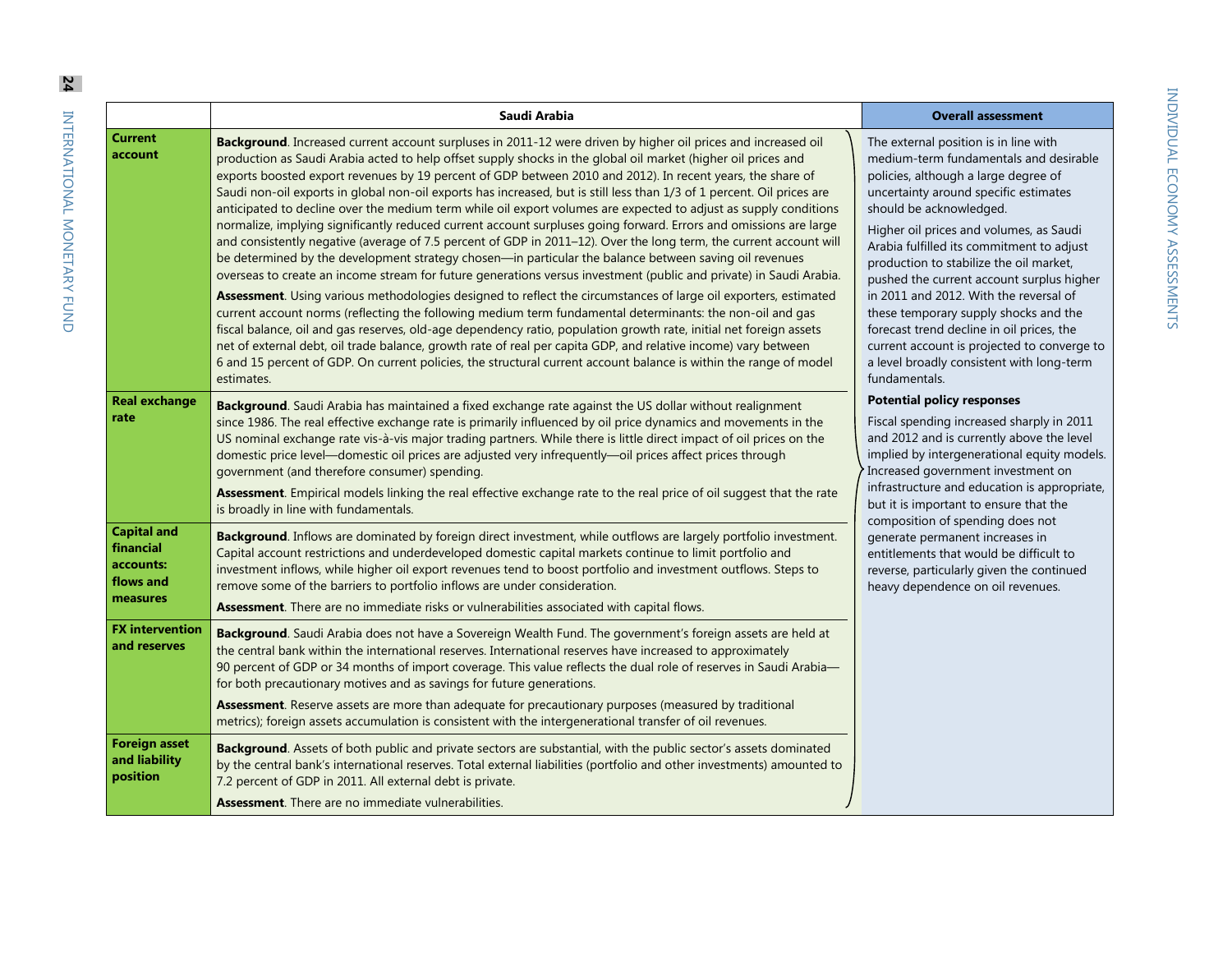|                                                                       | Singapore                                                                                                                                                                                                                                                                                                                                                                                                                                                                                                                                                                                                                                                                                                                                                                                                                                                                                                                                                                                                                                                                                                                                                                                                                                                                                                                    | <b>Overall assessment</b>                                                                                                                                                                                                                                                                                                                                                                                     |
|-----------------------------------------------------------------------|------------------------------------------------------------------------------------------------------------------------------------------------------------------------------------------------------------------------------------------------------------------------------------------------------------------------------------------------------------------------------------------------------------------------------------------------------------------------------------------------------------------------------------------------------------------------------------------------------------------------------------------------------------------------------------------------------------------------------------------------------------------------------------------------------------------------------------------------------------------------------------------------------------------------------------------------------------------------------------------------------------------------------------------------------------------------------------------------------------------------------------------------------------------------------------------------------------------------------------------------------------------------------------------------------------------------------|---------------------------------------------------------------------------------------------------------------------------------------------------------------------------------------------------------------------------------------------------------------------------------------------------------------------------------------------------------------------------------------------------------------|
| <b>Current</b><br>account                                             | Background. The current account surplus declined by 6 percentage points to around 181/2 percent in 2012 (with a similar decline in<br>the structural balance), as an appreciated real exchange rate and weak external demand dragged on goods exports. Singapore's large<br>surplus reflects the strong goods balance that is partially offset by modest remittance outflows and a small negative income balance<br>(with the latter resulting from income payments on the large stock of inward FDI exceeding income receipts, including from official-<br>sector assets held abroad).<br>The current account surplus reflects the high rate of private and public sector saving as well as Singapore's status as a financial center.<br>Assessment. A range of estimates suggest a current account surplus that is stronger than the level consistent with medium-term<br>fundamentals and desirable policies. While non-standard factors (see real exchange rate assessment below) make a quantitative<br>assessment of the current account difficult, a sizable structural decline (on the order of 3-5 percent of GDP) is appropriate.<br>The structural balance is expected to moderate further over the medium term on increased aging-related and other social spending<br>and slower absorption of foreign workers. | The external position appears to be<br>stronger than what is consistent with<br>medium-term fundamentals and<br>desirable policies.<br>In addition to the strength induced by<br>large fiscal deficits in major advanced<br>economies, the strong external<br>position is driven by structural factors<br>and policies that boost the private and<br>public saving rate.<br><b>Potential policy responses</b> |
| <b>Real exchange</b><br>rate                                          | Background. The 27 percent appreciation of the real effective exchange rate (REER) since 2005-9 percentage points of which<br>occurred since end 2011—has increased the REER above its previous peak in the late 1990s.<br>Assessment. While non-standard factors (Singapore is a very small, very open economy that serves as a regional financial center)<br>make quantitative assessment difficult, the real exchange rate appears around 0-10 percent weaker than warranted by medium-term<br>fundamentals (including rapid population aging) and desirable policies.                                                                                                                                                                                                                                                                                                                                                                                                                                                                                                                                                                                                                                                                                                                                                    | From a multilateral perspective, and<br>consistent with the authorities' current<br>policies, increased public spending, a<br>more-even distribution of<br>consumption across generations, and<br>recourse to slower foreign worker                                                                                                                                                                           |
| <b>Capital and</b><br>financial<br>accounts:<br>flows and<br>measures | Background. The financial account deficit tends to co-move with the global financial cycle (i.e. outflows are larger when global<br>financial activity is strong). This reflects in part reinvestment abroad of income from the foreign assets of the official sector (the largest<br>contributor by sector to net financial flows). Financial flows also encompass sizable net inward FDI and smaller but more volatile net<br>bank-related flows (the result of considerably larger gross inflows and outflows, reflecting Singapore's role as a financial center). The<br>nonbank corporate sector (which includes some SWF-related activities) is generally associated with net outflows.<br>Large reserves, a high sovereign investment rating and strong banks support Singapore's status as a safe haven.<br>Assessment. The financial account is likely to remain in deficit as long as income from NFA (recorded in the current account) is<br>reinvested abroad.                                                                                                                                                                                                                                                                                                                                                   | inflows would help to further<br>moderate the current account and<br>slow accumulation of foreign assets.                                                                                                                                                                                                                                                                                                     |
| <b>FX</b><br>intervention<br>and reserves                             | Assessment. With the nominal effective exchange rate as the intermediate target, intervention is undertaken as required to achieve<br>monetary policy's inflation and output goals.<br>At end-2012, official reserves covered 26 percent of short-term external debt, but are much higher than thresholds for other<br>traditional adequacy metrics. Reserves are also a larger share of GDP than in most other financial centers, but this may reflect in part<br>that most other financial centers are located in reserve-currency countries or currency unions. While non-standard factors warrant<br>generous reserve buffers, current levels appear adequate and there is no clear case for further reserve accumulation for precautionary<br>purposes.                                                                                                                                                                                                                                                                                                                                                                                                                                                                                                                                                                 |                                                                                                                                                                                                                                                                                                                                                                                                               |
| <b>Foreign asset</b><br>and liability<br>position                     | Background. Available data indicate that as of 2012, net IIP stood at a positive 223 percent of GDP, rising 76 percentage points of<br>GDP since 2008.<br>Assessment. The international investment position is not a major source of risk. Very large short-term gross non-FDI liabilities of<br>436 percent of 2012 GDP, predominantly deposit taking by banks' Asian Currency Units, could nonetheless pose some vulnerability,<br>although this is mitigated by large official reserve holdings (92 percent of 2012 GDP) and other official liquid foreign assets.                                                                                                                                                                                                                                                                                                                                                                                                                                                                                                                                                                                                                                                                                                                                                        |                                                                                                                                                                                                                                                                                                                                                                                                               |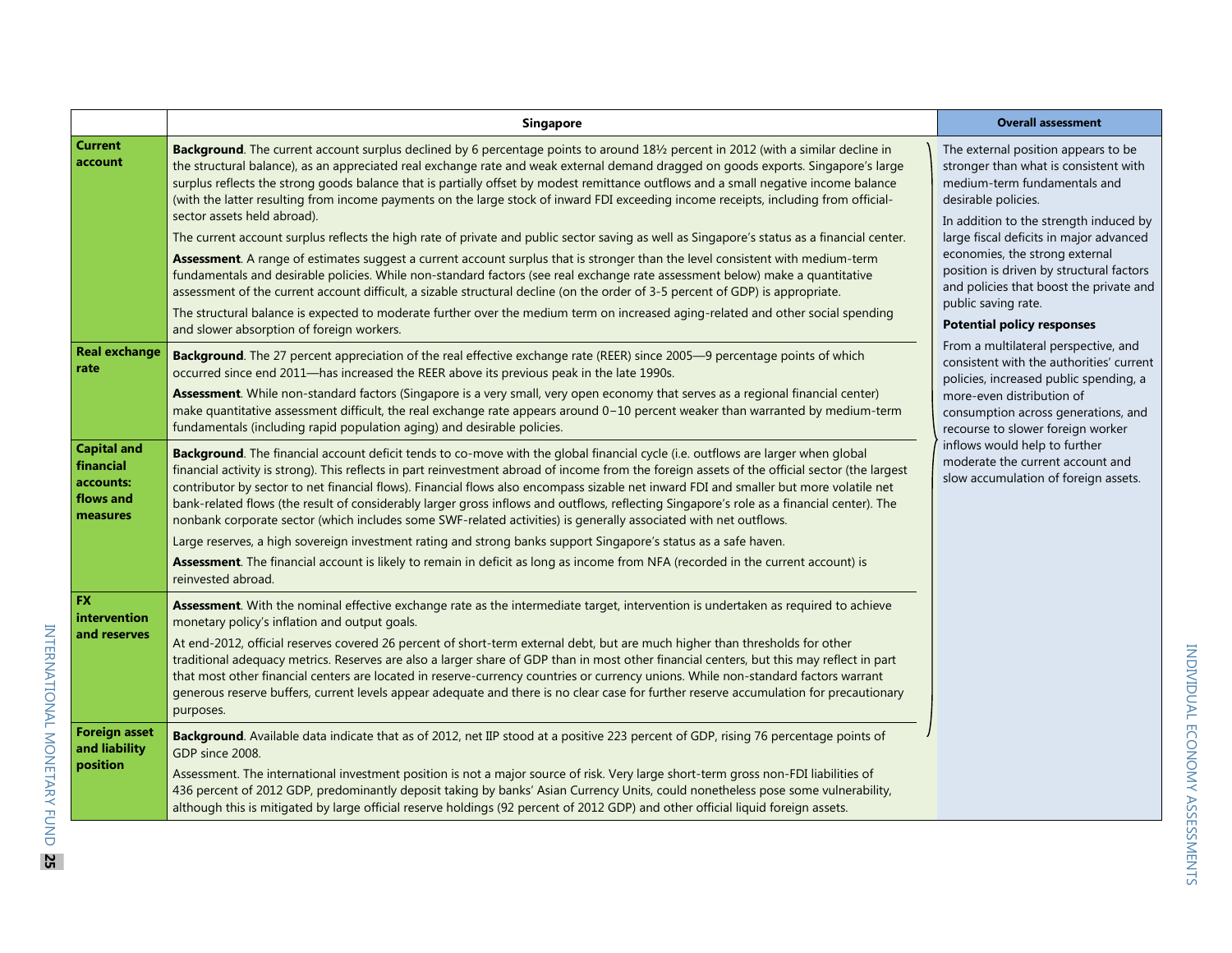|                                                                       | <b>South Africa</b>                                                                                                                                                                                                                                                                                                                                                                                                                                                                                                                                                                                                                                                                                                                                                                                                                                                                                                                                                                                                                                                                                                                                                                                                                                                                       | <b>Overall assessment</b>                                                                                                                                                                                                                                                                                                                                                                                                                                                                                                                                                                                                                                                                                                                                                                                                                                                                                                                                                                                                                                                                                                                                                                                                                                                                                                                                                                                                                                                                                                                                          |
|-----------------------------------------------------------------------|-------------------------------------------------------------------------------------------------------------------------------------------------------------------------------------------------------------------------------------------------------------------------------------------------------------------------------------------------------------------------------------------------------------------------------------------------------------------------------------------------------------------------------------------------------------------------------------------------------------------------------------------------------------------------------------------------------------------------------------------------------------------------------------------------------------------------------------------------------------------------------------------------------------------------------------------------------------------------------------------------------------------------------------------------------------------------------------------------------------------------------------------------------------------------------------------------------------------------------------------------------------------------------------------|--------------------------------------------------------------------------------------------------------------------------------------------------------------------------------------------------------------------------------------------------------------------------------------------------------------------------------------------------------------------------------------------------------------------------------------------------------------------------------------------------------------------------------------------------------------------------------------------------------------------------------------------------------------------------------------------------------------------------------------------------------------------------------------------------------------------------------------------------------------------------------------------------------------------------------------------------------------------------------------------------------------------------------------------------------------------------------------------------------------------------------------------------------------------------------------------------------------------------------------------------------------------------------------------------------------------------------------------------------------------------------------------------------------------------------------------------------------------------------------------------------------------------------------------------------------------|
| <b>Current account</b>                                                | Background. The current account deficit widened sharply to 6.3 percent of GDP in 2012 (5.8 percent of GDP<br>cyclically adjusted), reflecting flat export volumes, a pick-up in imports and softer terms of trade. The export<br>stagnation partly reflected disruptions from labor unrest as well as South Africa's competitiveness problems.<br>Structurally, low saving coupled with robust public infrastructure investment is expected to keep the current<br>account deficit elevated over the medium term and despite the planned fiscal consolidation.<br>Assessment. Model-based estimates suggest that the cyclically-adjusted current account is 2-4 percentage points<br>of GDP weaker than implied by medium-term fundamentals and desirable policy settings.                                                                                                                                                                                                                                                                                                                                                                                                                                                                                                                | The current account deficit has widened<br>sharply, financed to a large degree by portfolio<br>debt flows. The external position appears<br>weaker than consistent with medium-term<br>fundamentals and desirable policy settings.<br>Though the real depreciation in 2013 should<br>help reduce the gap, structural problems<br>underlie the large current account<br>Low savings relative to investment buoyed by<br>large infrastructure projects also imply<br>substantial current account deficits over the<br>medium term.<br>Although external debt is still moderate and<br>about half denominated in local currency,<br>external vulnerabilities have risen.<br><b>Potential policy responses</b><br>Implementation of the authorities' National<br>Development Plan would help improve<br>competitiveness over the medium term, but<br>additional labor and product market reforms<br>that increase competition and bring domestic<br>costs in line with productivity growth are<br>essential.<br>The planned fiscal consolidation can help<br>improve the sustainability of the current<br>account. Some tightening of macro-prudential<br>measures to reign in rapid growth of personal<br>loans to households could help encourage<br>household savings. But a substantial increase in<br>household saving will require faster growth in<br>household incomes through much faster<br>employment growth which in turn requires<br>structural reforms.<br>Building reserves would strengthen the<br>country's ability to deal with FX liquidity shocks. |
| <b>Real exchange</b><br>rate                                          | Background. After appreciating in 2009-10, the REER depreciated in 2011 and 2012, as the NEER weakened, By<br>April 2013, the REER was 9 percent below its 10 year average. On the other hand, ULC-based measures of the REER,<br>which reflect differences in domestic costs of production more accurately, suggested that the REER was stronger<br>than its 10-year average. Since April, the rand has depreciated amidst high volatility.<br>Assessment. Direct approaches to estimating the equilibrium exchange rate are complicated by structural changes<br>since 1994 and the high volatility exhibited by the REER.<br>Model-based estimates suggest that the CPI-based REER was slightly undervalued as of 2013 Q1. However, several<br>indicators of external competiveness, including South Africa's declining share on world's exports and the ULC-<br>based REER, point in the opposite direction. Applying mechanically trade elasticities to close the current account<br>gap suggested an overvaluation of 10-15 percent by the first quarter of 2013. Although the rand depreciation since<br>then should help reduce the current account gap, structural factors will likely keep the external position weaker<br>than justified by fundamentals and desired policies. |                                                                                                                                                                                                                                                                                                                                                                                                                                                                                                                                                                                                                                                                                                                                                                                                                                                                                                                                                                                                                                                                                                                                                                                                                                                                                                                                                                                                                                                                                                                                                                    |
| <b>Capital and</b><br>financial<br>accounts:<br>flows and<br>measures | Background. Portfolio inflows, particularly foreign purchases of local currency government bonds, have accounted<br>for a large and increasing share of the CAD financing in recent years. South Africa benefits from its relatively large<br>share in major EM indices and its 2012 inclusion in the WGBI.<br>Assessment. The risks posed by portfolio flows and large nonresident financial holdings are mitigated by the free-<br>floating exchange rate, the fact that the inflows go into long-term, local currency bonds, the large share of index<br>tracking investors, and the large domestic institutional investors' base. Nevertheless, a slow down or sudden stop<br>of capital inflows would complicate the financing of the twin deficits, possibly prompting disorderly adjustments.                                                                                                                                                                                                                                                                                                                                                                                                                                                                                      |                                                                                                                                                                                                                                                                                                                                                                                                                                                                                                                                                                                                                                                                                                                                                                                                                                                                                                                                                                                                                                                                                                                                                                                                                                                                                                                                                                                                                                                                                                                                                                    |
| <b>FX</b> intervention<br>and reserves                                | Background. South Africa's exchange rate regime is one of the most flexible among EM. SARB intervention is rare.<br>Reserves cover 5 months of imports about 80 percent of the gross external financing requirement, but are<br>expected to be slightly below the lower bound of the IMF's composite adequacy metric. Gold reserves account for<br>about 12 percent of reserves.<br>Assessment. Some reserve accumulation is desirable.                                                                                                                                                                                                                                                                                                                                                                                                                                                                                                                                                                                                                                                                                                                                                                                                                                                   |                                                                                                                                                                                                                                                                                                                                                                                                                                                                                                                                                                                                                                                                                                                                                                                                                                                                                                                                                                                                                                                                                                                                                                                                                                                                                                                                                                                                                                                                                                                                                                    |
| <b>Foreign asset and</b><br>liability position                        | Background. Gross external debt is modest (at 36 percent of GDP), but is expected to rise gradually over the<br>medium term. Short-term external debt is also relatively low. More than half of the external debt is denominated in<br>rand. Nevertheless, a sudden stop of portfolio inflows is an important vulnerability.<br>Assessment. The net IIP position (-6 percent of GDP in 2011) is not seen as a major source of risk, but gross<br>positions are large and the IIP position is expected to continue to deteriorate given the projected large CAD.                                                                                                                                                                                                                                                                                                                                                                                                                                                                                                                                                                                                                                                                                                                           |                                                                                                                                                                                                                                                                                                                                                                                                                                                                                                                                                                                                                                                                                                                                                                                                                                                                                                                                                                                                                                                                                                                                                                                                                                                                                                                                                                                                                                                                                                                                                                    |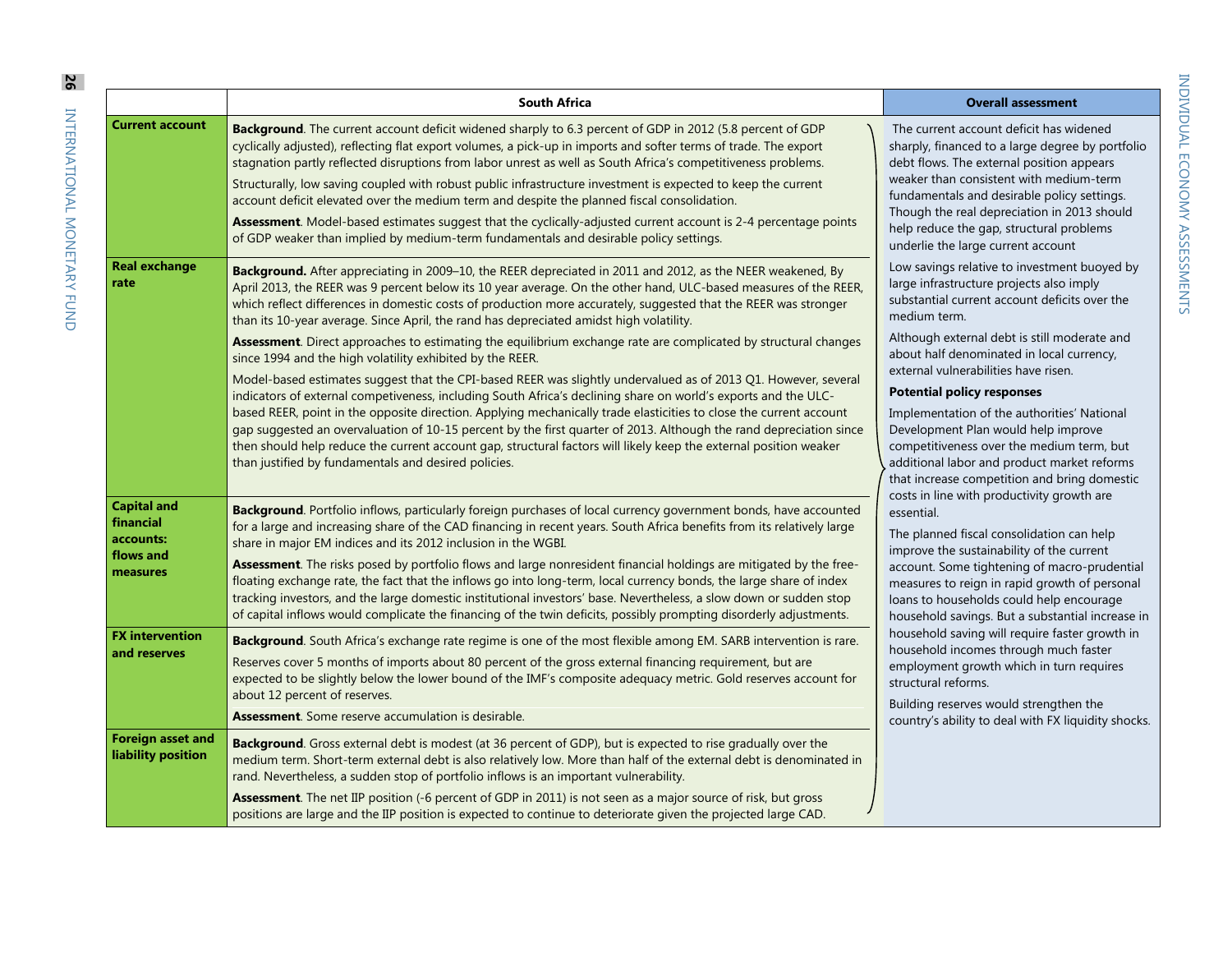|                                                                       | <b>Spain</b>                                                                                                                                                                                                                                                                                                                                                                                                                                                                                                                                                                                                                                                                                                                                                                      | <b>Overall assessment</b>                                                                                                                                                                                                                                                                                                                                                                                                                                                                                                                                                                                                                                                                                                                                                                                                                                                                                                                                                                                                     |
|-----------------------------------------------------------------------|-----------------------------------------------------------------------------------------------------------------------------------------------------------------------------------------------------------------------------------------------------------------------------------------------------------------------------------------------------------------------------------------------------------------------------------------------------------------------------------------------------------------------------------------------------------------------------------------------------------------------------------------------------------------------------------------------------------------------------------------------------------------------------------|-------------------------------------------------------------------------------------------------------------------------------------------------------------------------------------------------------------------------------------------------------------------------------------------------------------------------------------------------------------------------------------------------------------------------------------------------------------------------------------------------------------------------------------------------------------------------------------------------------------------------------------------------------------------------------------------------------------------------------------------------------------------------------------------------------------------------------------------------------------------------------------------------------------------------------------------------------------------------------------------------------------------------------|
| <b>Current</b><br>account                                             | Background. The current account deficit stood at 1 percent of GDP in 2012, or 1.8 percent of GDP cyclically-<br>adjusted), falling from its peak in 2007 at 10 percent of GDP.<br>Assessment. Although model-based estimates of current account norms do not suggest a significant gap, the<br>overriding need to sharply improve the net international investment position (IIP) suggests that, in line with<br>medium-term projections, a significant improvement in the cyclically-adjusted current account balances would<br>be appropriate. Taking this into account, the 2012 current account appears to be 3-5 percentage points of GDP<br>weaker that the value implied by medium-term fundamentals and desirable policy settings.                                        | Despite the recent sharp improvement in<br>the current account, the external position<br>appears substantially weaker than that<br>consistent with medium-term<br>fundamentals and desirable policy<br>settings.<br>The net IIP remains highly negative and<br>indicators point to substantial real<br>effective exchange rate overvaluation.<br>The recent labor market reform and the<br>ongoing fiscal consolidation should help<br>improve the current account and price<br>competitiveness<br><b>Potential policy responses</b><br>Because the current account improvement<br>partly reflects domestic demand<br>compression and a sizeable output gap,<br>attaining strong and sustainable growth<br>and full employment would require a<br>significantly weaker real effective<br>exchange rate.<br>The authorities' current policy plans to<br>deliver fiscal consolidation, to push further<br>on product market reforms and to<br>continue with bank restructuring program<br>are in line with reducing imbalances. |
| <b>Real exchange</b><br>rate                                          | Background. In 2012, the CPI-based REER had declined by 4 percent from its 2008 peak. This was only a limited<br>reversal of the almost 16 percent appreciation since euro entry. The ULC-based REER, however, shows a nearly<br>full reversal of pre-crisis appreciation. These recent improvements significantly reflect apparent productivity<br>gains from labor shedding and cuts in public sector compensation. Export market shares have been resilient.<br>Assessment. Model-based REER analysis suggests the real effective exchange rate is about 8-12 percent above<br>the level consistent with medium-term fundamentals and desirable policies. Achieving domestic equilibrium,<br>especially full employment, would, however, likely imply an even greater gap.     |                                                                                                                                                                                                                                                                                                                                                                                                                                                                                                                                                                                                                                                                                                                                                                                                                                                                                                                                                                                                                               |
| <b>Capital and</b><br>financial<br>accounts:<br>flows and<br>measures | Background. Large portfolio debt outflows by non-residents took place in 2010-12, adding external financing<br>needs to the current account deficit. Despite residents' portfolio repatriation, a private financial account deficit<br>opened up in 2011 and 2012, compensated by increased ECB refinancing of Spanish banks (reflected in<br>TARGET2 imbalances). Since the ECB's OMT announcement, financing conditions have eased, non-resident<br>portfolio outflows have abated, and ECB borrowing has fallen.<br>Assessment. Large external financing needs both in the public and private sector leaves Spain vulnerable to<br>changes in market sentiment. However, the ECB's OMT program has greatly helped improve sentiment and<br>reduce risks of a liquidity crisis. |                                                                                                                                                                                                                                                                                                                                                                                                                                                                                                                                                                                                                                                                                                                                                                                                                                                                                                                                                                                                                               |
| <b>FX</b> intervention<br>and reserves                                | Assessment. The euro has the status of a global reserve currency. Reserves held by the euro area are typically<br>low relative to standard metrics, but the currency is free floating.                                                                                                                                                                                                                                                                                                                                                                                                                                                                                                                                                                                            |                                                                                                                                                                                                                                                                                                                                                                                                                                                                                                                                                                                                                                                                                                                                                                                                                                                                                                                                                                                                                               |
| <b>Foreign asset</b><br>and liability<br>position                     | Background. Large net IIP liabilities have stabilized around 90 percent of GDP since 2009. A further large<br>improvement in the current account would be needed to reduce net liabilities, suggesting a weak external<br>position.<br>High gross external debt has also stabilized close to 170 percent of GDP since 2010.<br>Assessment. The negative IIP and large gross financing needs from external debt are major sources of external<br>vulnerability.                                                                                                                                                                                                                                                                                                                    | Further reforms of the labor market and<br>accelerated implementation of product<br>market reforms would be required to<br>speed up the adjustment by bringing<br>down labor costs and reduce mark ups.                                                                                                                                                                                                                                                                                                                                                                                                                                                                                                                                                                                                                                                                                                                                                                                                                       |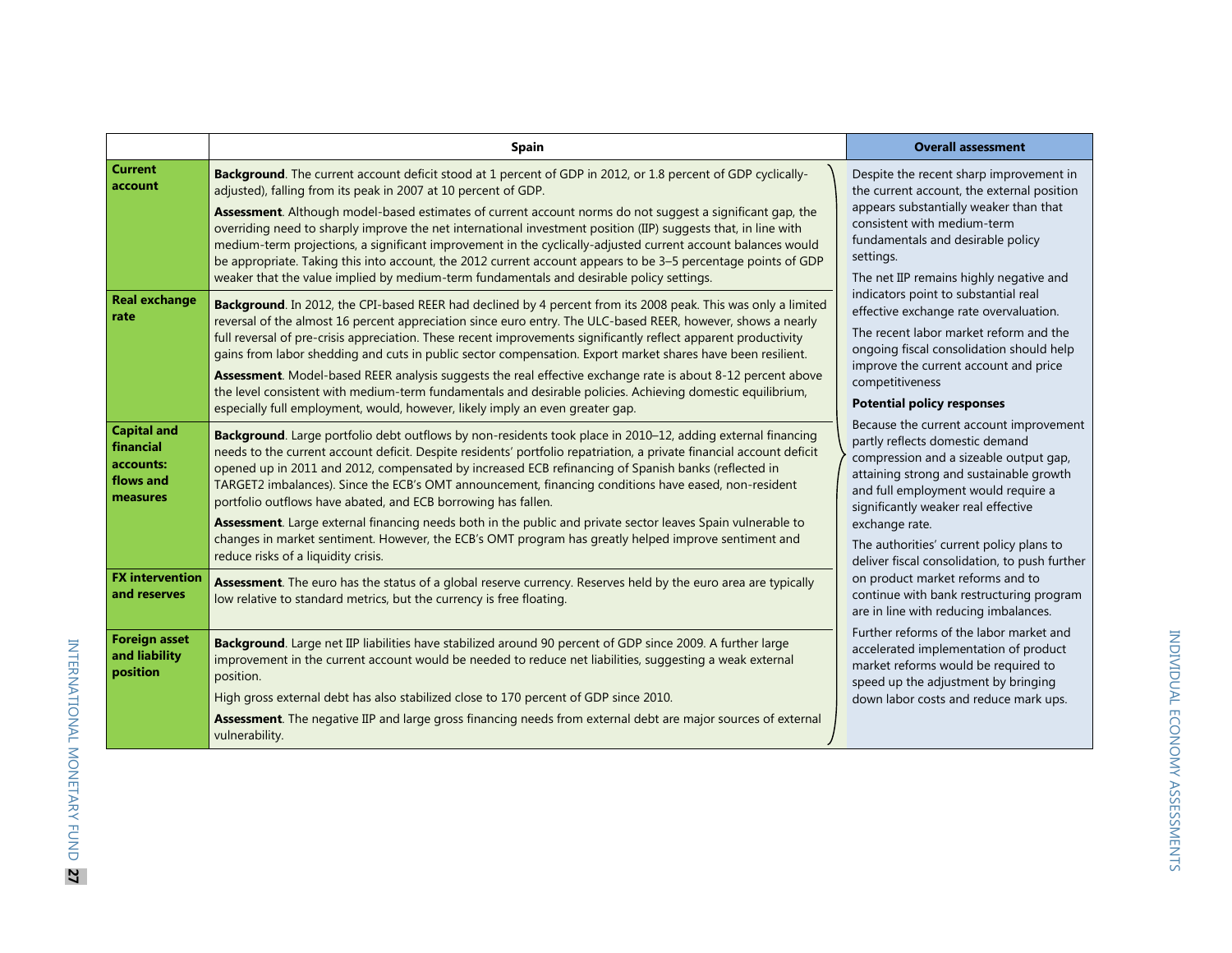| l<br>l<br>í                    |
|--------------------------------|
| ć<br>I                         |
| <b>(くりりく</b><br>J<br>֚֘֝֬<br>i |

|                                                                       | Sweden                                                                                                                                                                                                                                                                                                                                                                                                                                                                                                                                                                                                                                                                    | <b>Overall assessment</b>                                                                                                                                                                                                                                                                                                                                                                                                                        |
|-----------------------------------------------------------------------|---------------------------------------------------------------------------------------------------------------------------------------------------------------------------------------------------------------------------------------------------------------------------------------------------------------------------------------------------------------------------------------------------------------------------------------------------------------------------------------------------------------------------------------------------------------------------------------------------------------------------------------------------------------------------|--------------------------------------------------------------------------------------------------------------------------------------------------------------------------------------------------------------------------------------------------------------------------------------------------------------------------------------------------------------------------------------------------------------------------------------------------|
| <b>Current</b><br>account                                             | Background. The current account surplus remained almost unchanged at 7.1 percent of GDP in 2012 (cyclically<br>adjusted also around 7.1 percent of GDP) relative to the previous year when it represented 7 percent of GDP.<br>This in part reflects continued strong exports in spite of the cooling in the euro area with which Sweden has<br>tight trade and financial linkages.<br>Assessment. Various approaches point to a cyclically-adjusted current account that is 2-4 percent of GDP<br>stronger than the value implied by medium-term fundamentals and desirable policies.                                                                                    | The external position appears stronger<br>than the one consistent with medium-<br>term fundamentals. Sweden has benefited<br>from strong fundamentals relative to euro<br>area, including wage moderation.<br><b>Potential policy responses</b><br>The undervaluation likely reflects some<br>structural factors such as higher savings<br>rates following the phased-in pension<br>reform. Hence, current policies in place are<br>appropriate. |
| <b>Real exchange</b><br>rate                                          | Background. Safe-haven flows driven by Sweden's strong (both in absolute and relative terms) fiscal and<br>growth position have put upward pressures on the krona, which has appreciated in real effective terms by over<br>5 percent since its trough in early 2009 (and by around 25 percent against the euro), having reached a ten-year<br>high in August 2012.<br>Assessment. Despite the continued strengthening of the krona, the model estimates suggest a real exchange<br>rate undervaluation of some 3.5-8.5 percent relative to its long-run equilibrium.                                                                                                     |                                                                                                                                                                                                                                                                                                                                                                                                                                                  |
| <b>Capital and</b><br>financial<br>accounts:<br>flows and<br>measures | Background. The surplus in the current account is balanced by a deficit in the financial account (mainly FDI and<br>bank flows). Banks' liquidity risk vis-à-vis a renewed EU banking crisis is a vulnerability even though banks have<br>improved their structural liquidity measures in 2011 and 2012.<br><b>Assessment.</b> A further rebalancing of flows, with a drop in short-term flows at the expense of longer ones, is<br>desirable.                                                                                                                                                                                                                            |                                                                                                                                                                                                                                                                                                                                                                                                                                                  |
| <b>FX</b> intervention<br>and reserves                                | Background. While the krona floats freely, the Riksbank has decided to gradually boost its currency reserves by<br>about one-third to around USD 55 billion (10 percent of GDP) to pre-empt possible financial sector liquidity<br>shortages. The entire amount will be borrowed using bonds and short-term securities in foreign currencies<br>(primarily euro and dollar) with maturities of up to five years.<br>Assessment. Though such pre-emptive reserve accumulation is a conservative move by the central bank, given<br>the large gross external liabilities of banks, maintaining FX liquidity buffers-in the form of reserves and swap<br>lines-is advisable. |                                                                                                                                                                                                                                                                                                                                                                                                                                                  |
| <b>Foreign asset</b><br>and liability<br>position                     | Assessment. The net IIP is slightly negative (-14.4 percent of GDP at 2012 Q4) and is expected to weaken<br>slightly before turning positive in the medium term, suggesting a strong external position.<br>Gross liabilities (268 percent of GDP in 2012) create vulnerabilities. In particular, external debt liabilities are<br>large, including a proportion of liquid liabilities from the banking sector.                                                                                                                                                                                                                                                            |                                                                                                                                                                                                                                                                                                                                                                                                                                                  |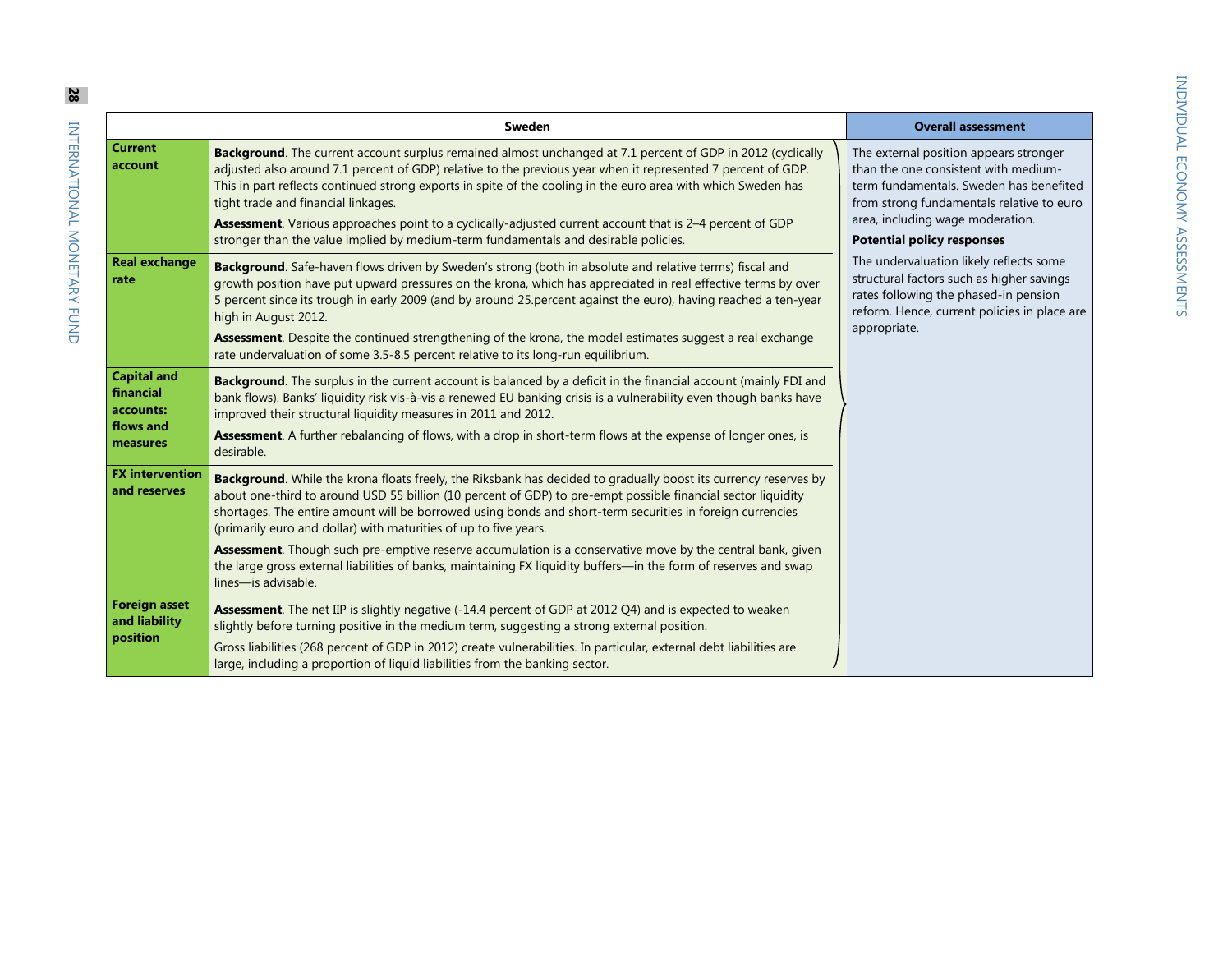|                                                                       | <b>Switzerland</b>                                                                                                                                                                                                                                                                                                                                                                                                                                                                                                                                                                                                                                                                                                                                                                                                                                                                                                                                                                                                                                                                                                   | <b>Overall assessment</b>                                                                                                                                                                                                                                                                                                                                                                                                                                                                                                                                                                                                                                                                                                                                                                                                                                                                                                                                                                                                                                                                                                                                                                                                                                                                                                              |
|-----------------------------------------------------------------------|----------------------------------------------------------------------------------------------------------------------------------------------------------------------------------------------------------------------------------------------------------------------------------------------------------------------------------------------------------------------------------------------------------------------------------------------------------------------------------------------------------------------------------------------------------------------------------------------------------------------------------------------------------------------------------------------------------------------------------------------------------------------------------------------------------------------------------------------------------------------------------------------------------------------------------------------------------------------------------------------------------------------------------------------------------------------------------------------------------------------|----------------------------------------------------------------------------------------------------------------------------------------------------------------------------------------------------------------------------------------------------------------------------------------------------------------------------------------------------------------------------------------------------------------------------------------------------------------------------------------------------------------------------------------------------------------------------------------------------------------------------------------------------------------------------------------------------------------------------------------------------------------------------------------------------------------------------------------------------------------------------------------------------------------------------------------------------------------------------------------------------------------------------------------------------------------------------------------------------------------------------------------------------------------------------------------------------------------------------------------------------------------------------------------------------------------------------------------|
| <b>Current</b><br>account                                             | Background. Switzerland has a large current account surplus (13½ percent of GDP in 2012 according to<br>preliminary estimates or about 14 percent in cyclically-adjusted terms) dominated by service exports and net<br>investment income. The latter is very volatile and preliminary estimates of current account are subject to large<br>revisions. In addition, correcting for the foreign ownership of FDI retained earnings and domestic ownership of<br>the retained earnings of foreign multinationals could reduce the balance by 2-5 percentage points (SNB estimates<br>for 2009-11), while accounting for cross-border shopping would further increase imports.<br>Assessment. The cyclically-adjusted current account surplus in 2012 is some 0-5 percent of GDP above the level<br>implied by medium-term fundamentals and desirable policy settings, mostly reflecting a large preliminary<br>estimate of net investment income, particularly FDI income. Given the preliminary nature of the data and other<br>factors discussed above, there are considerable uncertainties around this assessment. | The underlying external position is<br>moderately stronger than the level<br>consistent with medium-term<br>fundamentals and desirable policy<br>settings, but this assessment is<br>complicated by measurement and other<br>issues and is subject to unusual<br>uncertainty. The real exchange rate is<br>moderately overvalued because of safe-<br>haven capital inflows, but the<br>overvaluation is eroding over time given<br>negative inflation differentials with trading<br>partners.<br>As a rapid real appreciation threatened to<br>destabilize the economy with deflationary<br>pressures, Switzerland successfully<br>imposed a floor on the franc-euro rate,<br>curbing further appreciation. The<br>introduction of the floor was appropriate<br>in light of the risk of economic contraction<br>and deflation.<br>In the authorities view the exchange rate<br>is significantly overvalued.<br><b>Potential policy responses</b><br>Introducing negative interest rates on<br>bank excess reserves at the SNB might<br>discourage inflows if exchange rate<br>pressures return.<br>Once growth recovers and inflation<br>returns to comfortable levels, the<br>credibility of the ceiling may be called into<br>question and the central bank should<br>return to floating the currency to avoid<br>stoking inflation. |
| <b>Real exchange</b><br>rate                                          | Background. The Swiss franc appreciated by more than 30 percent in real effective terms from mid-2007 to<br>August 2011. Since Sept 2011, the central bank has enforced a floor of 1.20 for the CHF/EUR rate and the Swiss<br>franc has traded above that level. The REER has depreciated by 7 percent between September 2011 and May 2013<br>as a result of nominal depreciation and negative inflation differentials.<br>Assessment. Model-based estimates suggest that the real effective exchange rate is overvalued by 5-10 percent<br>relative to its medium-term fundamentals and desirable policy settings.                                                                                                                                                                                                                                                                                                                                                                                                                                                                                                  |                                                                                                                                                                                                                                                                                                                                                                                                                                                                                                                                                                                                                                                                                                                                                                                                                                                                                                                                                                                                                                                                                                                                                                                                                                                                                                                                        |
| <b>Capital and</b><br>financial<br>accounts:<br>flows and<br>measures | Background. The large current account surpluses have led to accumulation of foreign exchange reserves and<br>increases in the net foreign direct investment position (in large part via reinvestment of retained earnings).<br>Assessment. Switzerland continues to face the risk of safe-haven capital inflows and/or reduced outflows if a tail<br>event occurs in the euro area or problems in the euro periphery persist.                                                                                                                                                                                                                                                                                                                                                                                                                                                                                                                                                                                                                                                                                        |                                                                                                                                                                                                                                                                                                                                                                                                                                                                                                                                                                                                                                                                                                                                                                                                                                                                                                                                                                                                                                                                                                                                                                                                                                                                                                                                        |
| <b>FX</b> intervention<br>and reserves                                | Background. The SNB has accumulated massive foreign exchange reserves during 2009-12 following several<br>rounds of intervention. As a result of interventions in the spring and summer of 2012 reserves increased by<br>175 billion (29 percent of GDP).<br>Assessment. The introduction of the floor was appropriate in light of the risk of economic contraction and<br>deflation. The credible exchange rate arrangement mitigated the need for reserve accumulation initially, but<br>reserves are on the rise again with a large scale intervention from the SNB as a result of the intensification of the<br>European crisis and, to a lesser extent, a continued increase in global liquidity. The central bank has access to<br>dollar swap lines with the US Federal Reserve.                                                                                                                                                                                                                                                                                                                              |                                                                                                                                                                                                                                                                                                                                                                                                                                                                                                                                                                                                                                                                                                                                                                                                                                                                                                                                                                                                                                                                                                                                                                                                                                                                                                                                        |
| <b>Foreign asset</b><br>and liability<br>position                     | Background. Switzerland is a financial center and has a positive IIP position of 150 percent of GDP, and large<br>gross foreign asset/liability positions. Valuation changes due to exchange rate movements have also had a<br>significant effect on the IIP position.<br>Assessment. A healthy asset position, policy credibility and large reserves, mitigate the risks from large and liquid<br>gross liabilities.                                                                                                                                                                                                                                                                                                                                                                                                                                                                                                                                                                                                                                                                                                |                                                                                                                                                                                                                                                                                                                                                                                                                                                                                                                                                                                                                                                                                                                                                                                                                                                                                                                                                                                                                                                                                                                                                                                                                                                                                                                                        |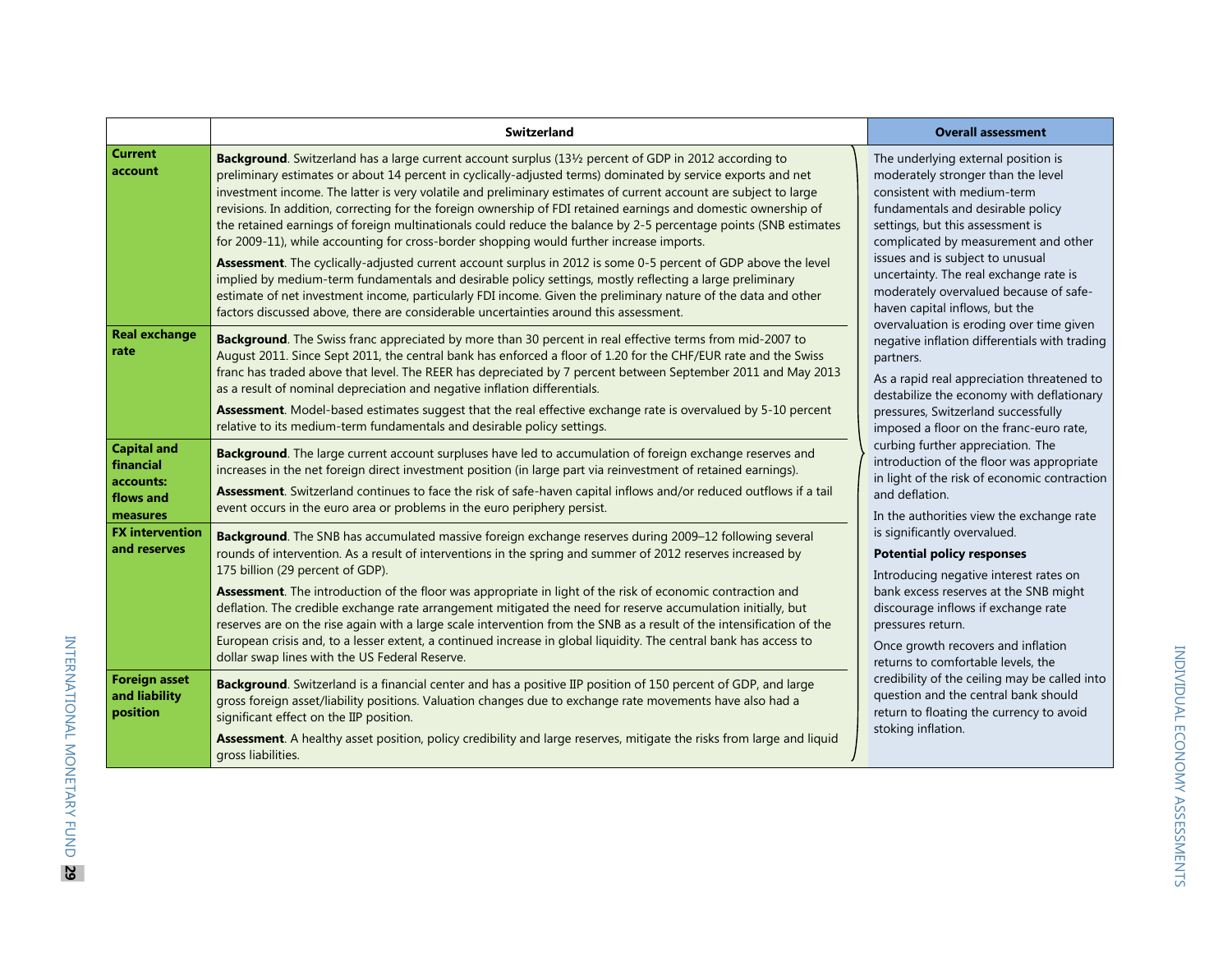|                                                                       | <b>Thailand</b>                                                                                                                                                                                                                                                                                                                                                                                                                                                                                                                                                                                                                                                                                                                                                                                                                                                                                       | <b>Overall assessment</b>                                                                                                                                                                                                                                                                                                                                                                                                                                                                                                                                                                                                                                                                                                                                                                                                                                           |
|-----------------------------------------------------------------------|-------------------------------------------------------------------------------------------------------------------------------------------------------------------------------------------------------------------------------------------------------------------------------------------------------------------------------------------------------------------------------------------------------------------------------------------------------------------------------------------------------------------------------------------------------------------------------------------------------------------------------------------------------------------------------------------------------------------------------------------------------------------------------------------------------------------------------------------------------------------------------------------------------|---------------------------------------------------------------------------------------------------------------------------------------------------------------------------------------------------------------------------------------------------------------------------------------------------------------------------------------------------------------------------------------------------------------------------------------------------------------------------------------------------------------------------------------------------------------------------------------------------------------------------------------------------------------------------------------------------------------------------------------------------------------------------------------------------------------------------------------------------------------------|
| <b>Current</b><br>account                                             | Background. Thailand's current account has been quite volatile over the last decade, ranging from a 41/4 percent<br>deficit to 81/4 percent surplus, against the backdrop of a relatively stable trend real appreciation, and volatile<br>economic fundamentals. The current account surplus came down sharply from its peak in 2009 at 81/4 percent of<br>GDP to 0.7 percent in 2012 (2 percent cyclically adjusted) and is expected to remain close to balance over the<br>medium term, as large investment projects raise imports and the baht continues to appreciate in real terms.<br>Assessment. Thailand's cyclically adjusted current account is close to its norm; model-based and other estimates<br>suggest a cyclically adjusted current account that is about 0-2 percentage points, of GDP stronger than the value<br>consistent with medium-term fundamentals and desirable policies. | The external position is consistent with<br>medium-term fundamentals and desirable<br>policy settings.<br>Thailand's current account is likely to<br>remain close to its norm and the exchange<br>rate is assessed to be fairly valued. To the<br>extent that higher infrastructure investment<br>adds to the productive capacity of the<br>economy its equilibrium real effective<br>exchange rate is likely to appreciate.<br><b>Potential policy responses</b><br>A medium-term infrastructure investment<br>policy is key to unlocking growth by<br>boosting private investment, which would<br>reduce existing current account surpluses.<br>The authorities should allow the nominal<br>effective exchange rate to follow<br>fundamentals. The more-than-adequate<br>reserves can support two-way flexibility of<br>the baht while still providing some scope |
| <b>Real exchange</b><br>rate                                          | <b>Background.</b> Barring the global financial crisis, the Thai baht has been appreciating in real effective terms<br>since 2005.                                                                                                                                                                                                                                                                                                                                                                                                                                                                                                                                                                                                                                                                                                                                                                    |                                                                                                                                                                                                                                                                                                                                                                                                                                                                                                                                                                                                                                                                                                                                                                                                                                                                     |
|                                                                       | Assessment. A number of methodologies suggest that the Thai baht is consistent with medium-term<br>fundamentals and appropriate policies.                                                                                                                                                                                                                                                                                                                                                                                                                                                                                                                                                                                                                                                                                                                                                             |                                                                                                                                                                                                                                                                                                                                                                                                                                                                                                                                                                                                                                                                                                                                                                                                                                                                     |
| <b>Capital and</b><br>financial<br>accounts:<br>flows and<br>measures | Background. While equity flows were mostly flat over 2012, bond inflows have been very large and volatile,<br>reaching historic peaks at times, and reversing during periods of heightened domestic or external uncertainty.                                                                                                                                                                                                                                                                                                                                                                                                                                                                                                                                                                                                                                                                          |                                                                                                                                                                                                                                                                                                                                                                                                                                                                                                                                                                                                                                                                                                                                                                                                                                                                     |
|                                                                       | Assessment. While capital flows to banks reflect mostly hedging activities of the trade sector and therefore follow<br>the trade balance, portfolio flows are driven by global push factors as well as the relatively better fundamentals of<br>the Thai economy compared to advanced economies.                                                                                                                                                                                                                                                                                                                                                                                                                                                                                                                                                                                                      |                                                                                                                                                                                                                                                                                                                                                                                                                                                                                                                                                                                                                                                                                                                                                                                                                                                                     |
|                                                                       | Portfolio inflows are expected to continue, although they will increasingly be offset by outward investment as the<br>authorities push forward with their financial account liberalization plans.                                                                                                                                                                                                                                                                                                                                                                                                                                                                                                                                                                                                                                                                                                     |                                                                                                                                                                                                                                                                                                                                                                                                                                                                                                                                                                                                                                                                                                                                                                                                                                                                     |
| <b>FX</b> intervention<br>and reserves                                | Background. Foreign currency reserves are about 50 percent of GDP, over four times short-term debt, and at<br>297 percent of the IMF's composite metric. Thailand's net forward FX position (7 percent of GDP in 2012), has<br>been increasing since mid-2012.                                                                                                                                                                                                                                                                                                                                                                                                                                                                                                                                                                                                                                        | for intervention to prevent exchange rate<br>overshooting and smoothing excessive<br>volatility.<br>To deal with the impact of strong capital                                                                                                                                                                                                                                                                                                                                                                                                                                                                                                                                                                                                                                                                                                                       |
|                                                                       | Assessment. Thailand's gross reserves are more than adequate and there is no need to build up reserves for<br>precautionary purposes.                                                                                                                                                                                                                                                                                                                                                                                                                                                                                                                                                                                                                                                                                                                                                                 | inflows, macroprudential policies should<br>also be considered.                                                                                                                                                                                                                                                                                                                                                                                                                                                                                                                                                                                                                                                                                                                                                                                                     |
|                                                                       | Intervention has smoothed volatility but sterilization costs have increased and there is room for more two-way<br>exchange rate flexibility.                                                                                                                                                                                                                                                                                                                                                                                                                                                                                                                                                                                                                                                                                                                                                          |                                                                                                                                                                                                                                                                                                                                                                                                                                                                                                                                                                                                                                                                                                                                                                                                                                                                     |
| <b>Foreign asset</b><br>and liability<br>position                     | Background. Net foreign assets had been rising steadily as a percentage of GDP from the large deficit they hit<br>following the Asian crisis until 2011, when large inflows of direct and portfolio investment raised foreign liabilities<br>and lowered the net investment position to -9 percent of GDP.                                                                                                                                                                                                                                                                                                                                                                                                                                                                                                                                                                                            |                                                                                                                                                                                                                                                                                                                                                                                                                                                                                                                                                                                                                                                                                                                                                                                                                                                                     |
|                                                                       | Net foreign assets are currently rising but would be expected to remain broadly stable, although further<br>liberalization of outflows could raise both foreign assets and liabilities.                                                                                                                                                                                                                                                                                                                                                                                                                                                                                                                                                                                                                                                                                                               |                                                                                                                                                                                                                                                                                                                                                                                                                                                                                                                                                                                                                                                                                                                                                                                                                                                                     |
|                                                                       | Assessment. There are limited risks to external debt sustainability because Thailand's external debt is projected to<br>remain low and net foreign assets (as a percent of GDP) are expected to stabilize.                                                                                                                                                                                                                                                                                                                                                                                                                                                                                                                                                                                                                                                                                            |                                                                                                                                                                                                                                                                                                                                                                                                                                                                                                                                                                                                                                                                                                                                                                                                                                                                     |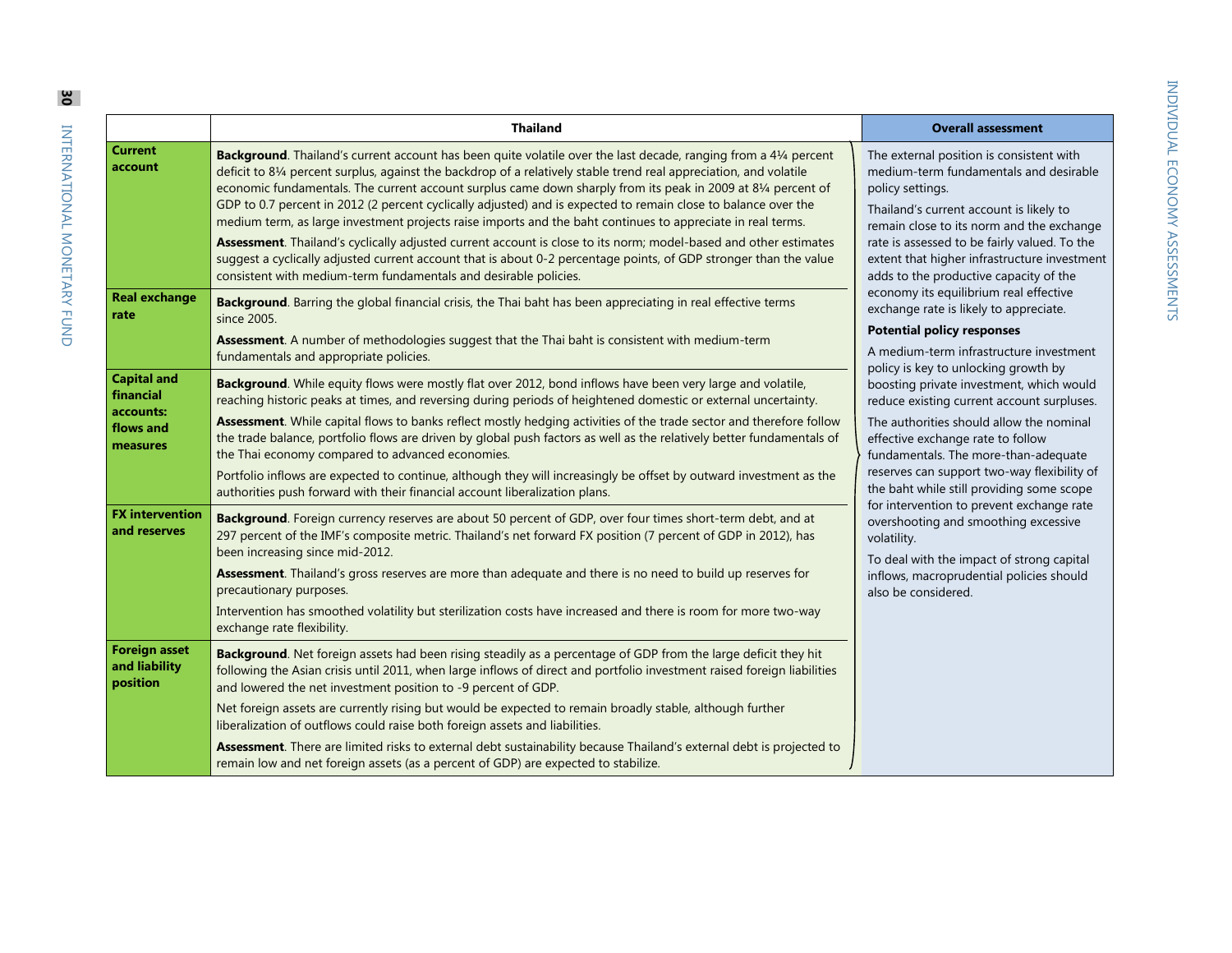|                                                           | <b>Turkey</b>                                                                                                                                                                                                                                                                                                                                                                                                                                                                                                                 | <b>Overall assessment</b>                                                                                                                                                                                                        |
|-----------------------------------------------------------|-------------------------------------------------------------------------------------------------------------------------------------------------------------------------------------------------------------------------------------------------------------------------------------------------------------------------------------------------------------------------------------------------------------------------------------------------------------------------------------------------------------------------------|----------------------------------------------------------------------------------------------------------------------------------------------------------------------------------------------------------------------------------|
| <b>Current</b><br>account                                 | Background. The current account deficit adjusted to 6.1 percent of GDP in 2012 (4.7 percent of GDP on a<br>cyclically adjusted basis), down from 9.7 percent in the previous year.                                                                                                                                                                                                                                                                                                                                            | The external balance has improved vis-à-<br>vis 2011, as have external buffers. However,                                                                                                                                         |
|                                                           | Assessment. A substantial adjustment took place in 2012, driven by both cyclical and structural factors. However,<br>model results suggest a cyclically-adjusted current account deficit that is 1.5-3 percent of GDP weaker than the<br>level implied by medium-term fundamentals and desirable policy settings.                                                                                                                                                                                                             | the external position continues to be<br>weaker than the level consistent with<br>medium-term fundamentals and desirable<br>policy settings. Turkey remains vulnerable                                                           |
| <b>Real exchange</b><br>rate                              | Background. The Real exchange rate appreciated by 4 percent in 2012 largely due to higher inflation than in<br>trading partners.                                                                                                                                                                                                                                                                                                                                                                                              | to a large capital flows reversal.                                                                                                                                                                                               |
|                                                           | Assessment. Model results point to a real effective exchange rate that is 10-20 percent stronger than the level<br>that can be explained by medium-term fundamentals and policy deviations from desirable settings.                                                                                                                                                                                                                                                                                                           | <b>Potential policy responses</b>                                                                                                                                                                                                |
| <b>Capital and</b><br>financial<br>accounts:<br>flows and | Background. Turkey has received substantial capital inflows in recent years. In 2012 net inflows, including errors<br>and omissions, amounted to some 10 percent of GDP, thereby over-financing the current account deficit and<br>resulting in reserve accumulation. Despite improvements in the maturity composition of capital inflows, short-<br>term debt remains the predominant financing instrument.                                                                                                                  | Given the country's external imbalances, a<br>tighter fiscal policy over the medium term<br>and continued structural reforms to<br>increase private savings (such as last year's<br>changes to private sector contributions) are |
| measures                                                  | Turkey has not resorted to capital controls on either inflows or outflows. Rather, it has used the reserve<br>requirement ratio (RRR) and reserve option mechanism (ROM) as tools to manage liquidity.                                                                                                                                                                                                                                                                                                                        | desirable.                                                                                                                                                                                                                       |
|                                                           | Assessment. Despite improvements in the current account deficit, short-term debt inflows expose Turkey's<br>private sector to significant rollover risks. Gross external financing needs are estimated at a large 28 percent of<br>GDP in 2013. In an environment of ample global liquidity, these risks have not thus far materialized, but continue<br>to pose a major vulnerability.                                                                                                                                       |                                                                                                                                                                                                                                  |
| <b>FX</b> intervention<br>and reserves                    | Background. The Central Bank has not intervened in the exchange rate since January 2012. The ROM has been<br>the instrument of choice to accumulate reserves in the face of capital inflows, helping to alleviate pressure on the<br>lira.                                                                                                                                                                                                                                                                                    |                                                                                                                                                                                                                                  |
|                                                           | Assessment. Turkey's gross reserves of \$119 billion at end-2012 increased from \$88 billion the year before.<br>The 2012 reserves account for 115 percent of the IMF composite adequacy metric versus 99 percent in 2011.<br>Reserves cover of short-term debt rose to 87 percent in 2012 compared with 71 percent in 2011. Reserve<br>coverage is also adequate when using other traditional metrics. However, reserves accumulation is warranted for<br>precautionary reasons given uncertainty in global liquidity flows. |                                                                                                                                                                                                                                  |
| <b>Foreign asset</b><br>and liability<br>position         | Background. Turkey's net international investment position is about -53.2 percent of GDP, and it is comparable to<br>peers. However, the NFA position has worsened by 8.4 percentage points of GDP since 2009 and the deterioration<br>is projected to continue. The composition of NFA has also deteriorated in recent years, with short-term debt<br>liabilities accounting for a growing fraction of total liabilities.                                                                                                    |                                                                                                                                                                                                                                  |
|                                                           | Assessment. The current NFA level does not point to a solvency problem at this stage, but Turkey remains<br>exposed to liquidity vulnerabilities.                                                                                                                                                                                                                                                                                                                                                                             |                                                                                                                                                                                                                                  |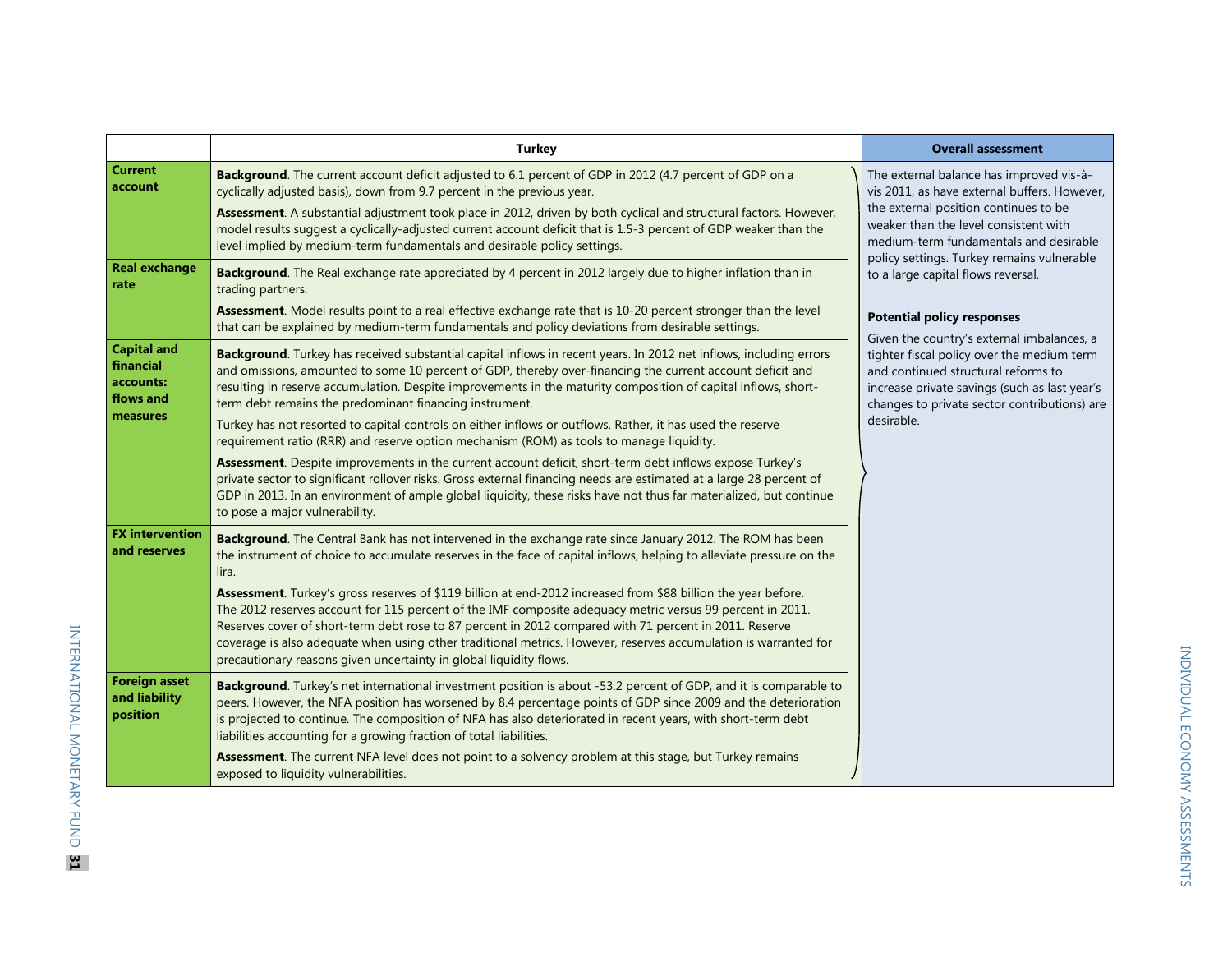|                                                                 | <b>United Kingdom</b>                                                                                                                                                                                                                                                                                                                                                                                                                                                                                                                                                                                                                                                                                                                        | <b>Overall assessment</b>                                                                                                                                                                                                                                                                                                                                                                                                                                                                                                                                                                                                                                                                                                                                                                                                                                                                                                                                                                                                                                                                                                                                                                                                                                                                                                               |
|-----------------------------------------------------------------|----------------------------------------------------------------------------------------------------------------------------------------------------------------------------------------------------------------------------------------------------------------------------------------------------------------------------------------------------------------------------------------------------------------------------------------------------------------------------------------------------------------------------------------------------------------------------------------------------------------------------------------------------------------------------------------------------------------------------------------------|-----------------------------------------------------------------------------------------------------------------------------------------------------------------------------------------------------------------------------------------------------------------------------------------------------------------------------------------------------------------------------------------------------------------------------------------------------------------------------------------------------------------------------------------------------------------------------------------------------------------------------------------------------------------------------------------------------------------------------------------------------------------------------------------------------------------------------------------------------------------------------------------------------------------------------------------------------------------------------------------------------------------------------------------------------------------------------------------------------------------------------------------------------------------------------------------------------------------------------------------------------------------------------------------------------------------------------------------|
| <b>Current account</b>                                          | Background. Prior to the crisis, the United Kingdom had a substantial current account deficit due to strong<br>domestic demand. In the aftermath of the crisis the trade and current account balances had a transitory<br>improvement, but have reverted back to the levels observed in 2007. The cyclically adjusted current account was -<br>3.8 percent of GDP in 2012.<br>Assessment. Model estimates suggest that the cyclically-adjusted current account balance (after adjusting for the<br>output gap and terms of trade) is some 1-2 percent of GDP weaker than the value implied by medium-term<br>fundamentals and desirable policies.                                                                                            | The external position is moderately weaker<br>than implied by medium-term fundamentals<br>and desirable policy settings.<br>From an accounting perspective, this reflects<br>the position of public and private saving<br>rates. More fundamentally, the external<br>position is influenced by the lack of trade<br>competitiveness.<br><b>Potential policy responses</b><br>Sustaining a strong and durable recovery in<br>the UK requires a rebalancing away from<br>public support toward private-sector led<br>demand, along with a greater reliance on<br>external demand.<br>The authorities are pursuing fiscal<br>consolidation, which, per se, would normally<br>be expected to improve national savings.<br>However, given that households banks and<br>(to a lesser extent) firms are also attempting<br>to save more than usual, the overall effect<br>would weaken growth. Bringing forward<br>infrastructure spending and other growth<br>enhancing measures, within a medium-term<br>fiscal framework, could help bridge to a more<br>sustained pick-up in private demand, notably<br>investment.<br>The authorities have implemented some<br>growth-friendly fiscal measures. More<br>structural reforms (in improving<br>infrastructure, skills, and banking<br>competition) would help to improve<br>competitiveness. |
| <b>Real exchange rate</b>                                       | Background. The necessary fiscal consolidation and deleveraging of the private sector imply that the relative<br>demand for non-tradables will be low over the medium term.<br><b>Assessment</b> . Various methodologies suggest a decline in the real effective exchange rate of the order of 5–<br>10 percent may be appropriate given medium-term fundamentals and desirable policy settings, although, there is<br>uncertainty regarding the precise magnitude of exchange rate misalignment. For instance, the recent depreciation<br>of the real exchange rate has not propelled an improvement of net exports suggested by standard trade<br>elasticities.                                                                            |                                                                                                                                                                                                                                                                                                                                                                                                                                                                                                                                                                                                                                                                                                                                                                                                                                                                                                                                                                                                                                                                                                                                                                                                                                                                                                                                         |
| <b>Capital and financial</b><br>accounts:<br>flows and measures | Background. Given the UK's role as an international financial center, portfolio and bank flows are the key<br>components of the financial account.<br>Assessment. With safe haven inflows offset by debt outflows, and while the depth of the sterling market provide<br>it with some cushion against idiosyncratic moves, the fickle nature of some flows into the UK is a potential<br>vulnerability for sterling.                                                                                                                                                                                                                                                                                                                         |                                                                                                                                                                                                                                                                                                                                                                                                                                                                                                                                                                                                                                                                                                                                                                                                                                                                                                                                                                                                                                                                                                                                                                                                                                                                                                                                         |
| <b>FX</b> intervention and<br>reserves                          | Assessment. Reserves held by the UK are typically low relative to standard metrics, but the currency is free<br>floating.                                                                                                                                                                                                                                                                                                                                                                                                                                                                                                                                                                                                                    |                                                                                                                                                                                                                                                                                                                                                                                                                                                                                                                                                                                                                                                                                                                                                                                                                                                                                                                                                                                                                                                                                                                                                                                                                                                                                                                                         |
| <b>Foreign asset and</b><br>liability position                  | Background. The UK's net international investment position improved substantially during the crisis as the<br>exchange rate depreciation yielded positive valuation effects. Current account deficits are worsening the net<br>international investment position suggesting a weak external position, although net liabilities remain relatively low<br>at about 35 percent of GDP at end-2012.<br>Assessment. Gross liabilities exceed 500 percent of GDP, including a high proportion of short-term debt. These<br>are offset by large holdings of equities. Large and highly liquid gross liabilities create vulnerabilities for the UK's<br>large financial sector, despite continuing efforts to strengthen regulation and supervision. |                                                                                                                                                                                                                                                                                                                                                                                                                                                                                                                                                                                                                                                                                                                                                                                                                                                                                                                                                                                                                                                                                                                                                                                                                                                                                                                                         |